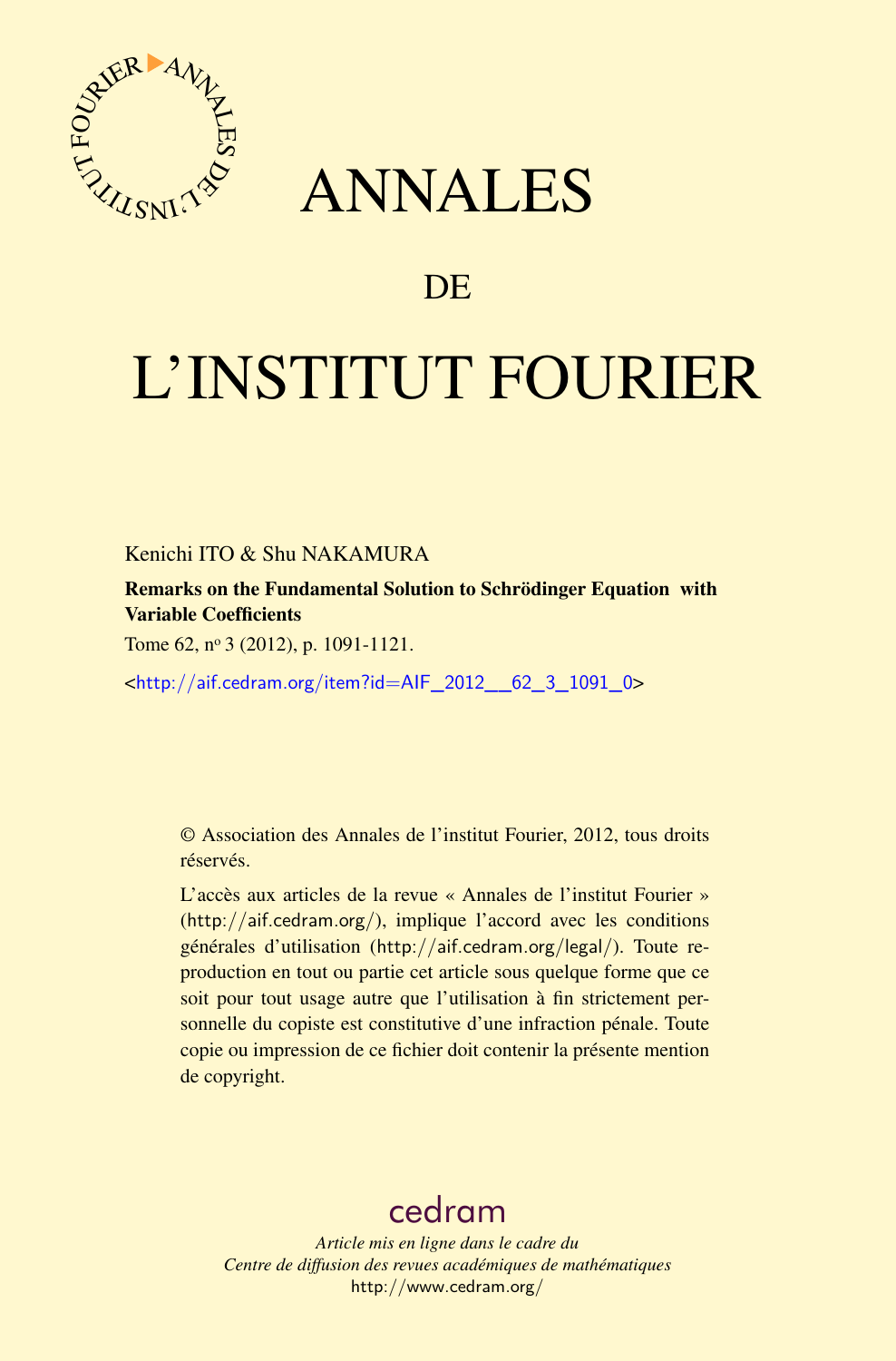### REMARKS ON THE FUNDAMENTAL SOLUTION TO SCHRÖDINGER EQUATION WITH VARIABLE COEFFICIENTS

#### **by Kenichi ITO & Shu NAKAMURA (\*)**

ABSTRACT. — We consider Schrödinger operators *H* on  $\mathbb{R}^n$  with variable coefficients. Let  $H_0 = -\frac{1}{2}\Delta$  be the free Schrödinger operator and we suppose *H* is a "short-range" perturbation of *H*0. Then, under the nontrapping condition, we show that the time evolution operator: *e*−*itH* can be written as a product of the free evolution operator  $e^{-itH_0}$  and a Fourier integral operator  $W(t)$  which is associated to the canonical relation given by the classical mechanical scattering. We also prove a similar result for the wave operators. These results are analogous to results by Hassell and Wunsch, but the assumptions, the proof and the formulation of results are considerably different. The proof employs an Egorov-type theorem similar to those used in previous works by the authors combined with a Beals-type characterization of Fourier integral operators.

Résumé. — Nous considérons des opérateurs de Schrödinger *H* à coefficients variables sur R*n*, qui sont des perturbations "à courte portée" de l'opérateur de Schrödinger libre  $H_0 = -\frac{1}{2}\Delta$ . Dans le cas non captant, nous montrons que l'opérateur d'évolution temporelle *e*−*itH* s'écrit comme le produit de l'opérateur d'évolution libre *e*−*itH*<sup>0</sup> et d'un opérateur intégral de Fourier *W*(*t*), qui est associé à la relation canonique donnée par la diffusion classique. Nous établissons aussi un résultat similaire pour les opérateurs d'onde. Ces résultats sont analogues à ceux obtenus par Hassell et Wunsch, mais leurs hypothèses, leur preuve et leur formulation sont nettement différents. La preuve repose sur un théorème de type Egorov semblable à ceux utilisés dans les travaux précédents des auteurs, et qui est combiné ici à une caractérisation de type Beals des opérateurs intégraux de Fourier.

Keywords: Schrödinger equation, fundamental solutions, scattering theory. Math. classification: 35Q40, 35A17, 35A21.

<sup>(\*)</sup> KI is supported partially by JSPS Research Fellowship (2006-2007); JSPS Wakate (B) 21740090 (2009–2012).

SN is supported partially by JSPS Grant Kiban (B) 17340033 (2005–2008); JSPS Kiban (A) 21244008 (2009–2013).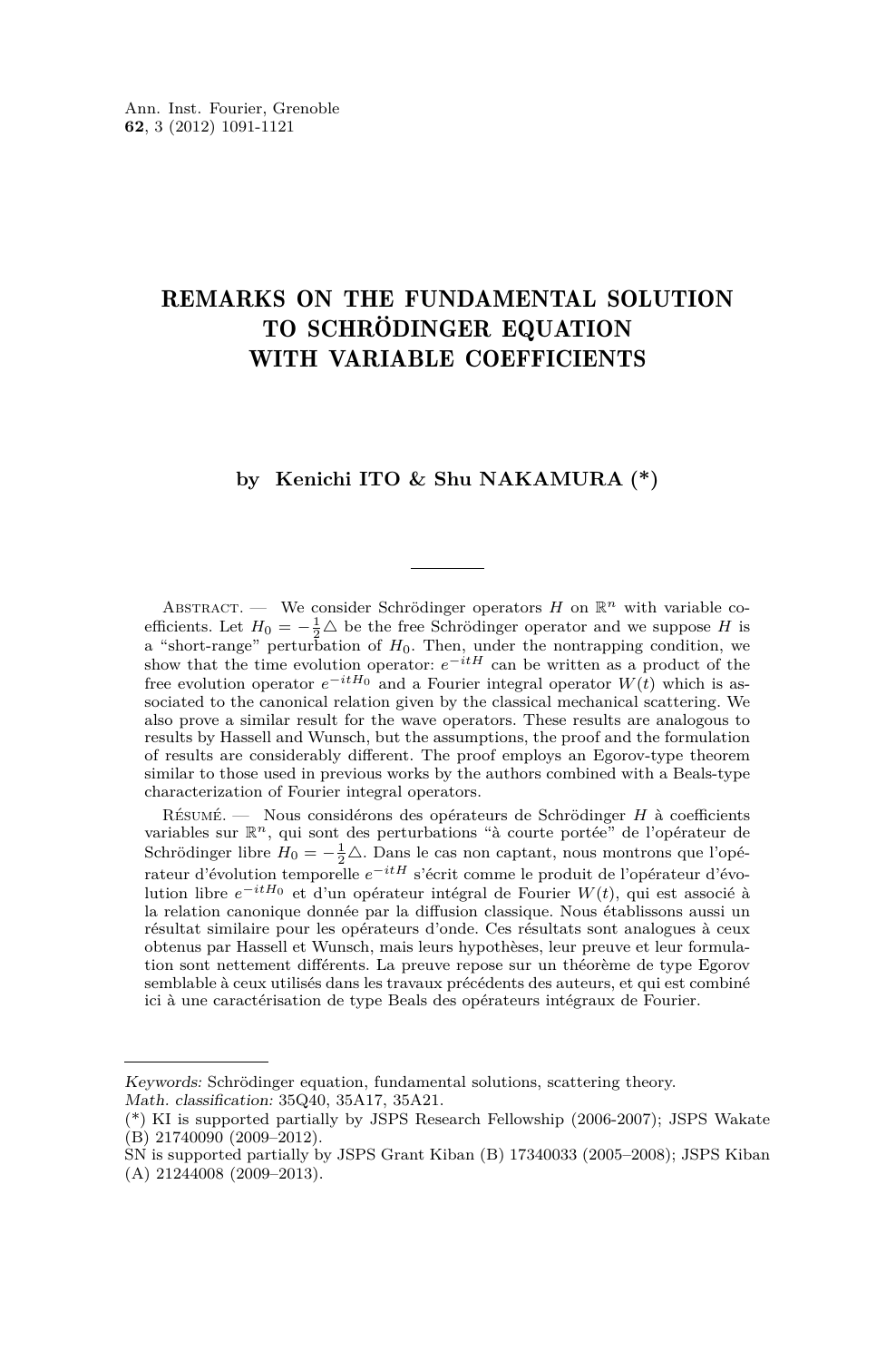#### **1. Introduction**

<span id="page-2-0"></span>We consider Schrödinger equations on  $\mathbb{R}^n$  with  $n \geq 1$  of the following form:

$$
i\frac{\partial}{\partial t}\psi(t,x) = H\psi(t,x), \quad t \in \mathbb{R}, x \in \mathbb{R}^n,
$$
  

$$
\psi(0,x) = \psi_0(x) \in L^2(\mathbb{R}^n),
$$
  

$$
H = -\frac{1}{2} \sum_{j,k=1}^n \frac{\partial}{\partial x_j} a_{jk}(x) \frac{\partial}{\partial x_k} + V(x),
$$

where  $a_{jk}(x)$  and  $V(x)$  are real-valued  $C^{\infty}$ -functions on  $\mathbb{R}^n$ .

ASSUMPTION A. — There exists  $\mu > 0$  such that for any  $\alpha \in \mathbb{Z}_{+}^{n}$ 

$$
\left|\partial_x^{\alpha}\left(a_{jk}(x)-\delta_{jk}\right|\right) \leq C_{\alpha}\langle x\rangle^{-\mu-|\alpha|}, \quad \left|\partial_x^{\alpha}V(x)\right| \leq C_{\alpha}\langle x\rangle^{2-\mu-|\alpha|}
$$

for  $x \in \mathbb{R}^n$  with some  $C_\alpha > 0$ .

It is well-known that under our assumptions *H* is essentially self-adjoint on  $C_0^{\infty}(\mathbb{R}^n)$ . We denote the unique self-adjoint extension by the same symbol *H*. Then the solution to the Schrödinger equation is given by  $\psi(t) = e^{-itH}\psi_0 \in L^2(\mathbb{R}^n)$  by Stone's theorem.

We are interested in the microlocal structure of the evolution operator  $e^{-itH}$ . If  $a_{jk}(x) = \delta_{jk}$ , *i.e.*, if the metric is flat, then  $e^{-itH}$  is represented by an oscillatory integral similar to Fourier integral operators (Fujiwara [\[2\]](#page-30-0)), though it is not a Fourier integral operator (FIO) in the sense of Hörmander  $([5, 6])$  $([5, 6])$  $([5, 6])$  $([5, 6])$  $([5, 6])$ . For general *H*, it is difficult to show similar representations because of the existence of the caustics. In this paper, we discuss different representation of the evolution operator, namely, we show

$$
e^{-itH} = e^{-itH_0}W(t)
$$

where  $H_0 = -\frac{1}{2}\Delta$  is the free Schrödinger operator, and  $W(t)$  is possibly an FIO. In the following, we show  $W(t)$  is in fact an FIO under suitable conditions. We note

$$
W(t) = e^{itH_0}e^{-itH},
$$

and we study the microlocal structure of  $W(t)$  defined as above.

In order to state the condition, we consider the classical mechanics associated to our Hamiltonian. We set

$$
p(x,\xi) = k(x,\xi) + V(x), \quad k(x,\xi) = \frac{1}{2} \sum_{j,k=1}^{n} a_{jk}(x)\xi_j \xi_k, \quad p_0(\xi) = \frac{1}{2}|\xi|^2
$$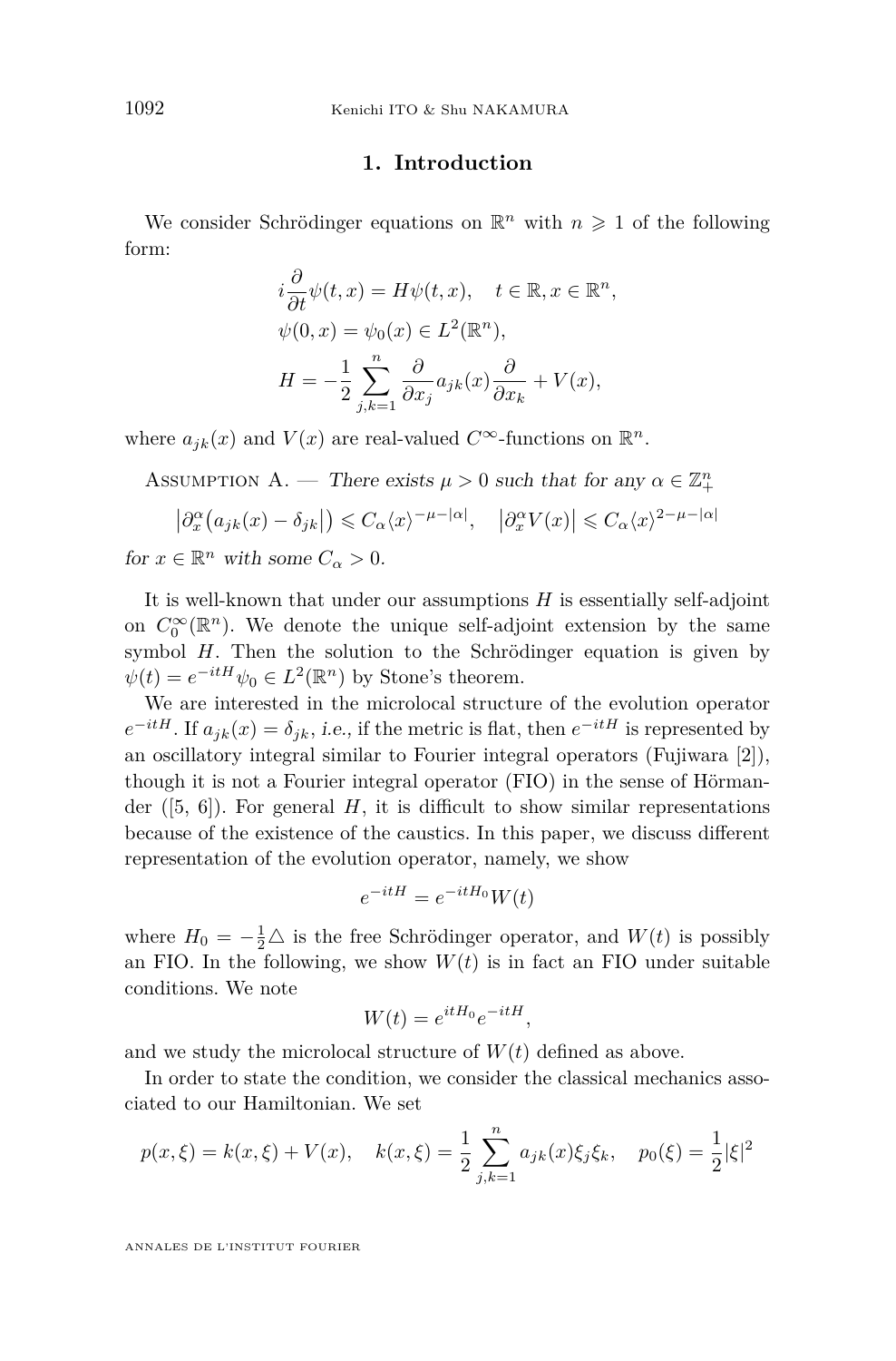<span id="page-3-0"></span>on  $T^*\mathbb{R}^n \cong \mathbb{R}^n \times \mathbb{R}^n$ .  $k(x,\xi)$  is the kinetic energy,  $p(x,\xi)$  is the classical Hamilton function, and  $p_0(\xi)$  is the free energy function. We denote the corresponding Hamilton vector fields by  $H_p$  and  $H_k$ ,  $H_{p_0}$ , respectively, *i.e.*,

$$
H_p = \sum_{j=1}^n \frac{\partial p}{\partial \xi_j} \frac{\partial}{\partial x_j} - \sum_{j=1}^n \frac{\partial p}{\partial x_j} \frac{\partial}{\partial \xi_j}, \quad H_k = \sum_{j=1}^n \frac{\partial k}{\partial \xi_j} \frac{\partial}{\partial x_j} - \sum_{j=1}^n \frac{\partial k}{\partial x_j} \frac{\partial}{\partial \xi_j},
$$

*etc.* and we denote the Hamilton flows on  $T^*\mathbb{R}^n$  by  $\exp(tH_p)$ ,  $\exp(tH_k)$  and  $\exp(tH_{p_0})$   $(t \in \mathbb{R})$ , respectively. We write

$$
T^*M \setminus 0 = \big\{(x,\xi) \mid (x,\xi) \in T^*M, \xi \neq 0\big\}.
$$

DEFINITION 1.1. — Let  $(x_0, \xi_0) \in T^* \mathbb{R}^n \setminus 0$ , and we denote

$$
(y(t), \eta(t)) = \exp(tH_k)(x_0, \xi_0), \quad \text{for } t \in \mathbb{R}.
$$

 $(x_0, \xi_0)$  is said to be forward (backward, resp.) nontrapping if

 $|y(t)| \rightarrow +\infty$  as  $t \rightarrow \pm \infty$ .

If  $(x_0, \xi_0)$  is forward/backward nontrapping, then it is well-known that

$$
\xi_{\pm} = \lim_{t \to \pm \infty} \eta(t)
$$

exist under Assumption [A.](#page-2-0) Moreover, if  $\mu > 1$ , then

$$
z_{\pm} = \lim_{t \to \pm \infty} (y(t) - t\eta(t))
$$

are also well-known to exist (see, e.g., [\[14\]](#page-31-0)). These imply  $y(t) \sim z_{\pm} + t \xi_{\pm}$ as  $t \to \pm \infty$ . We call  $(z_{\pm}, \xi_{\pm})$  the scattering data of  $(x_0, \xi_0)$ , and we denote

$$
w_{\pm}(x_0,\xi_0) = (z_{\pm},\xi_{\pm}) = \lim_{t \to \pm \infty} \exp(-tH_{p_0}) \circ \exp(tH_k)(x_0,\xi_0).
$$

We note that  $z_{\pm}(x,\xi)$  and  $\xi_{\pm}(x,\xi)$  are homogeneous of order 0 and 1 with respect to  $\xi$ , respectively, since both  $k(x, \xi)$  and  $p_0(\xi)$  are homogeneous of order 2 in  $\xi$ . Moreover,  $w_+$  are canonical transform on the domain where  $w_{\pm}$  are defined.

THEOREM 1.2. — Suppose [A](#page-2-0)ssumption A with  $\mu = 2$ , and suppose the global nontrapping condition, i.e., every  $(x_0, \xi_0) \in T^* \mathbb{R}^n \setminus 0$  is nontrapping. Then  $W(t)$  is an FIO associated to  $w_{\pm}$  for each  $t \in \mathbb{R}_{\pm}$ .

Remark 1.3. — We suppose the global nontrapping condition for the sake of simplicity. If we suppose  $(x_0, \xi_0)$  is forward nontrapping and  $t > 0$ , then we can find a symbol  $a(x,\xi) \in S^0_{cl}(\mathbb{R}^n)$  such that  $a_0(x_0,\xi_0) \neq 0$  and  $W(t)a(x, D_x)$  is an FIO associated to  $w_+$  defined in a conic neighborhood of  $(x_0, \xi_0)$ . Here we have denoted the principal symbol of *a* by  $a_0$ . The same generalization applies to the following theorems, but we do not discuss in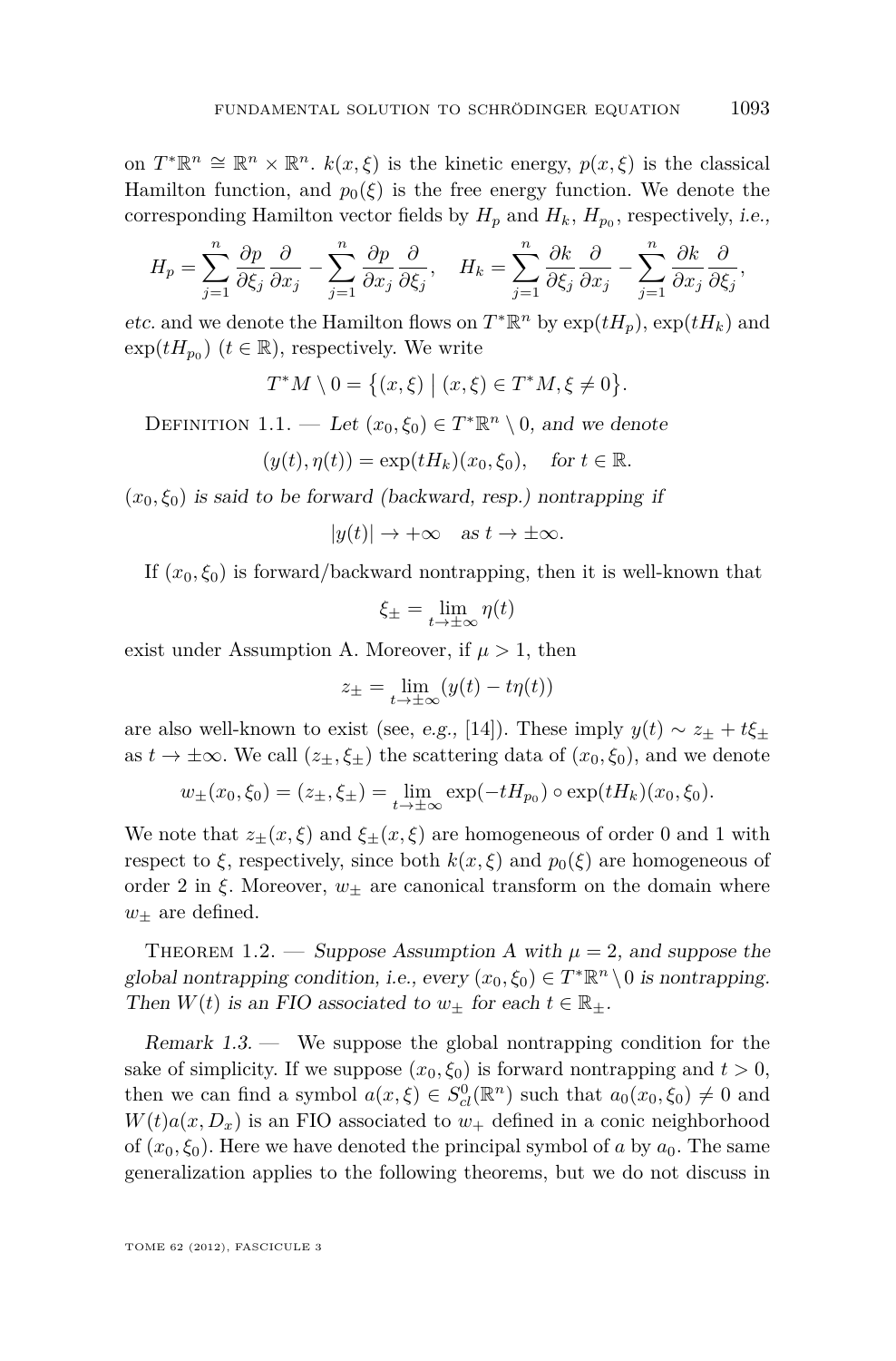<span id="page-4-0"></span>detail. The proof of the above statement is same as that of the theorem. In fact, we need only to prove the theorem microlocally, and we prove the above claim to conclude the main result by using the microlocal partition of unity.

Remark  $1.4.$  — Theorem [1.2](#page-3-0) actually implies a propagation of singularity result. Namely, if we set

$$
\Lambda_{\pm} = \{(y, \eta, x, -\xi) \mid (y, \eta) = w_{\pm}(x, \xi)\} \subset T^* \mathbb{R}^n \times T^* \mathbb{R}^n,
$$

then Theorem [1.2](#page-3-0) implies  $WF(W(t)) \subset \Lambda_+$  for  $t \in \mathbb{R}_+$ , where  $WF(W(t))$ denotes the wave front set of the distribution kernel of  $W(t)$ . Thus, in turn, it implies

$$
\mathrm{WF}(W(t)u) \subset w_{\pm}(\mathrm{WF}(u))
$$

for  $u \in L^2(\mathbb{R}^n)$  or  $u \in \mathcal{E}'(\mathbb{R}^n)$ . In fact, we have the equality in the above inclusion ([\[14,](#page-31-0) [13,](#page-30-0) [8\]](#page-30-0)).

We now consider the general short-range case, i.e., the case when 1 *<*  $\mu$  < 2. Then we learn that Theorem [1.2](#page-3-0) does not hold as it is, and we need to modify the definition of the FIOs. In [\[6\]](#page-30-0), an FIO is defined as an operator of which the distribution kernel is a Lagrangian distribution associated to a conic Lagrangian submanifold. We need to employ a Lagrangian distribution associated to an asymptotically conic Lagrangian manifold. Such Lagrangian submanifold is associated to an asymptotically homogeneous canonical transform. We discuss these definitions in Section [4.](#page-17-0)

We set

$$
w(t) = \exp(-tH_{p_0}) \circ \exp(tH_p) : T^*\mathbb{R}^n \to T^*\mathbb{R}^n.
$$

We can show  $w(t)(x,\xi) = w_{\pm}(x,\xi) + O(|\xi|^{2-\mu})$  as  $|\xi| \to \infty$  for  $\pm t > 0$ , and hence  $w(t)$  is asymptotically close to the homogeneous canonical transform  $w_+$  if  $\mu > 1$  (Appendix, Lemma [A.1\)](#page-24-0).

THEOREM 1.5. — Suppose [A](#page-2-0)ssumption A with  $1 < \mu < 2$ , and suppose the global nontrapping condition. Then  $W(t)$  is an FIO associated to  $w(t)$ .

Remarks [1.3](#page-3-0) and 1.4 also apply to Theorem 1.5. Next we consider the wave operators. Here we suppose

ASSUMPTION B. — There exists  $\mu > 1$  such that for any  $\alpha \in \mathbb{Z}_{+}^{n}$ 

$$
\left|\partial_x^{\alpha}\left(a_{jk}(x)-\delta_{jk}\right)\right|\leqslant C_{\alpha}\langle x\rangle^{-\mu-|\alpha|},\quad \left|\partial_x^{\alpha}V(x)\right|\leqslant C_{\alpha}\langle x\rangle^{-\mu-|\alpha|}
$$

for  $x \in \mathbb{R}^n$  with some  $C_\alpha > 0$ .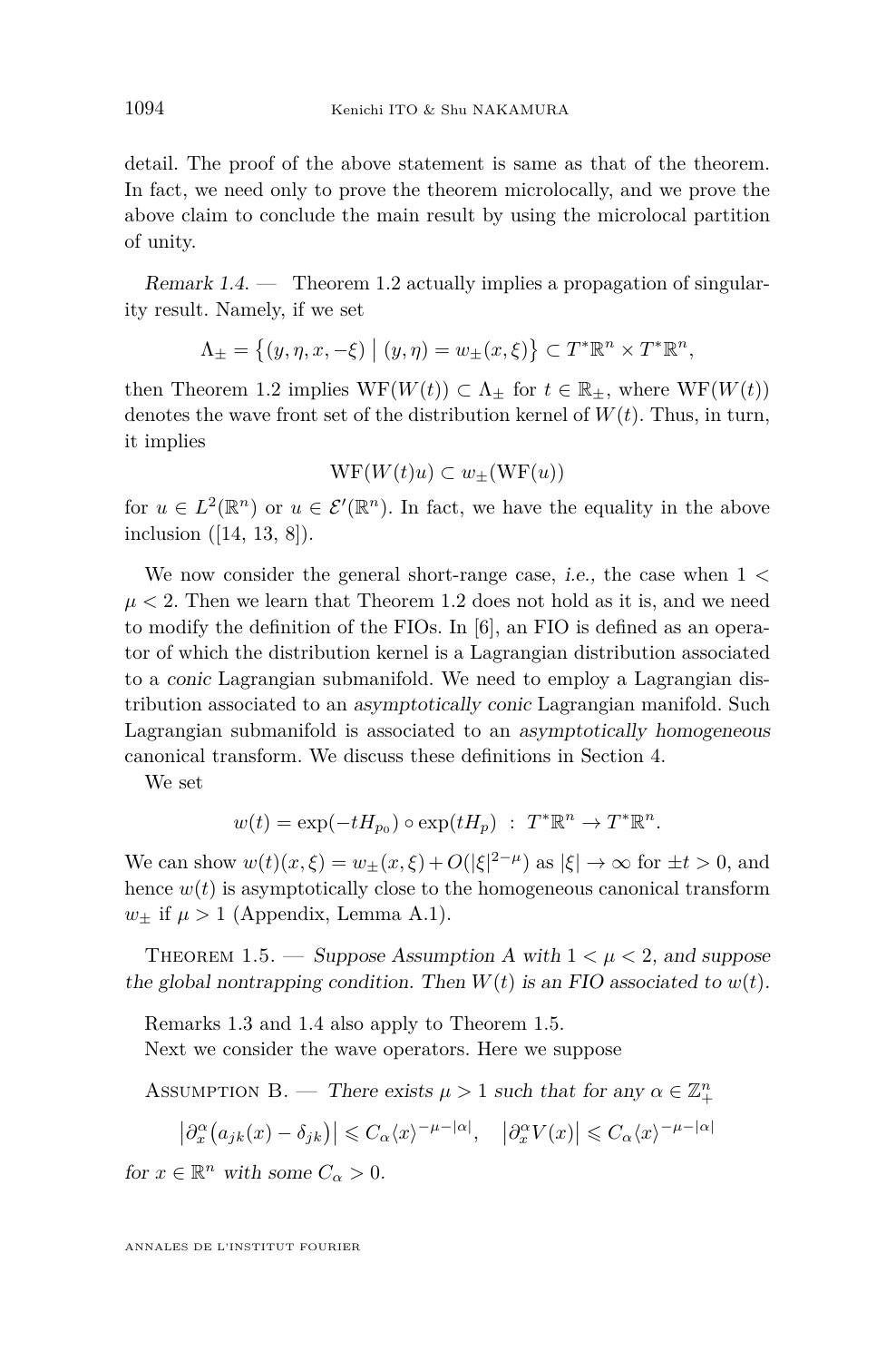<span id="page-5-0"></span>Under Assumption [B,](#page-4-0) it is well-known that the wave operators:

$$
W_{\pm} = \operatorname*{s-lim}_{t \to \pm \infty} e^{itH} e^{-itH_0}
$$

exist on  $L^2(\mathbb{R}^n)$ .

THEOREM  $1.6.$  — Suppose Assumption [B,](#page-4-0) and suppose the global nontrapping condition. Then  $W_{\pm}$  are FIOs associated to  $w_{\pm}^{-1}$ .

Note that  $w_{\pm}$  is homogeneous in  $\xi$ , and  $W_{\pm}$  are FIOs in the sense of Hörmander even if *µ <* 2.

We prove our main results combining a Beals-type characterization of FIOs and Egorov-type theorems, which are variations of corresponding theorems proved in [\[14,](#page-31-0) [13,](#page-30-0) [8\]](#page-30-0) to characterize the wave front set of solutions to Schrödinger equations. We discuss the Beals-type characterization theorem in Section [2,](#page-7-0) and then its generalization to FIOs associated to asymptotically homogeneous canonical transforms in Section [4.](#page-17-0) Using these, we prove Theorem [1.2](#page-3-0) and Theorem [1.5](#page-4-0) in Section [3](#page-13-0) and Section [4,](#page-17-0) respectively. Application of these ideas to wave operators (Theorem 1.6) is discussed in Section [5.](#page-20-0) Several technical lemmas are proved in Appendix [A.](#page-2-0)

The fundamental solution to Schrödinger equation with the flat Laplacian as the principal terms has been studied by many authors, for example Fujiwara [\[2\]](#page-30-0) and Yajima [\[18\]](#page-31-0). In this case, a global construction of the fundamental solution is known, and it was applied to various estimates, for example dispersive estimates of the Schrödinger evolution group.

On the other hand, not much has been known about the fundamental solution to the Schrödinger equation with variable coefficients. The local regularity properties of the fundamental solution under nontrapping condition is known for some time, but it is not enough to characterize the singularities of solutions to the Schrödinger equation (cf. e.g., Kapitanski-Safarov [\[9\]](#page-30-0)), because the equation has infinite propagation speed. The first step of the analysis of microlocal singularity for the equation was carried out by Craig, Kappeler and Strauss [\[1\]](#page-30-0). They proved microlocal smoothing property of the equation, and thus gave a sufficient condition for the microlocal regularity of solutions. The result has been improved or generalized by Wunsch [\[17\]](#page-31-0), Robbiano-Zuily [\[15\]](#page-31-0), Nakamura [\[12\]](#page-30-0), Ito [\[7\]](#page-30-0), Martinez-Nakamura-Sordoni [\[10\]](#page-30-0), etc. Then a complete characterization of the microlocal singularities of solutions was given by Hassell and Wunsch [\[3,](#page-30-0) [4\]](#page-30-0) by constructing a parametrix as a Legendre distribution on scattering manifolds. The result was later generalized by Nakamura [\[14,](#page-31-0) [13\]](#page-30-0), Ito-Nakamura [\[8\]](#page-30-0) and Martinez-Nakamura-Sordoni [\[11\]](#page-30-0). In these papers, the authors do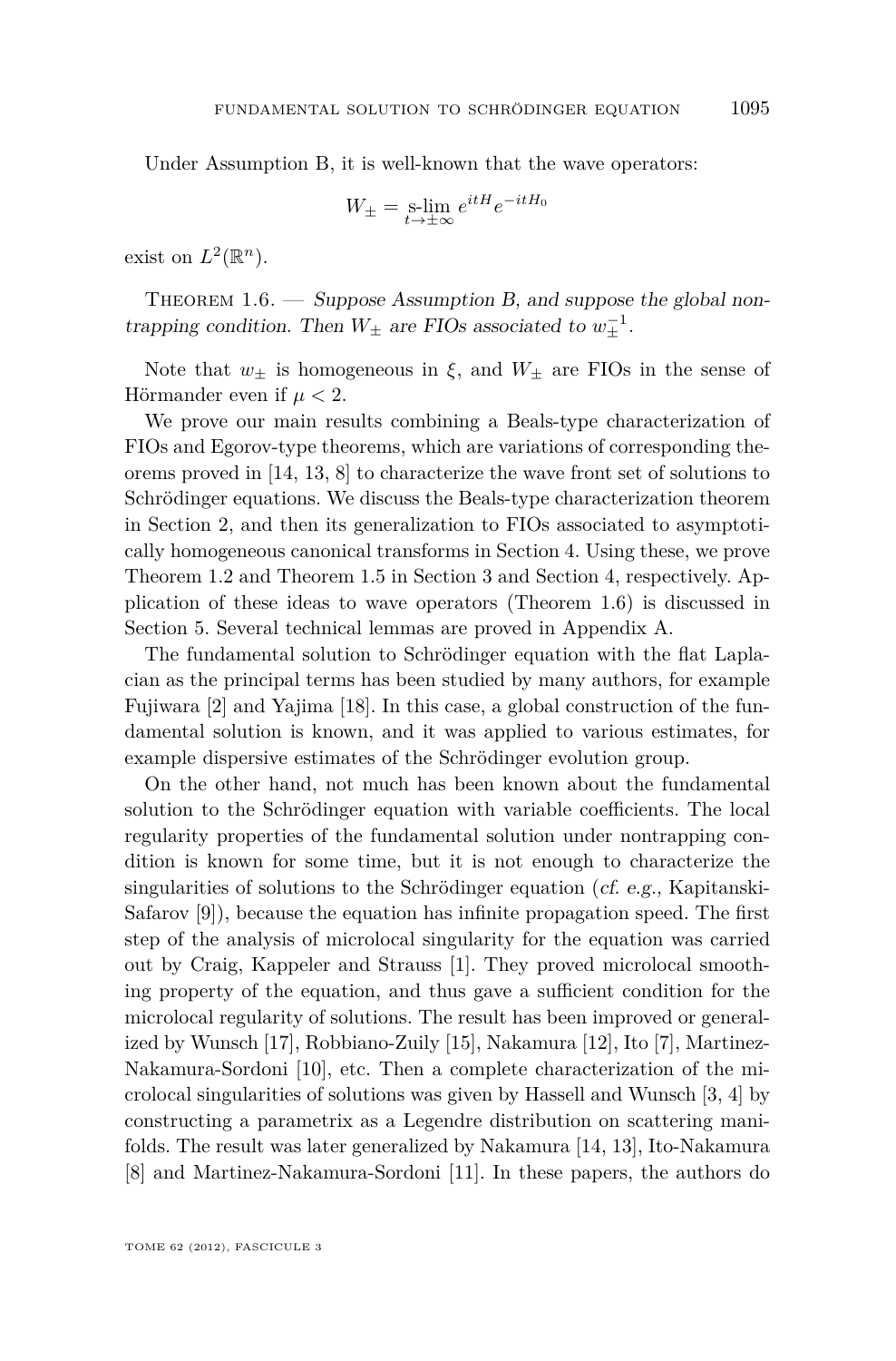not construct a parametrix, but instead use Egorov-type theorems to obtain the characterization of singularities of solutions.

In this paper, we show that these Egorov-type theorems actually imply that the fundamental solution is written in terms of an FIO and the free evolution operator. Our result is analogous to results by Hassell and Wunsch [\[3,](#page-30-0) [4\]](#page-30-0), but the formulation is quite different, and we work in the standard framework of FIOs and Lagrangian distributions, combined with classical mechanical scattering theory. Our model is restricted to Schrödinger operators on the Euclidean space, but our assumption on the perturbation is weaker than theirs. In particular, we consider general short-range perturbations, not necessarily having an asymptotic expansion starting from  $O(|x|^{-2})$  terms. We may also include operators with unbounded potential terms. Our method can be applied also to operators on scattering manifolds, and we discuss them in a forthcoming paper.

We use the following notation throughout this paper: For function spaces  $X, Y, \mathcal{L}(X, Y)$  denotes the linear space of the continuous linear maps from *X* to *Y*. We write  $\mathbb{R}_+ = (0, \infty)$  and  $\mathbb{R}_- = (-\infty, 0)$ . Also we write  $\mathbb{Z}_+ =$  $\{0, 1, 2, \ldots\}$ . For  $u \in \mathcal{S}(\mathbb{R}^n)$ , we denote the Fourier transform by

$$
\hat{u}(\xi) = \mathcal{F}u(\xi) = (2\pi)^{-n/2} \int_{\mathbb{R}^n} e^{-ix\cdot\xi} f(x) dx.
$$

F is extended to a map from  $\mathcal{S}'(\mathbb{R}^n)$  to  $\mathcal{S}'(\mathbb{R}^n)$ . We denote the standard symbol class of pseudodifferentail operators as follows: We write  $a \in$  $S^m_{\rho,\delta}(\mathbb{R}^n)$  if  $a(x,\xi) \in C^\infty(\mathbb{R}^n \times \mathbb{R}^n)$  and for any  $\alpha, \beta \in \mathbb{Z}_+^n$ ,

$$
\left|\partial_x^{\alpha}\partial_{\xi}^{\beta}a(x,\xi)\right|\leqslant C_{\alpha\beta}\langle\xi\rangle^{m+\delta|\alpha|-\rho|\beta|}, \quad x,\xi\in\mathbb{R}^n,
$$

with some  $C_{\alpha\beta} > 0$ . We write  $a \in S_{cl}^m(\mathbb{R}^n)$  if  $a \in S_{1,0}^m$  and *a* has an asymptotic expansion:

$$
a(x,\xi) \sim \sum_{j=0}^{\infty} a_j(x,\xi), \text{ as } |\xi| \to \infty,
$$

where  $a_j(x, \xi)$  are homogeneous of order  $(m - j)$  in  $\xi$ . For a symbol  $a(x, \xi)$ , the pseudodifferential operator  $a(x, D_x)$  is defined by

$$
a(x, D_x)u(x) = (2\pi)^{-n/2} \int_{\mathbb{R}^n} e^{ix\cdot\xi} a(x,\xi)\hat{u}(\xi) d\xi, \quad u \in \mathcal{S}(\mathbb{R}^n),
$$

and the Weyl quantization is defined by

$$
a^W(x, D_x)u(x) = (2\pi)^{-n} \int_{\mathbb{R}^{2n}} e^{i(x-y)\cdot\xi} a\left(\frac{x+y}{2}, \xi\right) u(y) dy d\xi.
$$

For  $(x_0, \xi_0) \in T^*M$ ,  $\Omega \subset T^*M$  is called a *conic neighborhood* of  $(x_0, \xi_0)$  if  $\Omega$ is a neighborhood such that if  $(x,\xi) \in \Omega$  then  $(x,\lambda\xi) \in \Omega$  for any  $\lambda \in [1,\infty)$ .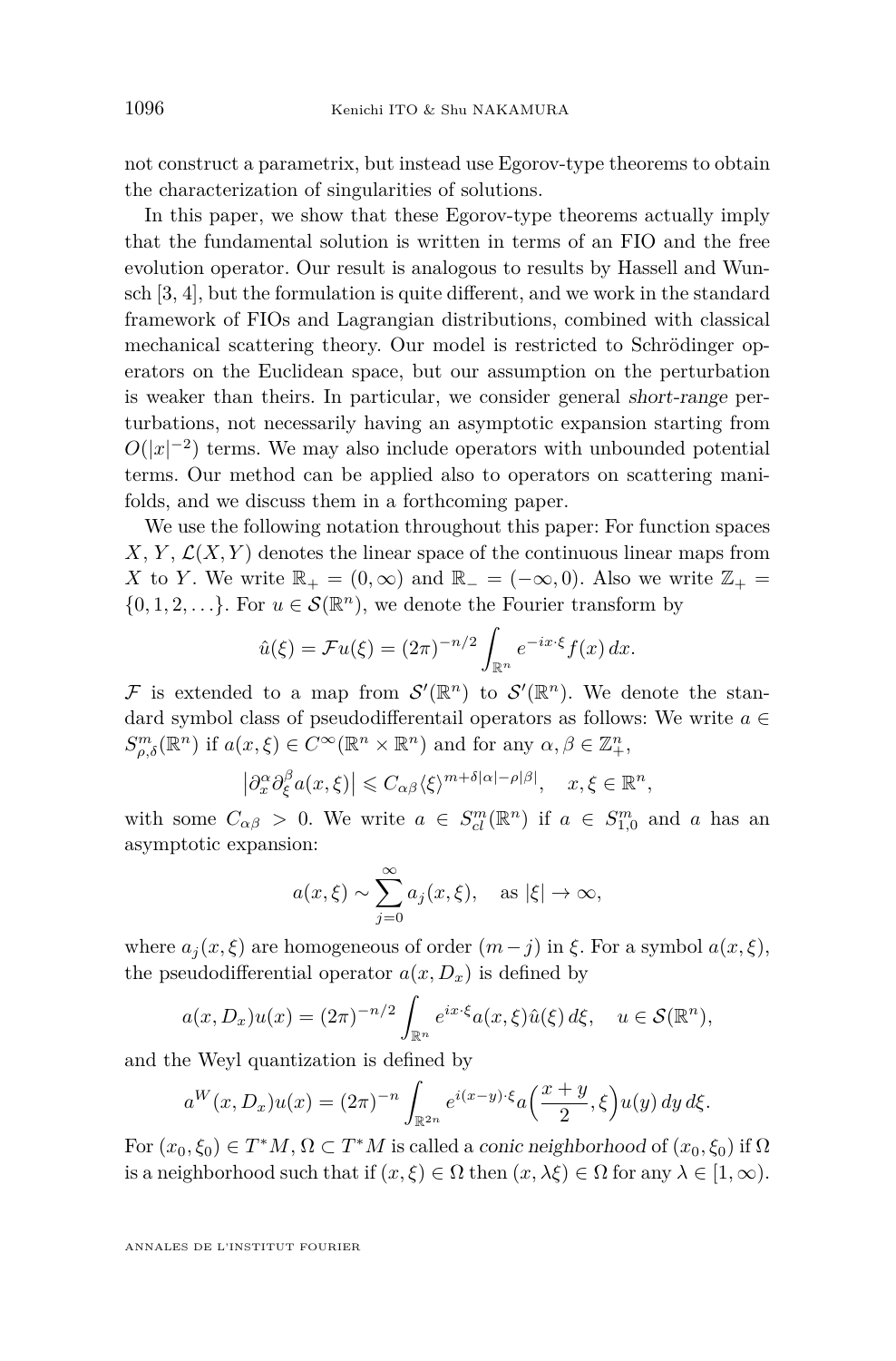<span id="page-7-0"></span>A conic set is called narrow if for any  $(x, \xi), (x, \eta) \in \Omega$ ,  $(\xi, \eta \neq 0)$ ,  $\hat{\xi} \cdot \hat{\eta} > a$ with fixed  $a > 0$ , where  $\hat{\xi} = \xi / |\xi|$ .

#### **2. Beals-type characterization of Fourier integral operators**

In this section we prove a Beals-type characterization theorem for Fourier integral operators. At first we recall several standard definitions.

Let  $\Lambda \subset T^* \mathbb{R}^m$  be a smooth *m*-dimensional submanifold. *L* is called Lagrangian if the pull back of the standard canonical form vanishes on  $\Lambda$ , i.e.,  $i^*(d\xi \wedge dx) = 0$  on  $T^*\Lambda$ .  $\Lambda$  is called *conic* if  $(x,\xi) \in \Lambda$  implies  $(x,\lambda \xi) \in \Lambda$ for  $\lambda > 0$ .

DEFINITION 2.1 (Besov space  $B_2^{\sigma,\infty}(\mathbb{R}^m)$ ). — Let  $\sigma \in \mathbb{R}$  and let  $u \in$  $\mathcal{S}'(\mathbb{R}^m)$  such that  $\hat{u} \in L^2_{\text{loc}}(\mathbb{R}^m)$ . Then we set

$$
||u||_{B_2^{\sigma,\infty}} = \left(\int_{|\xi| \leq 1} |\hat{u}(\xi)|^2 d\xi\right)^{1/2} + \sup_{j \geq 0} \left(\int_{2^j \leq |\xi| \leq 2^{j+1}} \left|2^{\sigma j} \hat{u}(\xi)\right|^2 d\xi\right)^{1/2}.
$$

Then  $B_2^{\sigma,\infty}(\mathbb{R}^m)$  is defined by

$$
B_2^{\sigma,\infty}(\mathbb{R}^m) = \left\{ u \in \mathcal{S}'(\mathbb{R}^m) \mid ||u||_{B_2^{\sigma,\infty}} < \infty \right\}
$$

and

$$
B_{2,\text{loc}}^{\sigma,\infty}(\mathbb{R}^m) = \{ u \in \mathcal{D}'(\mathbb{R}^m) \mid \varphi u \in B_2^{\sigma,\infty}(\mathbb{R}^m) \text{ for any } \varphi \in C_0^{\infty}(\mathbb{R}^m) \}.
$$

According to Hörmander [\[6\]](#page-30-0) (see also Sogge [\[16\]](#page-31-0)), the Lagrangian distribution is defined as follows:

DEFINITION 2.2 (Lagrangian distribution). — Let  $\Lambda \subset T^* \mathbb{R}^m \setminus 0$  be a conic Lagrangian submanifold,  $u \in S'(\mathbb{R}^m)$  and  $\sigma \in \mathbb{R}$ . *u* is called Lagrangian distribution associated to  $\Lambda$  of order  $\sigma$  if for any  $p_1, \ldots, p_N \in$  $S<sub>cl</sub><sup>1</sup>(\mathbb{R}<sup>m</sup>)$  such that the principal symbols of  $p_j$  vanish on  $\Lambda$   $(j = 1, 2, ..., N)$ ,

$$
p_1(x, D_x)p_2(x, D_x)\cdots p_N(x, D_x)u \in B_{2,loc}^{-\sigma-m/4,\infty}(\mathbb{R}^m),
$$

and we denote  $u \in I^{\sigma}(\mathbb{R}^m, \Lambda)$ .

DEFINITION 2.3 (Fourier integral operators). — Let *S* be a canonical transform from  $T^*\mathbb{R}^n$  to  $T^*\mathbb{R}^n$ , and suppose *S* is homogeneous of order 1 with respect to *ξ*. Let

$$
\Lambda_S = \left\{ (y, x, \eta, -\xi) \mid (y, \eta) = S(x, \xi), (x, \xi) \in T^* \mathbb{R}^n \setminus 0 \right\} \subset T^* \mathbb{R}^{2n} \setminus 0.
$$

Let  $U \in \mathcal{L}(\mathcal{S}(\mathbb{R}^n), \mathcal{S}'(\mathbb{R}^n))$  and let  $u \in \mathcal{S}'(\mathbb{R}^{2n})$  be its distribution kernel. Then *U* is called a Fourier integral operator of order  $\sigma$  associated to *S* if  $u \in I^{\sigma}(\mathbb{R}^{2n}, \Lambda_S).$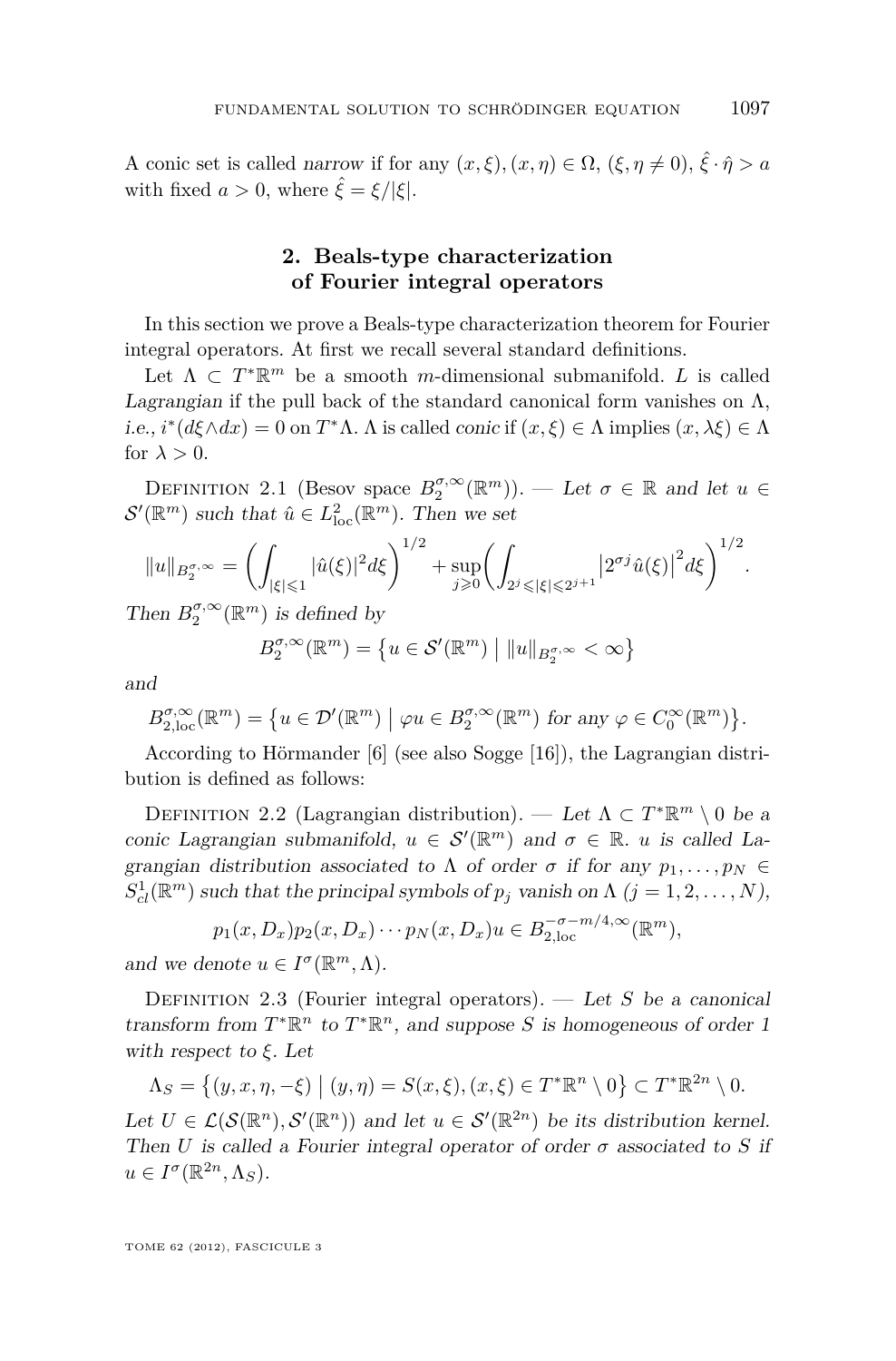<span id="page-8-0"></span>Note  $\Lambda_S$  is a conic Lagrangian submanifold since S is a homogeneous canonical transform.

Remark 2.4. — If *U* is a Fourier integral operator, it is known that there is  $m \leq 2n$ , a phase function  $\Psi(x, \theta, y)$   $(x, y \in \mathbb{R}^n, \theta \in \mathbb{R}^m)$ , which is homogeneous of order 1 in  $\theta$ , and a symbol  $a(x, \theta, y) \in S_{1,0}^{\sigma+n/2-m/2}$  such that

$$
U\varphi(x) = (2\pi)^{-n/2+m/2} \int_{\mathbb{R}^m \times \mathbb{R}^n} e^{i\Psi(x,\theta,y)} a(x,\theta,y) \varphi(y) dy d\theta
$$

and we have a familiar representation of an FIO (see [\[6\]](#page-30-0) or [\[16\]](#page-31-0) for the detail).

We give a characterization of FIOs in terms of conjugation of operators. Let *S* be a canonical transform and  $U \in \mathcal{L}(\mathcal{S}(\mathbb{R}^n), \mathcal{S}'(\mathbb{R}^n))$  as above. Let  $a \in S^{m}_{1,0}(\mathbb{R}^{n})$  (*m*  $\in \mathbb{R}$ ) such that

$$
(2.1) \ \{x \mid a(x,\xi) \neq 0 \text{ for some } \xi \in \mathbb{R}^n\} \Subset \mathbb{R}^n, \quad \text{supp } a \cap (\mathbb{R}^n \times \{0\}) = \emptyset.
$$

For such *a*, we set

$$
Ad_S(a)U = (a \circ S^{-1})(x, D_x)U - Ua(x, D_x) : S \to S'.
$$

THEOREM 2.5. — Let *S* be as above, and let  $U \in \mathcal{L}(L^2_{\text{cpt}}(\mathbb{R}^n), L^2_{\text{loc}}(\mathbb{R}^n)).$ *U* is an FIO of order 0 associated to *S* if and only if for any  $a_1, a_2, \ldots, a_N \in$  $S<sub>cl</sub><sup>1</sup>(\mathbb{R}<sup>n</sup>)$  satisfying (2.1),

$$
(2.2) \tAd_S(a_1)Ad_S(a_2)\cdots Ad_S(a_N)U \in \mathcal{L}\left(L^2_{\text{cpt}}(\mathbb{R}^n), L^2_{\text{loc}}(\mathbb{R}^n)\right).
$$

The next corollary gives convenient sufficient conditions.

Corollary 2.6.

(i) Let *S* and *U* be as in Theorem 2.5. If for any  $a \in S^1_{cl}(\mathbb{R}^n)$  satisfying  $(2.1)$ , there is  $b \in S^0_{1,0}(\mathbb{R}^n)$  such that

$$
Ad_S(a)U = b(x, D_x)U + R
$$

with a smoothing operator *R*, then *U* is an FIO associated to *S*.

(ii) Let *S* and *U* as above, and suppose *U* is invertible. If for any  $a \in$  $S_{cl}^1(\mathbb{R}^n)$  satisfying (2.1) there is  $b \in S_{cl}^0(\mathbb{R}^n)$  such that

$$
Ua(x, D_x)U^{-1} = (a \circ S^{-1})(x, D_x) + b(x, D_x),
$$

then *U* is an FIO of order 0 associated to *S*.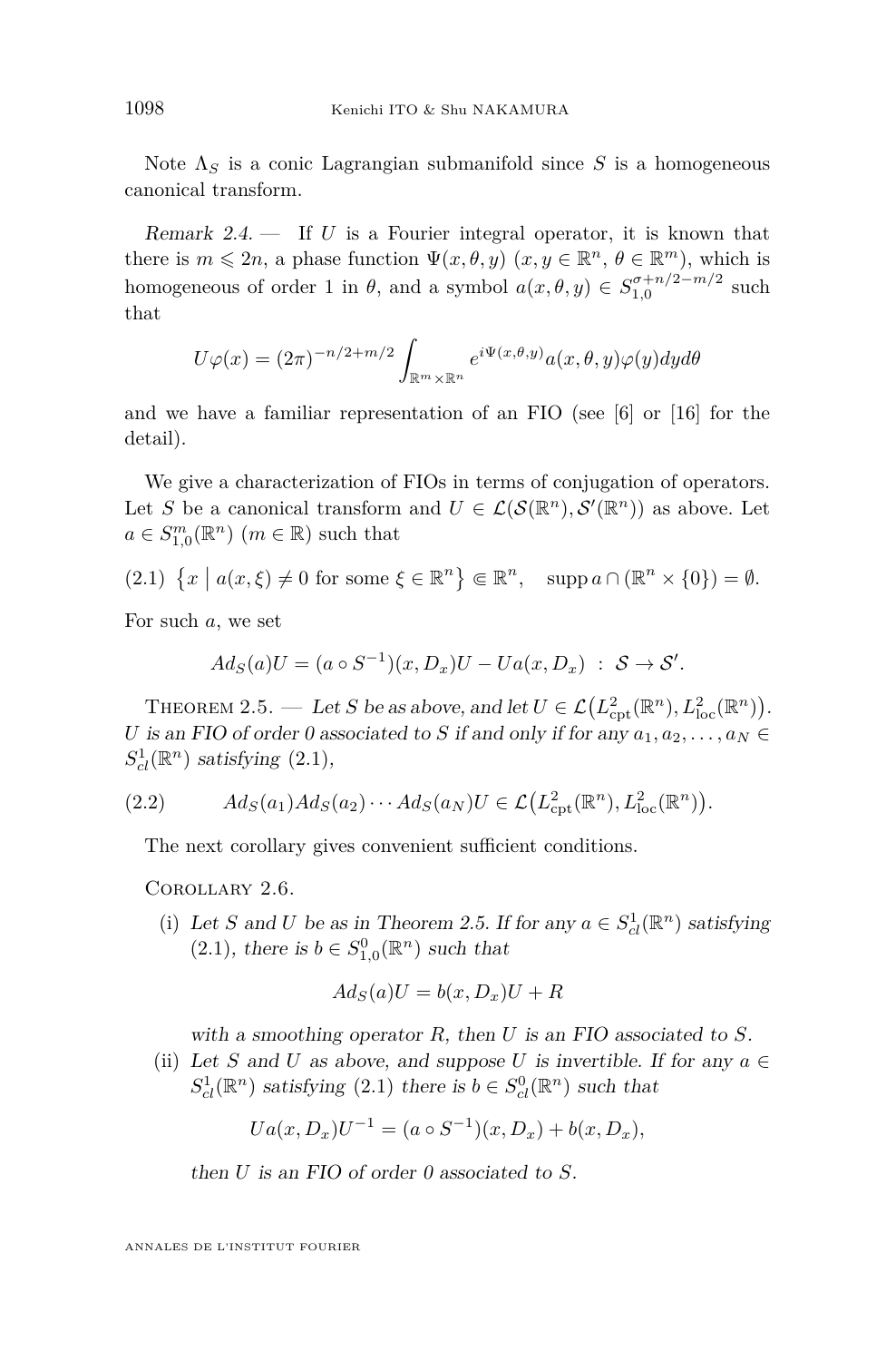<span id="page-9-0"></span>Proof. — (i) The condition [\(2.2\)](#page-8-0) with  $N=1$  follows immediately from the assumption of (i). Let  $N = 2$ , and let  $Ad_S(a_i)U = b_i(x, D_x)U + R_i$ ,  $j = 1, 2$ . Then we have

$$
Ad_S(a_1)Ad_S(a_2)U = (a_1 \circ S^{-1})(x, D_x)b_2(x, D_x)U - b_2(x, D_x)Ua_1(x, D_x)
$$
  
+  $Ad_S(a_1)R_2$   
=  $[(a_1 \circ S^{-1})(x, D_x), b_2(x, D_x)]U$   
-  $b_2(x, D_x)b_1(x, D_x)U + Ad_S(a_1)R_2 + b_2(x, D_x)R_1$   
=  $b_{12}(x, D_x)U + R_{12}$ 

where  $b_{12} \in S^0_{1,0}(\mathbb{R}^n)$  and  $R_{12}$  is a smoothing operator. Repeating this procedure, we conclude [\(2.2\)](#page-8-0) for any *N*. Now (ii) follows easily from (i).  $\Box$ 

In order to prove Theorem [2.5,](#page-8-0) we first notice that the  $L_{\text{cpt}}^2$ - $L_{\text{loc}}^2$  boundedness implies the distribution kernel is locally  $B_2^{-n/2,\infty}$ .

LEMMA 2.7. — Suppose  $U \in \mathcal{L}(L^2_{\text{cpt}}(\mathbb{R}^n), L^2_{\text{loc}}(\mathbb{R}^n))$ , and let  $u \in \mathcal{S}'(\mathbb{R}^{2n})$ be its distribution kernel. Then  $u \in B^{-n/2,\infty}_{2,\text{loc}}(\mathbb{R}^{2n})$ .

Proof. — Let *u* be the distribution kernel of *U*. Let  $\chi, \psi \in C_0^{\infty}(\mathbb{R}^n; \mathbb{R})$ , and we suppose  $\chi$  is an even function. We consider

$$
I = \int_{\mathbb{R}^{2n}} \left| \psi(\xi) \psi(\eta) \mathcal{F}_{2n}[\chi(x) \chi(y) u(x, y)](\xi, \eta) \right|^2 d\xi d\eta.
$$

Here we denote the Fourier transform on  $\mathbb{R}^{2n}$  by  $\mathcal{F}_{2n}$ . In the following,  $\mathcal{F}$ denotes the Fourier transform on  $\mathbb{R}^n$ . We choose  $\chi_1 \in C_0^{\infty}(\mathbb{R}^n)$  so that  $\chi_1(x) = 1$  on supp *χ*. We note *I* can be expressed in terms of the Hilbert-Schmidt norm:

$$
I = \left\| \psi \mathcal{F} \chi U \chi \mathcal{F}^{-1} \psi \right\|_{HS}^2
$$

where  $\psi = \psi(\xi)$  and  $\chi = \chi(x)$  denote the multiplication operators on  $L^2(\mathbb{R}^n_{\xi})$  and  $L^2(\mathbb{R}^n_x)$ , respectively.  $\|\cdot\|_{HS}$  denotes the Hilbert-Schmidt norm. Then we represent the Hilbert-Schmidt norm by a trace:

$$
I = \text{Tr}\left[ (\psi \mathcal{F} \chi U \chi \mathcal{F}^{-1} \psi)^* (\psi \mathcal{F} \chi U \chi \mathcal{F}^{-1} \psi) \right]
$$
  
\n
$$
= \text{Tr}\left[ \psi \mathcal{F} \chi U^* \chi \mathcal{F}^{-1} \psi^2 \mathcal{F} \chi U \chi \mathcal{F}^{-1} \psi \right]
$$
  
\n
$$
= \text{Tr}\left[ ((\chi_1 U \chi_1)^* \chi \mathcal{F}^{-1} \psi^2 \mathcal{F} \chi)((\chi_1 U \chi_1) \chi \mathcal{F}^{-1} \psi^2 \mathcal{F} \chi) \right]
$$
  
\n
$$
= \text{Tr}\left[ ((\chi_1 U \chi_1)^* \chi \psi^2 (D_x) \chi)((\chi_1 U \chi_1) \chi \psi^2 (D_x) \chi) \right].
$$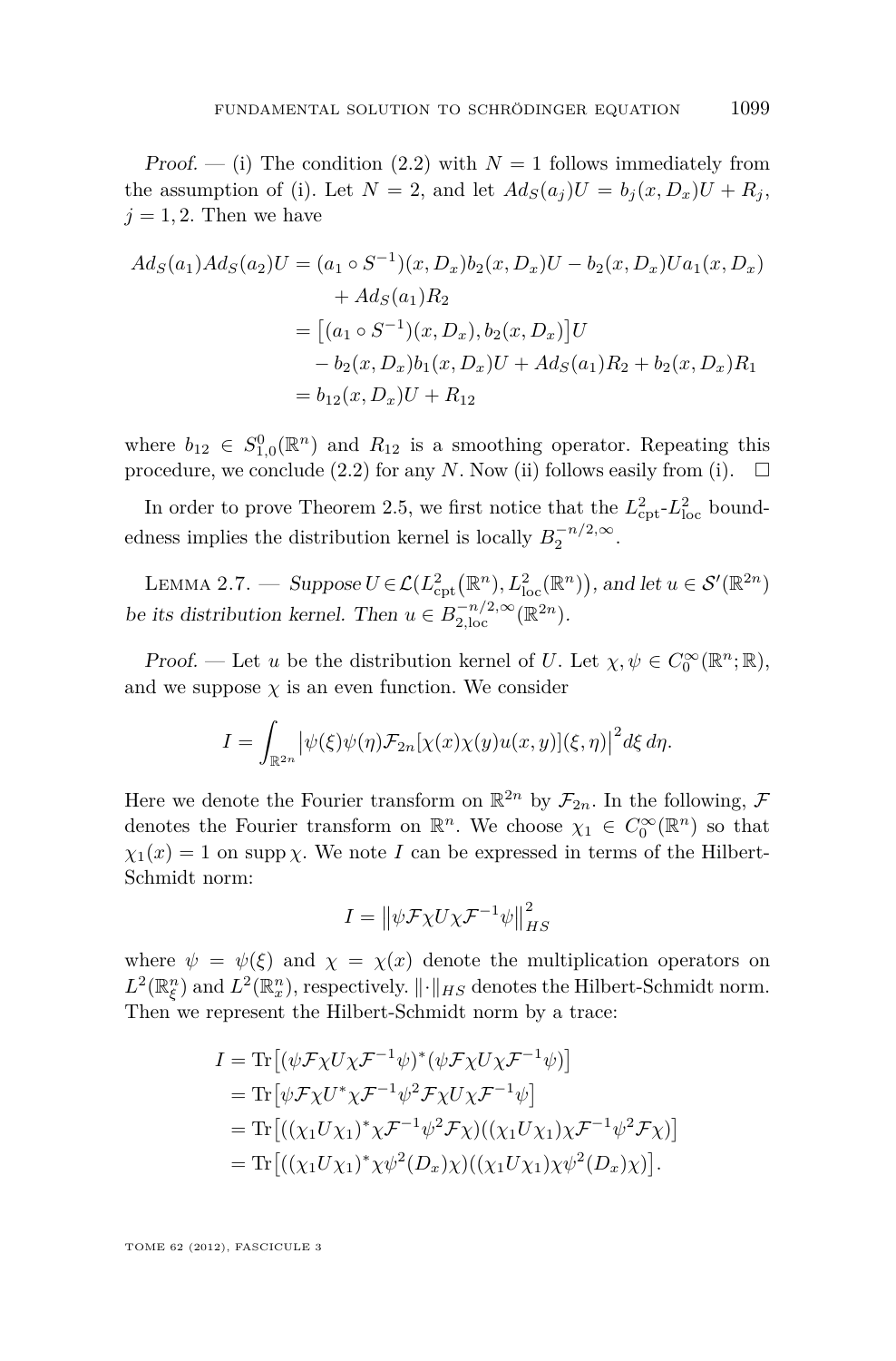<span id="page-10-0"></span>We use the Schwarz inequality for the trace to obtain

$$
I \leq \|(\chi_1 U \chi_1)^* \chi \psi^2(D_x) \chi\|_{HS} \|(\chi_1 U \chi_1) \chi \psi^2(D_x) \chi\|_{HS}
$$
  
\n
$$
\leq \| \chi_1 U \chi_1\|_{\mathcal{L}(L^2)}^2 \| \chi \psi^2(D_x) \chi\|_{HS}^2
$$
  
\n
$$
= (2\pi)^{-n} \| \chi_1 U \chi_1\|_{\mathcal{L}(L^2)}^2 \| \psi\|_{L^4}^4 \| \chi\|_{L^2}^2 \| \chi\|_{L^\infty}^2.
$$

Here we have used the well-known properties:  $||AB||_{HS} \le ||A|| ||B||_{HS}$  and  $||a(x)b(D_x)||_{HS} = (2\pi)^{-n/2} ||a||_{L^2} ||b||_{L^2}.$ 

Now we choose  $\psi \in C_0^{\infty}(\mathbb{R}^n)$  so that  $\psi(\xi) = 1$  for  $1 \leqslant |\xi| \leqslant 2$ , and we set

$$
\psi_N(\xi) = \psi(2^{-N}\xi), \text{ for } N = 1, 2, ..., \text{ and } \xi \in \mathbb{R}^n.
$$

We note  $\|\psi_N\|_{L^4}^4 = 2^{nN} \|\psi\|_{L^4}^4$ . Then, by the above estimate, we have

$$
\iint_{2^N \leq |\xi|, |\eta| \leq 2^{N+1}} \left| \mathcal{F}_{2n}[\chi(x)\chi(y)u(x,y)](\xi,\eta) \right|^2 d\xi d\eta
$$
  
\n
$$
\leq \iint \left| \psi_N(\xi)\psi_N(\eta) \mathcal{F}_{2n}[\chi(x)\chi(y)u(x,y)](\xi,\eta) \right|^2 d\xi d\eta
$$
  
\n
$$
\leq (2\pi)^{-n} \|\chi_1 U \chi_1\|_{\mathcal{L}(L^2)}^2 \|\psi\|_{L^4}^4 \|\chi\|_{L^2}^2 \|\chi\|_{L^\infty}^2 \times 2^{nN},
$$

and this implies  $\chi(x)\chi(y)u(x,y) \in B_2^{-n/2,\infty}(\mathbb{R}^{2n})$  for any  $\chi \in C_0^{\infty}(\mathbb{R}^n)$ .  $\Box$ 

We set

$$
\tilde{\Lambda}_S = \left\{ (y, \eta, x, \xi) \mid (y, \eta) = S(x, \xi) \right\} \subset T^* \mathbb{R}^n \times T^* \mathbb{R}^n.
$$

LEMMA 2.8. — Let  $p \in S^1_{cl}(\mathbb{R}^{2n})$  such that the principal symbol of *p* vanishes on  $\tilde{\Lambda}_S$ , and suppose *p* is supported in a narrow convex conic neighborhood of  $(S(x_0, \xi_0), x_0, \xi_0) \in \tilde{\Lambda}_S$ . Then there exist  $b_j \in S^0_{cl}(\mathbb{R}^{2n})$ ,  $f_j \in S_{cl}^1(\mathbb{R}^n)$   $(j = 1, 2, \dots 2n)$ , and  $r \in S_{cl}^0(\mathbb{R}^{2n})$  such that

$$
p(y, \eta, x, \xi) = \sum_{j=1}^{2n} b_j(y, \eta, x, \xi) ((f_j \circ S^{-1})(y, \eta) - f_j(x, \xi)) + r(y, \eta, x, \xi).
$$

Proof. — We may assume *p* is homogeneous of order 1 without loss of generality. We denote

$$
(z,\zeta) = S^{-1}(y,\eta)
$$

so that  $p(y, \eta, z, \zeta) = 0$ . We let  $\Gamma_2, \Gamma_3$  be convex conic neighborhoods of  $(x_0, \xi_0)$  such that  $\overline{\Gamma_2} \subset \Gamma_3$ , and let  $\Gamma_0, \Gamma_1$  be convex conic neighborhoods of  $(y_0, \eta_0, x_0, \xi_0)$  such that

$$
\mathrm{supp}\, p \subset \Gamma_0 \subset \overline{\Gamma_0} \subset \Gamma_1 \subset (S\Gamma_2) \times \Gamma_2.
$$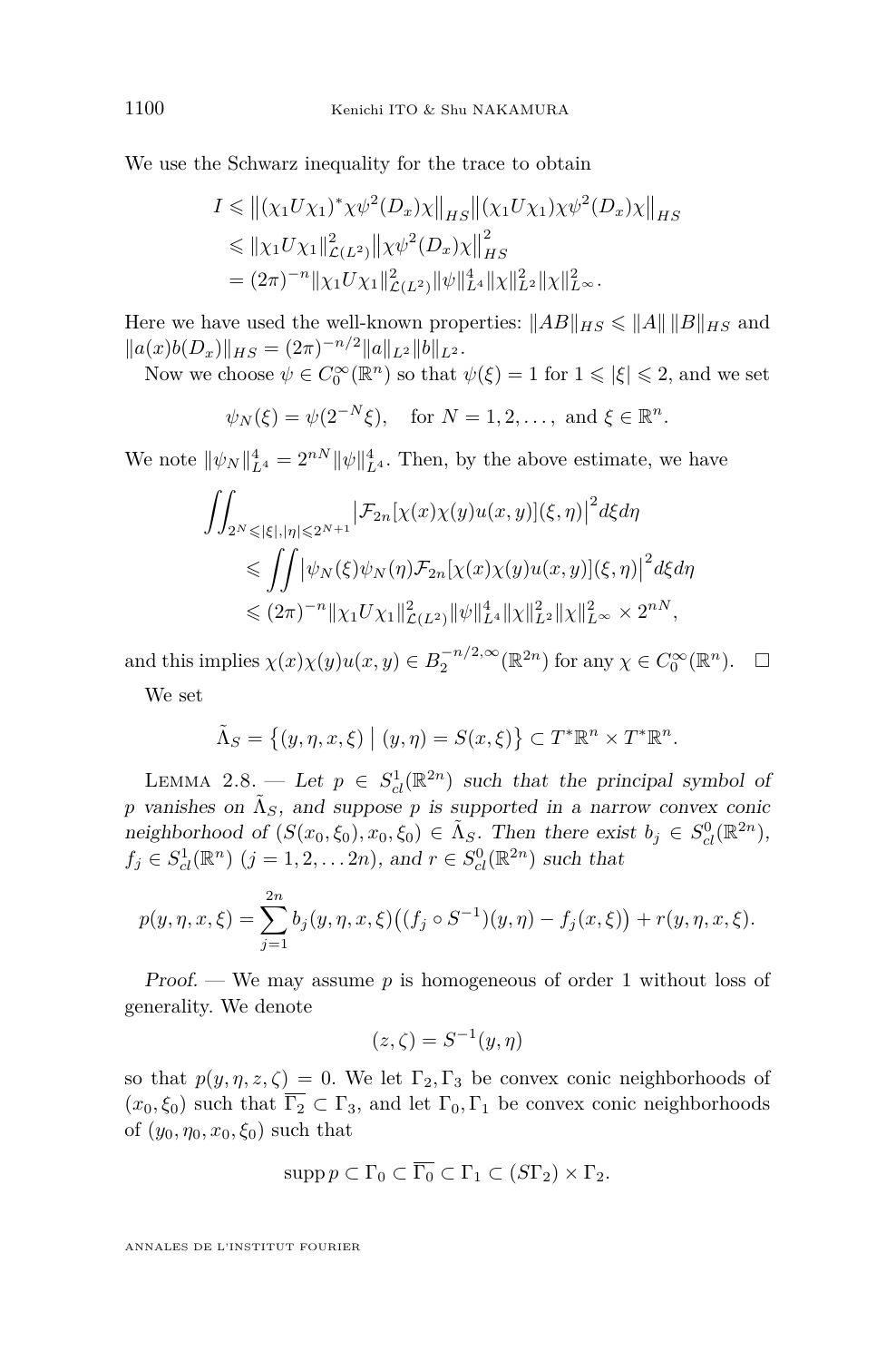<span id="page-11-0"></span>We choose  $\chi \in S^0_{cl}(\mathbb{R}^{2n})$  so that  $\chi = 1$  on  $\Gamma_0$  and supp  $\chi \subset \Gamma_1$ . We also choose  $\rho \in S^0_{cl}(\mathbb{R}^n)$  so that  $\rho = 1$  on  $\Gamma_2$  and supp  $\rho \subset \Gamma_3$ . Then we compute

$$
p(y, \eta, x, \xi) = p(y, \eta, x, \xi) - p(y, \eta, z, \zeta)
$$
  
= 
$$
\int_0^1 \frac{d}{dt} (p(y, \eta, tx + (1-t)z, t\xi + (1-t)\zeta)) dt
$$
  
= 
$$
\sum_{j=1}^n (x_j - z_j) \int_0^1 \frac{\partial p}{\partial x_j} (y, \eta, tx + (1-t)z, t\xi + (1-t)\zeta) dt
$$
  
+ 
$$
\sum_{j=1}^n (\xi_j - \zeta_j) \int_0^1 \frac{\partial p}{\partial \xi_j} (y, \eta, tx + (1-t)z, t\xi + (1-t)\zeta) dt.
$$

We now set

$$
g_j(y, \eta, x, \xi) = \chi(y, \eta, x, \xi) \int_0^1 \frac{\partial p}{\partial x_j}(y, \eta, tx + (1-t)z, t\xi + (1-t)\zeta)dt
$$
  

$$
g_{n+j}(y, \eta, x, \xi) = \chi(y, \eta, x, \xi) \int_0^1 \frac{\partial p}{\partial \xi_j}(y, \eta, tx + (1-t)z, t\xi + (1-t)\zeta)dt
$$

for  $j = 1, 2, ..., n$ . We note  $g_j \in S_{cl}^1(\mathbb{R}^{2n})$  for  $j = 1, 2, ..., n$ , and  $g_j \in S_{cl}^1(\mathbb{R}^{2n})$  $S_{cl}^{0}(\mathbb{R}^{2n})$  for  $j = n + 1, ..., 2n$ . By the choice of  $\chi$ , we have

$$
(2.3) \ \ p(y, \eta, x, \xi) = \sum_{j=1}^{n} (x_j - z_j) g_j(y, \eta, x, \xi) + \sum_{j=1}^{n} (\xi_j - \zeta_j) g_{n+j}(y, \eta, x, \xi).
$$

We also set

$$
f_j(x,\xi) = x_j|\xi|\rho(x,\xi), \quad f_{n+j}(x,\xi) = \xi_j\rho(x,\xi)
$$

for  $j = 1, 2, \ldots, n$ . Then, as well as the computation above, we have

$$
(f_j \circ S^{-1})(y, \eta) - f_j(x, \xi) = f_j(z, \zeta) - f(x, \xi)
$$
  
=  $-\int_0^1 \frac{d}{dt} f_j(tx + (1-t)z, t\xi + (1-t)\zeta)dt$   
=  $-\sum_{k=1}^n (x_k - z_k) \int_0^1 \frac{\partial f_j}{\partial x_k} (tx + (1-t)z, t\xi + (1-t)\zeta)dt$   
 $-\sum_{k=1}^n (\xi_k - \zeta_k) \int_0^1 \frac{\partial f_j}{\partial \xi_k} (tx + (1-t)z, t\xi + (1-t)\zeta)dt.$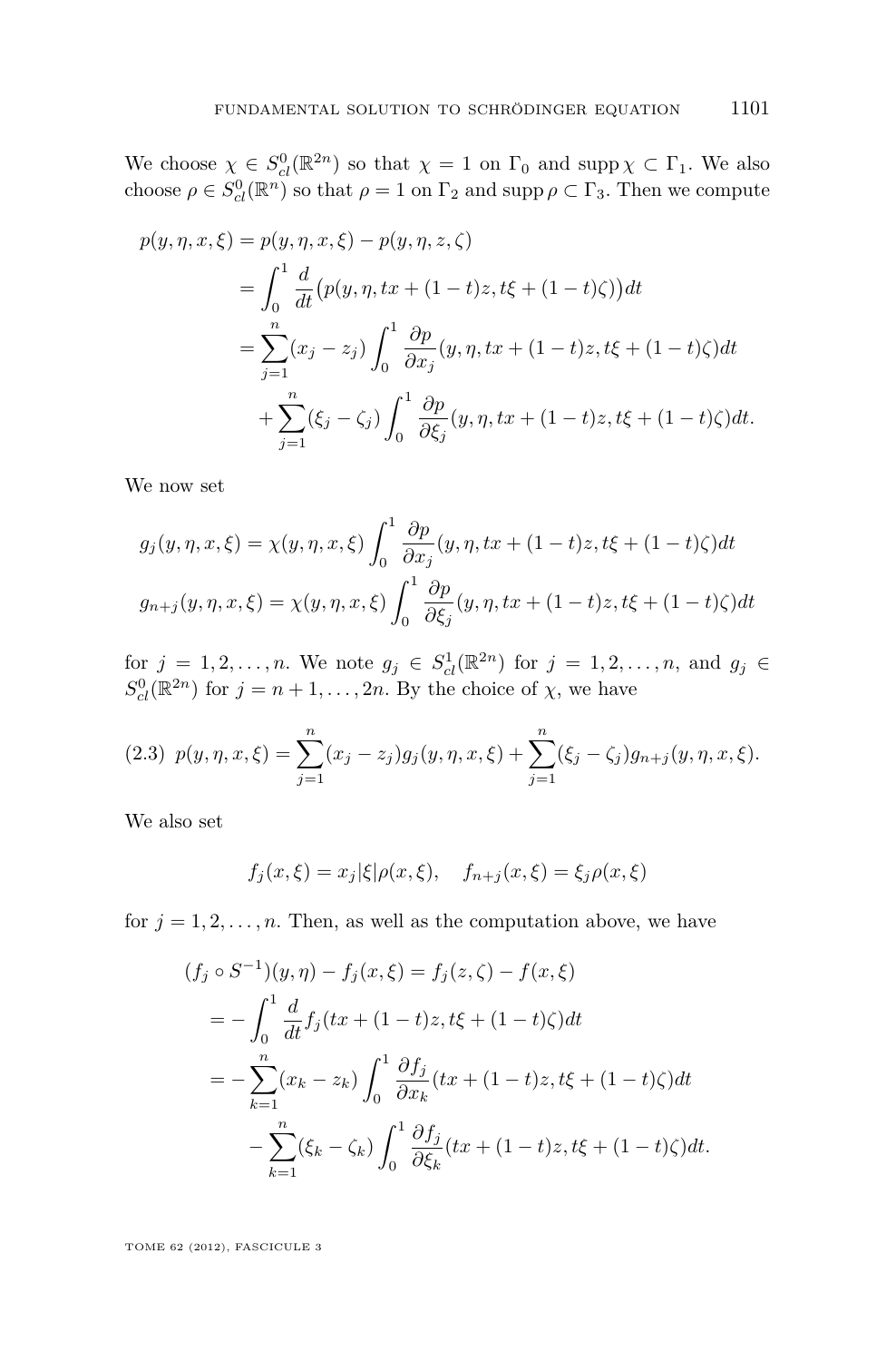It is easy to see that on  $(S\Gamma_2) \times \Gamma_2$ , we have

$$
\frac{\partial f_j}{\partial x_k}(tx + (1-t)z, t\xi + (1-t)\zeta) = \delta_{jk}|t\xi + (1-t)\zeta|,
$$
  
\n
$$
\frac{\partial f_j}{\partial \xi_k}(tx + (1-t)z, t\xi + (1-t)\zeta) = r_{jk}(y, \eta, x, \xi),
$$
  
\n
$$
\frac{\partial f_{n+j}}{\partial x_k}(tx + (1-t)z, t\xi + (1-t)\zeta) = 0,
$$
  
\n
$$
\frac{\partial f_{n+j}}{\partial \xi_k}(tx + (1-t)z, t\xi + (1-t)\zeta) = \delta_{jk},
$$

where  $r_{jk} \in S_{cl}^{0}(\mathbb{R}^{2n}), j, k = 1, 2, ..., n$ . Thus we have

$$
(f_j \circ S^{-1})(y, \eta) - f_j(x, \xi) = -(x_j - z_j) \int_0^1 |t\xi + (1 - t)\zeta| dt + r_j(y, \eta, x, \xi)
$$
  

$$
(f_{n+j} \circ S^{-1})(y, \xi) - f_{n+j}(x, \xi) = -(\xi_j - \zeta_j)
$$

on  $(S\Gamma_2) \times \Gamma_2$  for  $j = 1, 2, ..., n$ , where  $r_j \in S_{cl}^0(\mathbb{R}^{2n})$ . Since  $g_j$  are supported in  $\Gamma_1 \subset (S\Gamma_2) \times \Gamma_2$ , we can find  $b_j \in S_{cl}^0(\mathbb{R}^{2n})$  such that

$$
(x_j - z_j)g_j(y, \eta, x, \xi) = b_j(y, \eta, x, \xi)((f_j \circ S^{-1})(y, \eta) - f_j(x, \xi)) + r'_j,
$$
  

$$
(\xi_j - \zeta_j)g_{n+j}(y, \eta, x, \xi) = b_{n+j}(y, \eta, x, \xi)((f_{n+j} \circ S^{-1})(y, \eta) - f_{n+j}(x, \xi))
$$

with  $r'_j \in S^0_{cl}(\mathbb{R}^{2n})$ ,  $j = 1, 2, ..., n$ . The assertion now follows from these and  $(2.3)$ .

Proof of Theorem 2.1. — The "only if " part is straightforward: If  $a_j \in$  $S_{cl}^{1}(\mathbb{R}^{n})$  satisfying [\(2.1\)](#page-8-0), then  $p_{j}(y, \eta, x, \xi) = (a_{j} \circ S^{-1})(y, \eta) - a_{j}(x, -\xi)$ vanish on  $\Lambda_S$ , and hence [\(2.2\)](#page-8-0) follows from the definition of the FIOs and the  $L^2$ -boundedness theorem of FIOs (see, e.g., [\[6\]](#page-30-0) Theorem 25.3.1 or [\[16\]](#page-31-0) Theorem 6.2.1).

We suppose [\(2.2\)](#page-8-0) and show the "if" part. At first, we note  $WF(u) \subset \Lambda_S$ : If  $(y_0, x_0, \eta_0, -\xi_0) \notin \Lambda_S$ , then we can find  $a \in S^0_{cl}(\mathbb{R}^n)$  and  $b \in S^1_{cl}(\mathbb{R}^n)$ such that  $a_0(y_0, \eta_0) \neq 0$ ,  $b_0(x_0, \xi_0) \neq 0$  and that *a* and *b* are supported in small conic neighborhoods of  $(y_0, \eta_0)$  and  $(x_0, \xi_0)$ , respectively, so that  $a(y, \eta) \cdot (b \circ S^{-1})(y, \eta) = 0$ . By [\(2.2\)](#page-8-0) with Lemma [2.7,](#page-9-0) we learn

$$
a(y, D_y)((b \circ S^{-1})(y, D_y) - b(x, -D_x))u
$$
  
=  $(-a(y, D_y)b(x, -D_x) + R(y, D_y))u \in B_2^{-n/2, \infty}(\mathbb{R}^{2n})$ 

with  $R \in S^0_{1,0}(\mathbb{R}^n)$ . This implies  $a(y, D_y)b(x, -D_x)u \in B_2^{-n/2, \infty}(\mathbb{R}^{2n})$  by the boundedness of *R* in  $B_2^{-n/2,\infty}(\mathbb{R}^{2n})$  (see [\[6\]](#page-30-0) Corollary B.1.6). Iterating this procedure, we learn

$$
[a(y, D_y)b(x, -D_x)]^N u \in B_2^{-n/2, \infty}(\mathbb{R}^{2n})
$$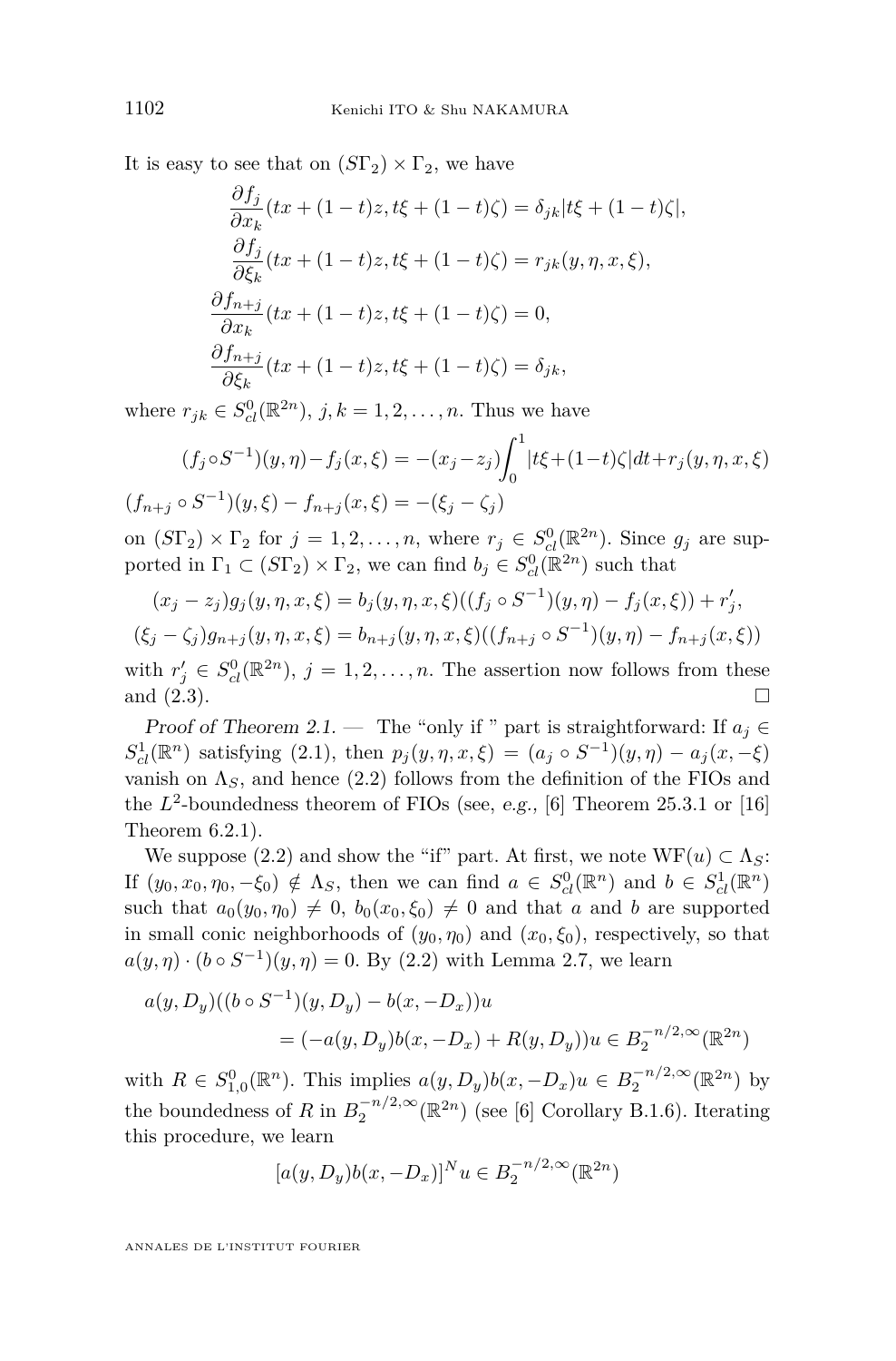<span id="page-13-0"></span>for any *N*, and this implies  $(y_0, \eta_0, x_0, -\xi_0) \notin \text{WF}(u)$ .

We now let  $p_1, p_2, \ldots, p_N \in S^1_{cl}(\mathbb{R}^{2n})$  such that  $p_j$  vanish on  $\tilde{\Lambda}_S$ , and we show

$$
p_1(y, D_y, x, -D_x)p_2(y, D_y, x, -D_x) \cdots p_N(y, D_y, x, -D_x)u \in B_{2, \text{loc}}^{-n/2, \infty}(\mathbb{R}^{2n}).
$$

By the above observation, we may assume *u* is essentially supported in an arbitrarily small conic neighborhood of Λ*S*. Moreover, by partition of unity, we may also assume  $p_i$  are supported in a small convex conic neighborhood of  $(y_0, \eta_0, x_0, \xi_0) \in \tilde{\Lambda}_S$ , where  $(y_0, \eta_0) = S(x_0, \xi_0)$ . Then by Lemma [2.8,](#page-10-0) we have

$$
p_j(y, D_y, x, -D_x) = \sum_{k=1}^{2n} b_{jk}(y, D_y, x, -D_x)((f_k \circ S^{-1})(y, D_y) - f_k(x, -D_x))
$$
  
+  $r_j(y, D_y, x, -D_x)$ 

for each  $j = 1, ..., N$ , where  $b_{jk} \in S_{cl}^{0}(\mathbb{R}^{2n})$  and  $f_j \in S_{cl}^{1}(\mathbb{R}^{2n})$  are those given in Lemma [2.8,](#page-10-0) and  $r_j \in S(1, dy^2 + \frac{d\eta^2}{\langle \eta \rangle^2} + dx^2 + \frac{d\xi^2}{\langle \xi \rangle^2})$ , where  $S(m, g)$ denotes the symbol class defined in [\[6\]](#page-30-0), Section 18.5 (Weyl calculus). Then by simple symbol calculus, we can show

$$
(2.4) \quad \prod_{j=1}^{N} p_j(y, D_y, x, -D_x)u = \sum_{k_1=1}^{2n} \cdots \sum_{k_N=1}^{2n} \prod_{j=1}^{N} b_{jk_j}(y, D_y, x, -D_x) \times \prod_{j=1}^{N} ((f_{k_j} \circ S^{-1})(y, D_y) - f_{k_j}(x, -D_x))u + R(y, D_y, x, -D_x)u
$$

with some  $R \in S(1, dy^2 + \frac{d\eta^2}{\langle \eta \rangle^2} + dx^2 + \frac{d\xi^2}{\langle \xi \rangle^2})$ . Note *R* is bounded in  $B_2^{-n/2, \infty}$  $(\mathbb{R}^{2n})$ . Each term in the RHS has the form

$$
B(y, D_y, x, -D_x) \ker \big[ Ad_S(f_{k_1}) \cdots Ad_S(f_{k_N}) U \big]
$$

with  $B \in S^0_{cl}(\mathbb{R}^{2n})$  except for *R*, where ker[*A*] denotes the distribution kernel of an operator *A*. Now the claim follows from the assumption and Lemma [2.7.](#page-9-0)

#### **3. Proof of Theorem [1.2](#page-3-0)**

Here we prove that, under [A](#page-2-0)ssumption A with  $\mu = 2$ ,  $W(t) = e^{itH_0}e^{-itH}$ satisfies the condition of Corollary [2.6-](#page-8-0)(ii) with  $S = w_{\pm}$ , where  $t \in \mathbb{R}_{\pm}$ . The condition is an Egorov-type theorem, and it was essentially proved in [\[14\]](#page-31-0) (see also [\[13,](#page-30-0) [8\]](#page-30-0)) in the semiclassical formalism. We modify the argument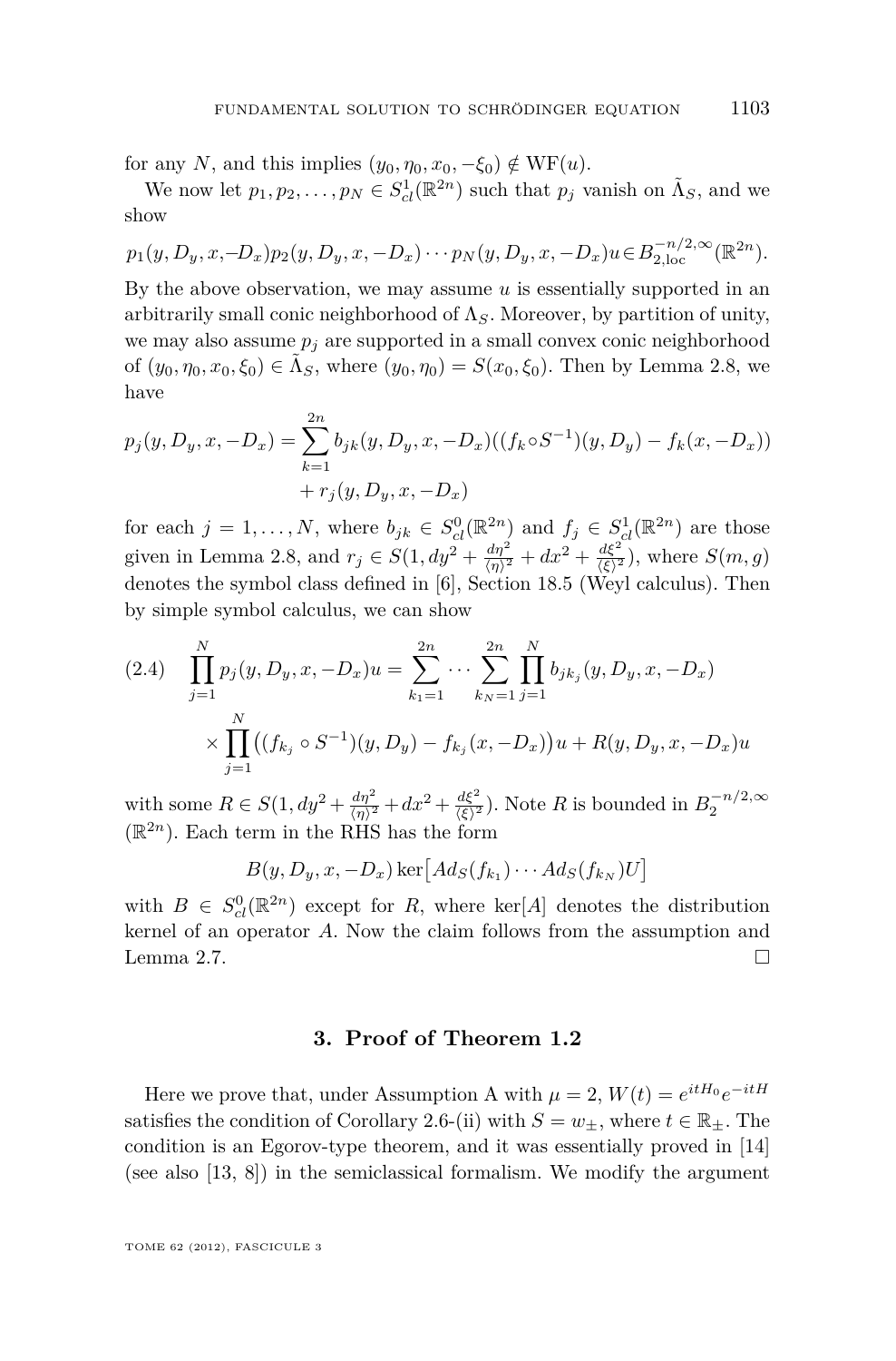<span id="page-14-0"></span>to prove the Egorov theorem in  $S^1_{1,0}(\mathbb{R}^n)$  symbol class. Namely, we prove the following:

THEOREM 3.1. — Suppose [A](#page-2-0)ssumption A with  $\mu = 2$ , and suppose the global nontrapping condition. Let  $\pm t > 0$ . Then for any  $a \in S^1_{1,0}(\mathbb{R}^n)$ satisfying [\(2.1\)](#page-8-0), there is  $b(t) \in S^0_{1,0}(\mathbb{R}^n)$  such that

$$
W(t)a(x, D_x)W(t)^{-1} = (a \circ w_{\pm}^{-1})(x, D_x) + b(t, x, D_x).
$$

We first sketch the outline following [\[14\]](#page-31-0). We set

$$
A(t) = W(t)a(x, D_x)W(t)^{-1}, \quad t \in \mathbb{R}.
$$

If we consider  $W(t)$  as an evolution operator, we can compute the generator as follows: For  $\psi \in \mathcal{S}(\mathbb{R}^n)$ , we have

$$
\frac{d}{dt}W(t)\psi = e^{itH_0}(iH_0 - iH)e^{-itH_0}W(t)\psi
$$
  
=  $-i(e^{itH_0}He^{-itH_0} - H_0)W(t)\psi = -iL(t)W(t)\psi.$ 

Since

$$
e^{itH_0}D_x e^{-itH_0} = D_x
$$
,  $e^{itH_0}xe^{-itH_0} = x - tD_x$ ,

we learn that the principal symbol of  $L(t)$  is given by

$$
\ell(t, x, \xi) = \frac{1}{2} \sum_{j,k=1}^{n} (a_{jk}(x - t\xi) - \delta_{jk}) \xi_j \xi_k + V(x - t\xi).
$$

In fact, if we use the Weyl calculus, which we do, the symbol of  $L(t)$  is given by  $\ell(t, x, \xi)$  modulo  $S^0_{1,0}$ -terms. The classical flow generated by  $\ell(t, x, \xi)$  is

 $w(t) = \exp(-tH_{p_0}) \circ \exp(tH_p).$ 

Here we use, however, the flow:

$$
w_0(t) = \exp(-tH_{p_0}) \circ \exp(tH_k)
$$

which is generated by

$$
\ell_0(t, x, \xi) = \frac{1}{2} \sum_{j,k=1}^n (a_{jk}(x - t\xi) - \delta_{jk}) \xi_j \xi_k.
$$

Analogously to the usual Egorov theorem, we expect the principal symbol of  $A(t)$  is given by  $(a_0 \circ w_0(t)^{-1})(x,\xi)$ , where  $a_0$  is the principal symbol of *a*. We construct an asymptotic expansion of  $A(t)$  by solving transport equations iteratively. We set

$$
\psi_0(t, x, \xi) = (a \circ w_0(t)^{-1})(x, \xi)
$$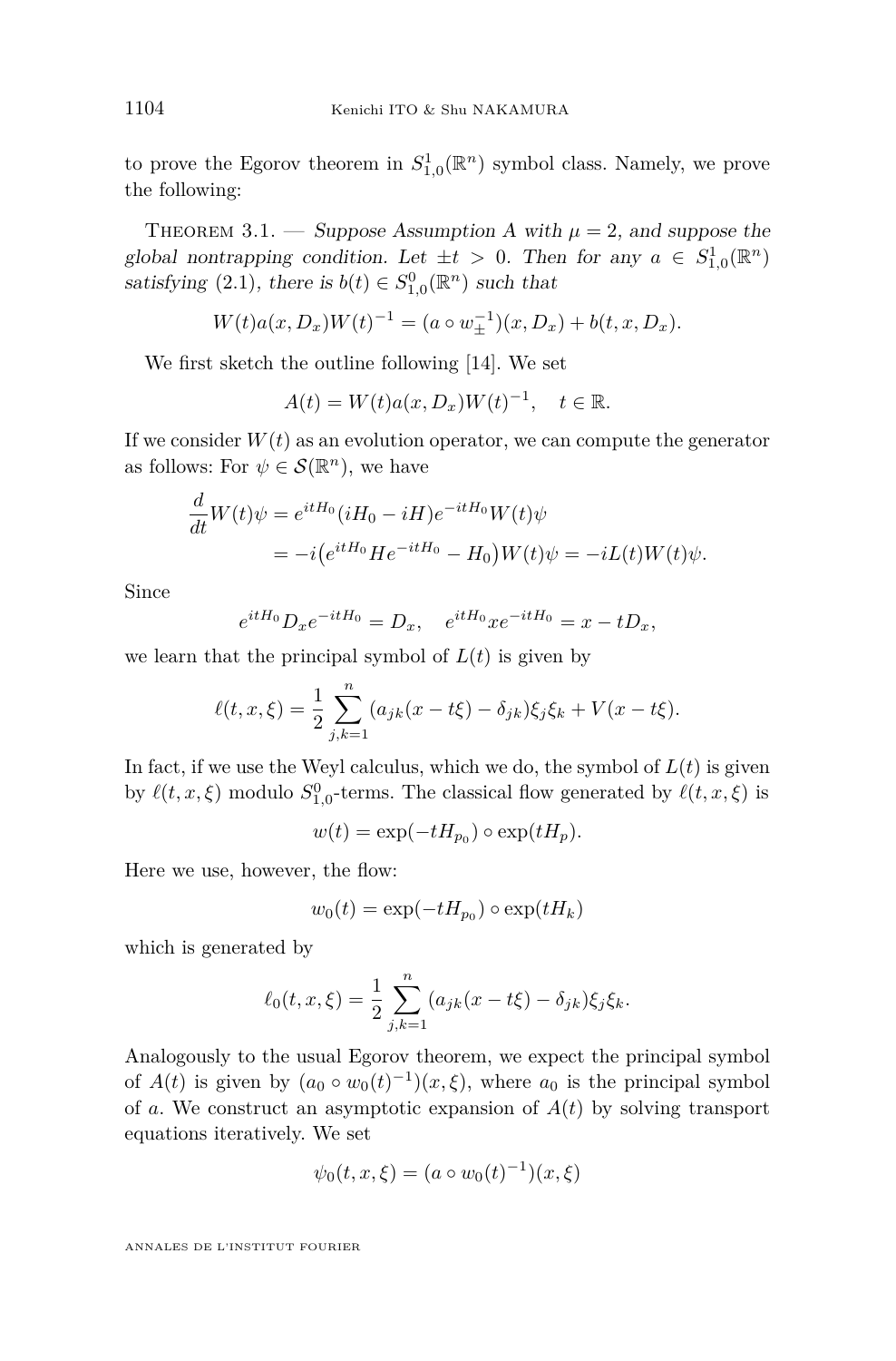<span id="page-15-0"></span>for  $a \in S^1_{1,0}(\mathbb{R}^n)$ . We note that by Lemma [A.1,](#page-24-0)  $\psi_0(t, \cdot, \cdot) \in S^1_{1,0}(\mathbb{R}^n)$ , uniformly in *t*. For a symbol  $q(x, \xi) \in S^{m}_{1,0}(\mathbb{R}^{n})$ , we define a family of seminorms by

$$
|q|_{m,L,K} = \sum_{|\alpha|+|\beta| \leq L} \sup_{x \in K, \xi \in \mathbb{R}^n} \left| \langle \xi \rangle^{-m+|\beta|} \partial_x^{\alpha} \partial_{\xi}^{\beta} q(x,\xi) \right|
$$

for  $L \in \mathbb{N}$ ,  $K \Subset \mathbb{R}^n$ . For  $T > 0$ , we write  $I_T = [-T, T]$ .

LEMMA 3.2. — Let  $a \in S^1_{1,0}(\mathbb{R}^n)$  satisfying [\(2.1\)](#page-8-0). Then there exists  $\psi(t, x, \xi)$  such that

- (i)  $\psi(0, x, \xi) = a(x, \xi)$ .
- (ii)  $\psi(t, \cdot, \cdot) \in S^1_{1,0}(\mathbb{R}^n)$  and for any  $L, T > 0$  and  $K \in \mathbb{R}^n$ ,

$$
|\psi(t,\cdot,\cdot)|_{1,L,K}\leqslant C_{L,T,K},\quad t\in I_T.
$$

(iii) 
$$
\psi(t, \cdot, \cdot) - \psi_0(t, \cdot, \cdot) \in S^0_{1,0}(\mathbb{R}^n)
$$
, and for any  $L, T > 0$  and  $K \in \mathbb{R}^n$ ,

$$
|\psi(t,\cdot,\cdot)-\psi_0(t,\cdot,\cdot)|_{0,L,K}\leqslant C_{L,TK}, \quad t\in I_T.
$$

(iv) Let  $G(t) = \psi^W(t, x, D_x)$ , and set

$$
R(t) = \frac{d}{dt}G(t) + i[L(t), G(t)].
$$

Then  $R(t)$  is a smoothing operator, and  $||\langle D_x \rangle^N R(t) \langle D_x \rangle^N ||_{\mathcal{L}(L^2)} \leq$ *C*<sub>*T*</sub>,*N*, *for any <i>N*,  $t \in I_T$ .

Proof. — We can find  $K \in \mathbb{R}^n$  such that  $\psi_0(t, x, \xi) = 0$  if  $x \notin K$ , since  $w_0(t)(x,\xi)$  has limits as  $t \to \pm \infty$ . We note  $\ell_0(t,\cdot,\cdot) \in S^2_{1,0}(\mathbb{R}^n)$  and for any *L*,  $|\ell_0(t, \cdot, \cdot)|_{2, L, K}$  is uniformly bounded. By the construction,  $\psi_0$  satisfies

$$
\frac{\partial}{\partial t}\psi_0(t,x,\xi) = -\{\ell_0,\psi_0\}(t,x,\xi),
$$

where  $\{\cdot,\cdot\}$  denotes the Poisson bracket. Then by virtue of the Weyl calculus, we learn

$$
\frac{\partial}{\partial t}\psi_0^W(t, x, D_x) + i[L(t), \psi_0^W(t, x, D_x)] = r_0^W(t, x, D_x)
$$

with  $r_0 \in S^0_{1,0}(\mathbb{R}^n)$ , and the seminorms of  $r_0$  are locally uniformly bounded in *t*. Then we solve the transport equation:

(3.1) 
$$
\frac{\partial}{\partial t}\psi_1(t,x,\xi) + \{\ell_0,\psi_1\}(t,x,\xi) = -r_0(t,x,\xi)
$$

with  $\psi_1(0, x, \xi) = 0$ . It is easy to see that  $\psi_1 \in S^0_{1,0}(\mathbb{R}^n)$  and the seminorms are locally uniformly bounded in *t*. Iterating this procedure, we obtain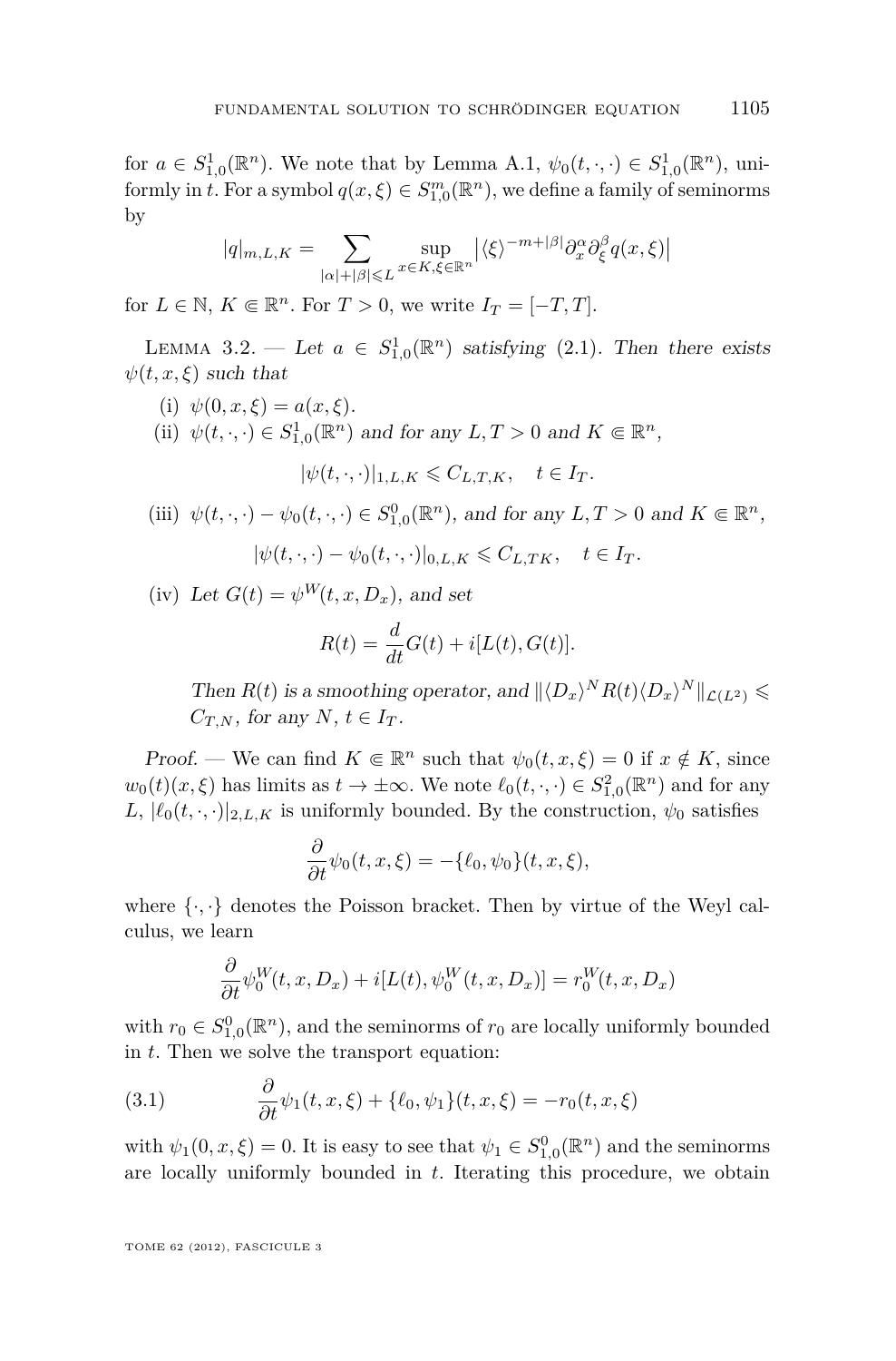<span id="page-16-0"></span> $\psi_j \in S_{1,0}^{1-j}(\mathbb{R}^n)$ ,  $j = 1,2,...$ , and we set the asymptotic sum as  $\psi$ :

$$
\psi \sim \sum_{j=0}^{\infty} \psi_j
$$
 in  $S_{1,0}^1(\mathbb{R}^n)$ .

Now it follows from the above construction that

(3.2) 
$$
\frac{\partial}{\partial t} \psi^W(t, x, D_x) + i[L(t), \psi^W(t, x, D_x)] = r(t, x, D_x)
$$

with  $r \in S^{-\infty}_{1,0}(\mathbb{R}^n)$ . Thus our  $\psi$  satisfies the required properties.  $\Box$ 

Proof of Theorem 3.1. — Let  $\psi(t, x, \xi)$  be as in Lemma [3.2](#page-15-0) and let  $G(t) = \psi^W(t, x, D_x)$ . By the lemma, we have

$$
\frac{d}{dt}(W(t)^{-1}G(t)W(t)) = W(t)^{-1}R(t)W(t)
$$

and the RHS is a smoothing operator, and its seminorms are uniformly bounded. Since  $W(0)^{-1}G(0)W(0) = a^W(x, D_x)$ , we learn

(3.3) 
$$
W(t)a^{W}(x, D_x)W(t)^{-1} - G(t) = R_2(t)
$$

is a smoothing operator. Thus, the principal symbol of  $A(t)$  is  $a \circ w_0(t)^{-1}$ . It remains to compare  $a \circ w_0(t)^{-1}$  with  $a \circ w_{\pm}^{-1}$ .

We denote

$$
(\tilde{x}(t,z,\eta),\tilde{\xi}(t,z,\eta))=w_0(t)^{-1}(z,\eta), \quad (\tilde{x}_{\pm}(z,\eta),\tilde{\xi}_{\pm}(z,\eta))=w_{\pm}^{-1}(z,\eta).
$$

Then by Lemma [A.1,](#page-24-0) we learn

$$
\left| \partial_z^{\alpha} \partial_{\eta}^{\beta} (\tilde{x}(t, z, \eta) - \tilde{x}_{\pm}(z, \eta)) \right| \leq C_{\alpha\beta} \langle \eta \rangle^{-|\beta|} \langle t\eta \rangle^{-\mu+1},
$$
  

$$
\left| \partial_z^{\alpha} \partial_{\eta}^{\beta} (\tilde{\xi}(t, z, \eta) - \tilde{\xi}_{\pm}(z, \eta)) \right| \leq C_{\alpha\beta} \langle \eta \rangle^{1-|\beta|} \langle t\eta \rangle^{-\mu+1}
$$

for  $\pm t > 0$ . We then compute

$$
(a \circ w_0(t)^{-1})(z, \eta) - (a \circ w_{\pm}^{-1})(z, \eta)
$$
  
\n
$$
= a(\tilde{x}(t, z, \eta), \tilde{\xi}(t, z, \eta)) - a(\tilde{x}_{\pm}(z, \eta), \tilde{\xi}_{\pm}(z, \eta))
$$
  
\n
$$
= \int_0^1 \frac{\partial}{\partial s} a(s\tilde{x}(t, z, \eta) + (1 - s)\tilde{x}_{\pm}(z, \eta), s\tilde{\xi}(t, z, \eta) + (1 - s)\tilde{\xi}_{\pm}(z, \eta))ds
$$
  
\n
$$
= (\tilde{x}(t, z, \eta) - \tilde{x}_{\pm}(z, \eta)) \int_0^1 (\partial_x a)(s\tilde{x} + (1 - s)\tilde{x}_{\pm}, s\tilde{\xi} + (1 - s)\tilde{\xi}_{\pm})ds
$$
  
\n
$$
+ (\tilde{\xi}(t, z, \eta) - \tilde{\xi}_{\pm}(z, \eta)) \int_0^1 (\partial_{\xi} a)(s\tilde{x} + (1 - s)\tilde{x}_{\pm}, s\tilde{\xi} + (1 - s)\tilde{\xi}_{\pm})ds
$$
  
\n
$$
= (\tilde{x}(t) - \tilde{x}_{\pm}) \cdot A(z, \eta) + (\tilde{\xi}(t) - \tilde{\xi}_{\pm}) \cdot B(z, \eta),
$$

and it is easy to see

$$
\left|\partial_z^{\alpha}\partial_{\eta}^{\beta}A(z,\eta)\right|\leqslant C_{\alpha\beta}\langle\eta\rangle^{1-|\beta|},\quad\left|\partial_z^{\alpha}\partial_{\eta}^{\beta}B(z,\eta)\right|\leqslant C_{\alpha\beta}\langle\eta\rangle^{-|\beta|}.
$$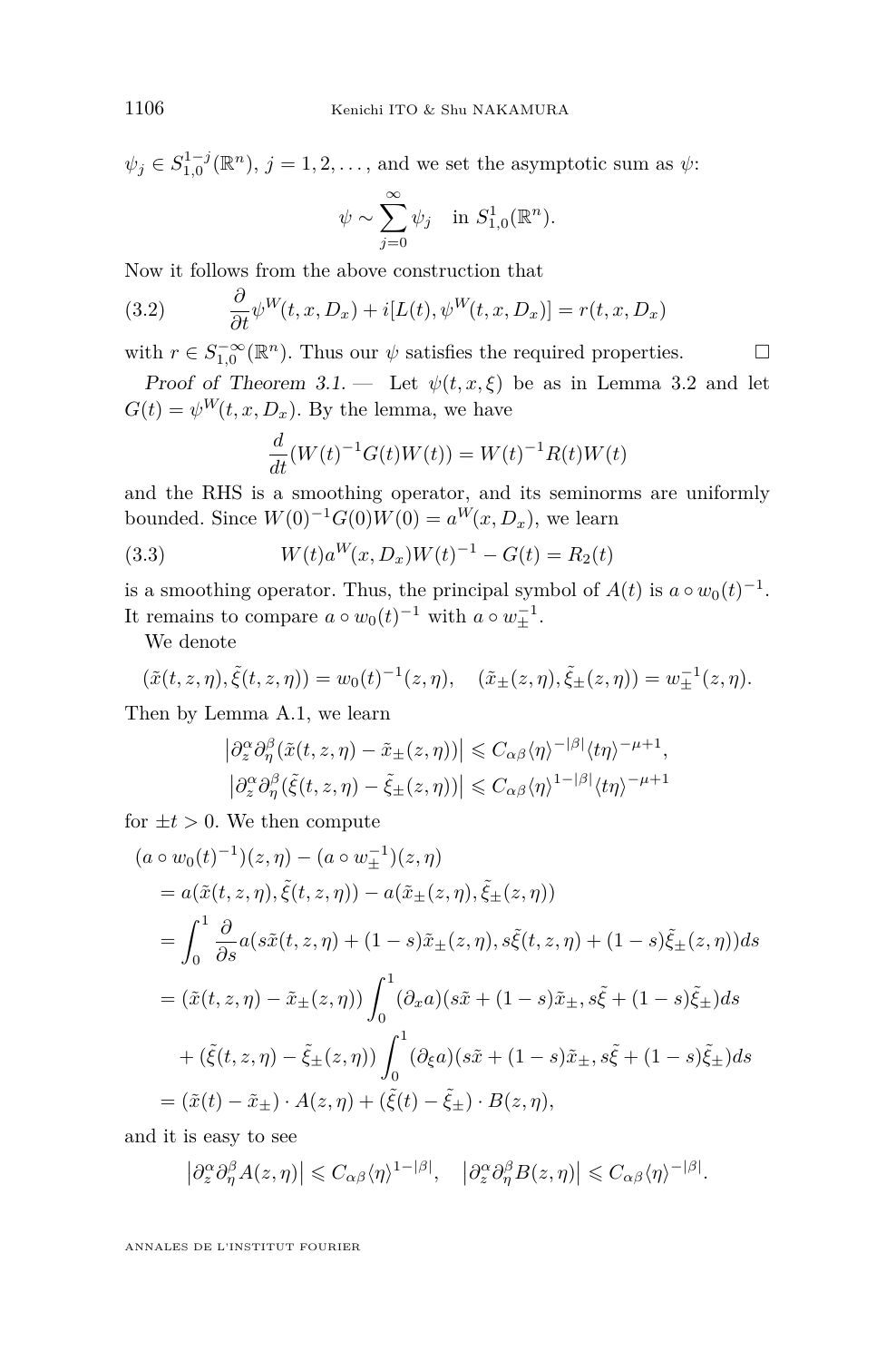<span id="page-17-0"></span>Combining these, we now have

$$
\left|\partial_z^{\alpha}\partial_{\eta}^{\beta}(a\circ w_0(t)^{-1}-a\circ w_{\pm}^{-1})\right|\leq C_{\alpha\beta}\langle\eta\rangle^{1-|\beta|}\langle t\eta\rangle^{-\mu+1}
$$

for  $\pm t > 0$ . For fixed  $t \neq 0$ , this implies  $a \circ w_0(t)^{-1} - a \circ w_{\pm}^{-1} \in S_{1,0}^{2-\mu} = S_{1,0}^0$ since  $\mu = 2$ . Combining this with  $\psi(t, \cdot, \cdot) - a \circ w_0(t)^{-1} \in S^0_{1,0}$ , we learn  $\psi(t, \cdot, \cdot) - a \circ w_{\pm} \in S_{1,0}^0$ . The assertion follows from this and [\(3.3\)](#page-16-0).  $\Box$ 

Theorem [1.2](#page-3-0) now follows immediately from Theorem [3.1](#page-14-0) and Corollary  $2.6-(ii)$  $2.6-(ii)$ .

#### **4. Fourier integral operators associated to asymptotically homogeneous canonical transform**

Here we discuss FIOs associated to asymptotically homogeneous canonical transform, e.g.,  $w(t)$  and  $w_0(t)$ , and we prove Theorem [1.5.](#page-4-0) We start with several definitions.

DEFINITION  $4.1.$  — Let  $\Lambda \subset T^* \mathbb{R}^m \setminus 0$  be a *d*-dimensional conic submanifold, and let  $(x_0, \xi_0) \in \Lambda$ . Suppose  $\Omega$  be a conic neighborhood of  $(x_0, \xi_0)$ and let  $\Phi : \Omega \to \mathbb{R}^{2m}$  be a local coordinate system on  $\Omega$ .  $\Phi$  is called an admissible conic local coordinate system (associated to  $\Lambda$ ) if  $\Phi$  satisfies the following conditions:

(i)  $\Phi$  is expressed as

$$
\Phi(x,\xi) = (|\xi|, \sigma(x,\hat{\xi}), \tau(x,\hat{\xi})), \quad \sigma(x,\hat{\xi}) \in \mathbb{R}^{d-1}, \tau(x,\hat{\xi}) \in \mathbb{R}^{2m-d}
$$

for  $(x,\xi) \in T^*\mathbb{R}^{2m}$ , where  $\hat{\xi} = \xi/|\xi|$ , i.e.,  $\sigma(x,\xi)$  and  $\tau(x,\xi)$  are independent of |*ξ*|.

(ii) 
$$
\Lambda \cap \Omega = \{(x,\xi) \in \Omega \mid \tau(x,\xi) = 0\}.
$$

DEFINITION  $4.2.$  — Let  $Λ ⊂ T^* \mathbb{R}^m$  be a *d*-dimensional submanifold. Λ is called asymptotically conic if  $\Lambda$  satisfies the following conditions:

(i) There exists a *d*-dimensional conic submanifold  $\Lambda_c \subset T^* \mathbb{R}^m$  such that for any  $K \in \mathbb{R}^m$  and  $\Omega \subset T^*\mathbb{R}^m$  : a conic neighborhood of  $\Lambda_c \cap (K \times \mathbb{R}^m)$ , there is  $R > 0$  such that

$$
\Lambda \cap \big\{(x,\xi) \mid x \in K, |\xi| \geqslant R\big\} \subset \Omega.
$$

(ii) Let  $\Omega$  be a conic neighborhood of  $(x_0, \xi_0) \in \Lambda_c$ , and let  $\Phi$  be an admissible conic local coordinate system on Ω. Then there are *R >* 0, an  $\mathbb{R}^{2m-d}$ -valued function  $\varphi(\lambda, \sigma)$  such that

$$
\Lambda \cap \{(x,\xi) \in \Omega \mid |\xi| \ge R\}
$$
  
=  $\{(x,\xi) \in \Omega \mid \tau(x,\xi) = \varphi(|\xi|, \sigma(x,\xi)), |\xi| \ge R\},\$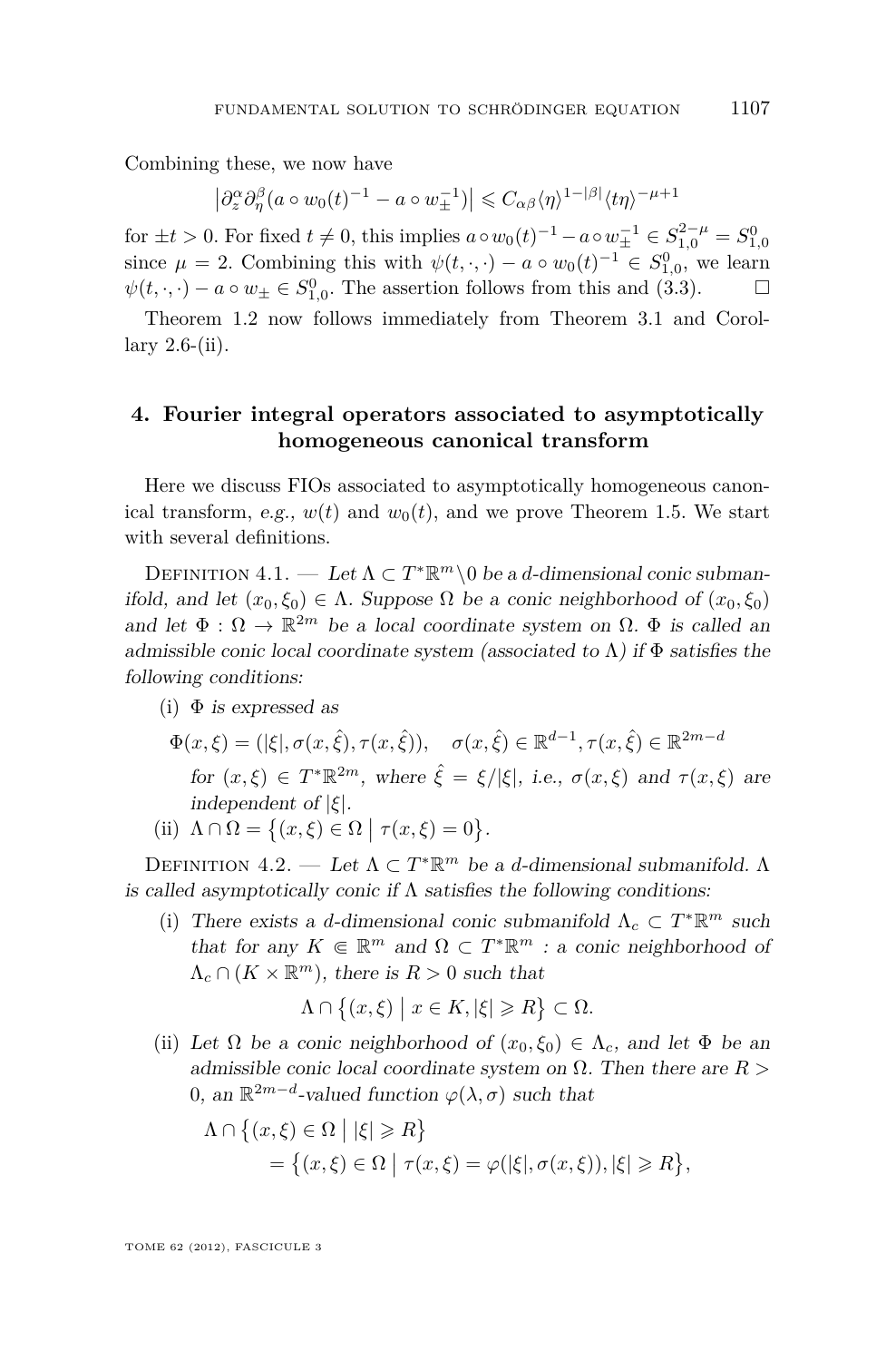<span id="page-18-0"></span>and 
$$
\varepsilon > 0
$$
 such that for any  $k \in \mathbb{Z}_+$  and  $\alpha \in \mathbb{Z}_+^{d-1}$ ,  

$$
\left| \partial_{\lambda}^k \partial_{\sigma}^{\alpha} \varphi(\lambda, \sigma) \right| \leq C_{k\alpha} \langle \lambda \rangle^{-\varepsilon - k}, \quad \lambda \geq R.
$$

DEFINITION 4.3 (Lagrangian distribution). — Let  $\Lambda \subset T^* \mathbb{R}^m$  be an asymptotically conic Lagrangian submanifold, and let  $u \in S'(\mathbb{R}^m)$ . Let  $\nu \in \mathbb{R}$ . *u* is called a Lagrangian distribution associated to  $\Lambda$  of order  $\nu$ , if for any  $p_1, ..., p_N \in S^1_{1,0}(\mathbb{R}^m)$  such that  $p_j = 0$  on  $\Lambda$   $(j = 1, 2, ..., N)$ ,

$$
p_1(x, D_x)p_2(x, D_x)\cdots p_N(x, D_x)u \in B_{2,loc}^{-\nu-m/4,\infty}(\mathbb{R}^m).
$$

We then write  $u \in I^{\nu}(\Lambda, \mathbb{R}^m)$ .

DEFINITION 4.4. — Let  $S: T^*\mathbb{R}^n \to T^*\mathbb{R}^n$  be a diffeomorphism. *S* is called asymptotically homogeneous (of order one) if *S* satisfies the following conditions: We write  $S(x,\xi) = (y(x,\xi), \eta(x,\xi))$ . There exists  $S_c : T^* \mathbb{R}^n \to$ *T*<sup>\*</sup>ℝ<sup>*n*</sup>, a homogeneous canonical map (of order one) such that

$$
y(x,\xi) - y_c(x,\xi) \in (S_{1,0}^{-\varepsilon}(\mathbb{R}^n))^n, \quad \eta(x,\xi) - \eta_c(x,\xi) \in (S_{1,0}^{1-\varepsilon}(\mathbb{R}^n))^n,
$$
  
with some  $\varepsilon > 0$ , where we denote  $S_c(x,\xi) = (y_c(x,\xi), \eta_c(x,\xi)).$ 

Remark 4.5. — By Lemmas [A.1](#page-24-0) and [A.2,](#page-26-0) we learn  $w_0(t)$  and  $w(t)$  are asymptotically homogeneous for  $t \neq 0$ , and they are associated to homogeneous canonical transforms  $w_{\pm}$  for  $t \in \mathbb{R}_{\pm}$ , respectively.

LEMMA 4.6. — Suppose  $S: T^*\mathbb{R}^n \to T^*\mathbb{R}^n$  is an asymptotically homogeneous canonical transform. Then

$$
\Lambda_S = \{(y, x, \eta, -\xi) \in T^* \mathbb{R}^{2n} \mid (y, \eta) = S(x, \xi)\}
$$

is an asymptotically conic Lagrangian submanifold of  $T^*\mathbb{R}^{2n}$ .

Proof. — Let *S<sup>c</sup>* be the associated homogeneous canonical transform, and let  $\Lambda_{S_c}$  be the corresponding Lagrangian manifold. Let  $(x_0, \xi_0) \in T^* \mathbb{R}^n$ and let  $(y_0, x_0, \eta_0, -\xi_0) \in \Lambda_{S_c}$  with  $(y_0, \eta_0) = S_c(x_0, x_0)$ . Let  $\Omega_1 \times \Omega_2 \subset$  $\mathbb{R}^n \times S^{n-1}$  be a small neighborhood of  $(x_0, \hat{\xi}_0) \in \Lambda_{S_c}$  and let

$$
\psi : \Omega_1 \times \Omega_2 \to \mathbb{R}^n \times \mathbb{R}^{n-1}, \quad (x, \omega) \mapsto (x - x_0, \sigma(\omega))
$$

be a local coordinate system on  $\Omega_1 \times \Omega_2$ . We then set

$$
\Psi: \ \mathbb{R}_+ \times \psi(\Omega_1 \times \Omega_2) \times B_{\varepsilon}(0) \times B_{\varepsilon}(0) \to T^* \mathbb{R}^{2n}
$$

with

$$
\Psi: (\lambda, \alpha, \beta, \tau, \tau') \mapsto
$$
  

$$
(y_c(\psi^{-1}(\alpha, \beta)) + \tau, x_0 + \alpha, \lambda(\eta_c(\psi^{-1}(\alpha, \beta)) + \tau'), -\lambda \sigma^{-1}(\beta)),
$$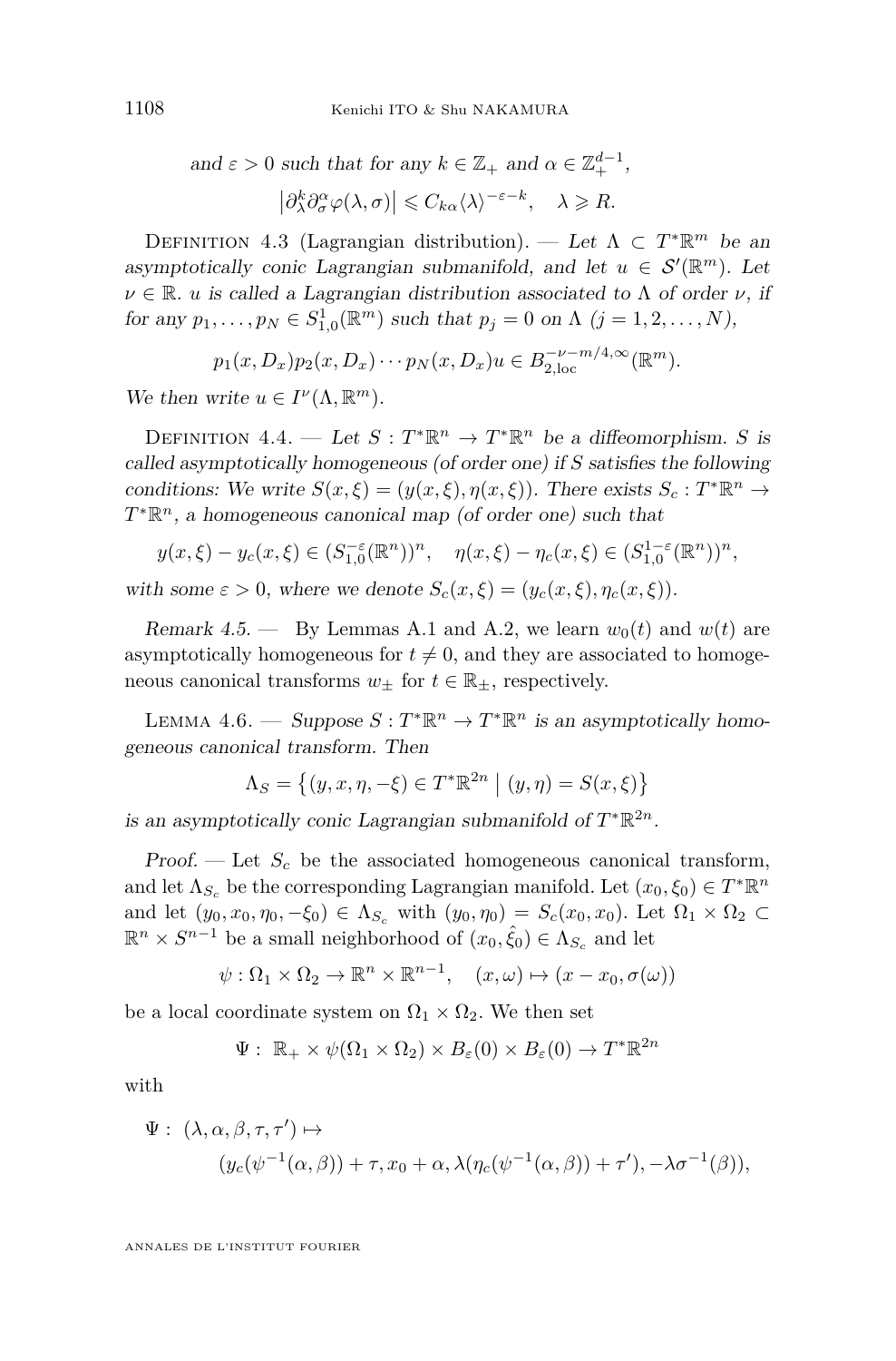<span id="page-19-0"></span>where  $B_{\varepsilon}(0) = \{x \in \mathbb{R}^n \mid |x| < \varepsilon\}$  with sufficiently small  $\varepsilon > 0$ . Then Ran  $\Psi$  is a conic neighborhood of  $(y_0, x_0, \eta_0, -\xi_0)$  in  $T^*\mathbb{R}^{2n}$ , and  $\Psi^{-1}$  is an admissible conic local coordinate system. We note if *R* is sufficiently large,

$$
\Lambda_S \cap (\text{Ran}\,\Psi(\{\lambda > R\}))
$$
\n
$$
= \left\{ \left( y(x_0 + \alpha, \lambda \sigma^{-1}(\beta)), x_0 + \alpha, \eta(x_0 + \alpha, \lambda \sigma^{-1}(\beta)), -\lambda \sigma^{-1}(\beta) \right) \mid \lambda > R, (\alpha, \beta) \in \psi(\Omega_1 \times \Omega_2) \right\}
$$

and hence  $(y, x, \eta, -\xi) \in \Lambda_S \cap (\text{Ran } \Psi(\{\lambda > R\}))$  if and only if

$$
\tau = y(x_0 + \alpha, \lambda \sigma^{-1}(\beta)) - y_c(\psi^{-1}(\alpha, \beta)),
$$
  

$$
\tau' = \lambda^{-1}(\eta(x_0 + \alpha, \lambda \sigma^{-1}(\beta)) - \eta_c(x_0 + \alpha, \lambda \sigma^{-1}(\beta))),
$$

where  $(\lambda, \alpha, \beta, \tau, \tau') = \Psi^{-1}(y, x, \eta, -\xi)$ . Now it is easy to check  $\Lambda_S$  satisfies conditions of Definition [4.2](#page-17-0) if we set  $\sigma \to (\alpha, \beta), \tau \to (\tau, \tau'),$ 

$$
\varphi_j(\lambda,\alpha,\beta)=y_j(x_0+\alpha,\lambda\sigma^{-1}(\beta))-y_{c,j}(x_0+\alpha,\lambda\sigma^{-1}(\beta)),
$$

and

$$
\varphi_{n+j}(\lambda,\alpha,\beta) = \lambda^{-1} \big( \eta_j(x_0 + \alpha, \lambda \sigma^{-1}(\beta)) - \eta_{c,j}(x_0 + \alpha, \lambda \sigma^{-1}(\beta)) \big)
$$
  
for  $j = 1, 2, ..., n$ .

DEFINITION  $4.7.$  — Let *S* be an asymptotically homogeneous canonical transform from  $T^*\mathbb{R}^n$  to  $T^*\mathbb{R}^n$ , and let  $\Lambda_S$  be the associated Lagrangian manifold in  $T^*\mathbb{R}^{2n}$ , which is asymptotically conic by Lemma [4.6.](#page-18-0) Let  $U \in$  $\mathcal{L}(\mathcal{S}(\mathbb{R}^n), \mathcal{S}'(\mathbb{R}^n))$  and let  $u \in \mathcal{S}'(\mathbb{R}^{2n})$  be its distribution kernel. Then *U* is called a Fourier integral operator associated to *S* of order  $\sigma \in \mathbb{R}$  if  $u \in I^{\sigma}(\Lambda_S, \mathbb{R}^{2n}).$ 

Given Definition 4.7, we now have the exact meaning of Theorem [1.5,](#page-4-0) and we prove Theorem [1.5](#page-4-0) in the remaining of this section. We note Theorem [2.5](#page-8-0) holds with little modification for FIOs associated to asymptotically homogeneous canonical transforms:

THEOREM 4.8. — Let  $S: T^*\mathbb{R}^n \to T^*\mathbb{R}^n$  be an asymptotically homogeneous canonical transform, and let  $U \in \mathcal{L}(\mathcal{S}(\mathbb{R}^n), \mathcal{S}'(\mathbb{R}^n))$ . *U* is an FIO associated to *S* if and only if for any  $a_1, a_2, \ldots, a_N \in S^1_{1,0}(\mathbb{R}^n)$  satisfying  $(2.1),$  $(2.1),$ 

$$
Ad_S(a_1)Ad_S(a_2)\cdots Ad_S(a_N)U \in \mathcal{L}(L^2_{\rm cpt}(\mathbb{R}^n), L^2_{\rm loc}(\mathbb{R}^n)).
$$

The proof of Theorem 4.8 is almost the same as that of Theorem [2.5.](#page-8-0) In the "only if" part, we use the fact that  $L^2$ -boundedness theorem holds for FIOs associated to asymptotically homogeneous canonical transforms. An analogue of Lemma [2.8](#page-10-0) is given as follows: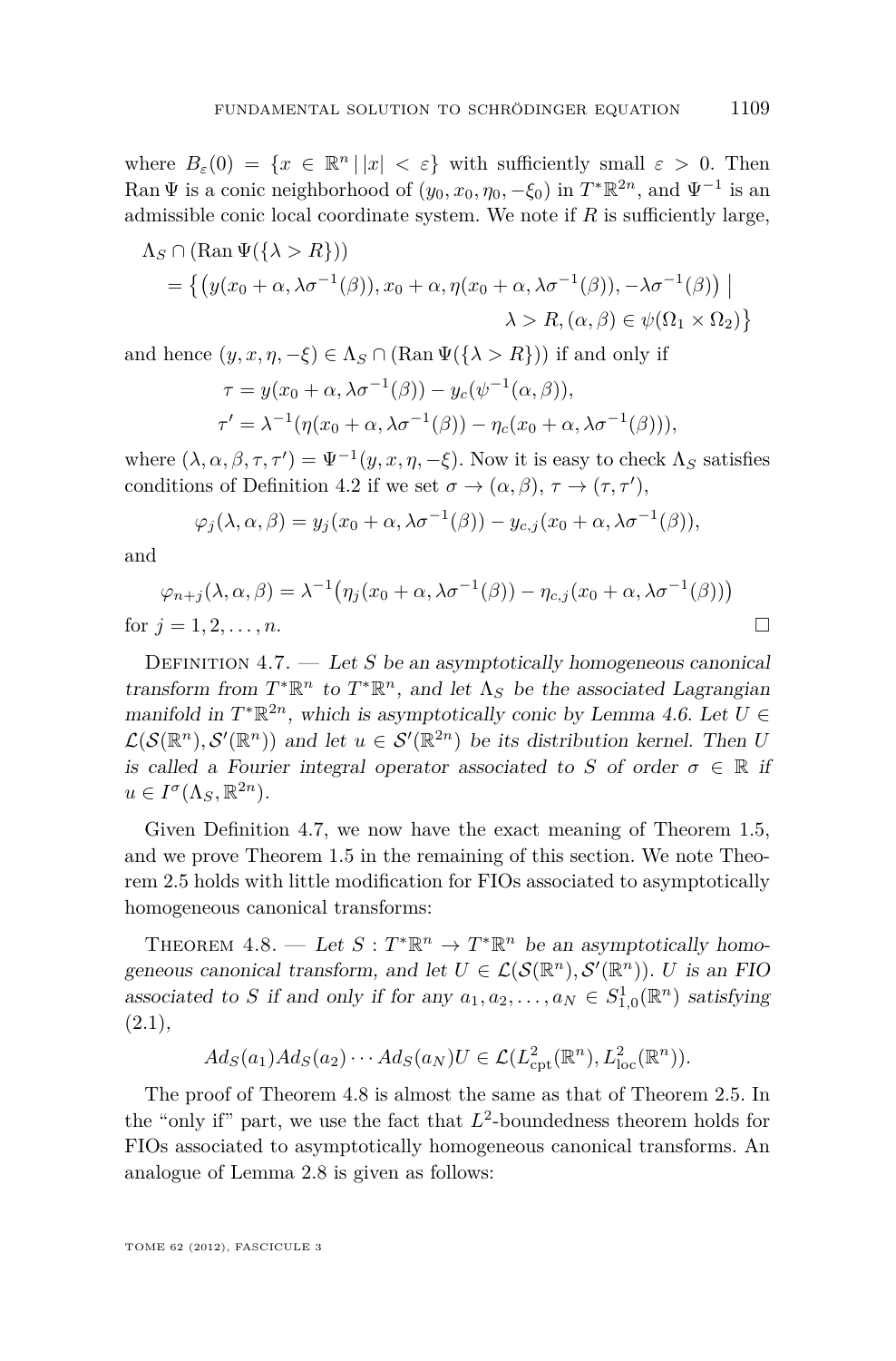<span id="page-20-0"></span>LEMMA  $4.9.$  — Let *S* be an asymptotically homogeneous canonical transform as above. Let  $p \in S^1_{1,0}(\mathbb{R}^{2n})$  such that *p* vanishes on

$$
\tilde{\Lambda}_S = \big\{ (y, \eta, x, \xi) \mid (y, \eta) = S(x, \xi) \big\}.
$$

Then there exist  $b_j \in S^0_{1,0}(\mathbb{R}^{2n})$ ,  $f_j \in S^1_{1,0}(\mathbb{R}^n)$ ,  $(j = 1, 2, ..., 2n)$ , and  $r \in S^0_{1,0}(\mathbb{R}^{2n})$  such that

$$
p(y, \eta, x, \xi) = \sum_{j=1}^{2n} b_j(y, \eta, x, \xi) ((f_j \circ S^{-1})(y, \eta) - f_j(x, \xi)) + r(y, \eta, x, \xi).
$$

Lemma 4.9 is proved in almost the same manner as Lemma [2.8.](#page-10-0) Then the rest of the proof of Theorem [4.8](#page-19-0) follows from the argument of Theorem [2.5,](#page-8-0) and we omit the detail.

Proof of Theorem [1.5.](#page-4-0) — Given the above formulation, the proof of Theorem [4.8](#page-19-0) is similar to that of Theorem [1.2.](#page-3-0) Here we explain only the necessary modifications. When we construct the asymptotic solution to the Heisenberg equation:  $\partial_t G(t) = i[L(t), G(t)]$ , we use

$$
\psi_0(t, x, \xi) = (a \circ w(t)^{-1})(x, \xi)
$$

instead of  $(a \circ w_0(t)^{-1})(x, \xi)$  in Section [3.](#page-13-0) By virtue of Lemma [A.2,](#page-26-0) we learn  $\psi_0 \in S^1_{1,0}(\mathbb{R}^n)$ , and we can carry out the symbol calculus as in Section [3](#page-13-0) with no difficulty. Then the remainder terms of the asymptotic expansion (e.g.,  $r_0$  in the proof of Lemma [3.2\)](#page-15-0) is in  $S_{1,0}^0(\mathbb{R}^n)$  even if  $1 < \mu < 2$ , since  $w(t)$  includes the influence of the potential function  $V(x)$ . The rest of the proof is almost identical.

#### **5. Microlocal structure of wave operators**

Throughout this section, we suppose Assumption [B](#page-4-0) with  $1 < \mu < 2$ , and we prove Theorem [1.6.](#page-5-0) We use an argument analogous to Lemma [3.2,](#page-15-0) but we need to examine the *t*-dependence of seminorms more carefully. We note

(5.1) 
$$
\left|\partial_x^{\alpha}\partial_{\xi}^{\beta}\ell_0(t,x,\xi)\right| \leq C_{\alpha\beta K}\langle t\xi\rangle^{-\mu-|\alpha|}\langle \xi\rangle^{2-|\beta|},
$$

(5.2) 
$$
\left|\partial_x^{\alpha}\partial_{\xi}^{\beta}\tilde{V}(t,x,\xi)\right| \leq C_{\alpha\beta K} \langle t\xi\rangle^{-\mu-|\alpha|} \langle \xi\rangle^{-|\beta|}
$$

for any  $\alpha, \beta \in \mathbb{Z}_+^n$ ,  $K \in \mathbb{R}^n$ , where  $\tilde{V}(t, x, \xi) = V(x - t\xi)$ . For  $a \in S^1_{cl}(\mathbb{R}^n)$ satisfying [\(2.1\)](#page-8-0), we set  $\psi_0(t, x, \xi) = (a \circ w_0(t)^{-1})(x, \xi)$  as in Section [3.](#page-13-0) Then we have

$$
\big|\psi_0(t,\cdot,\cdot)\big|_{1,L,K}\leqslant C_{L,K},\quad t\in\mathbb{R},
$$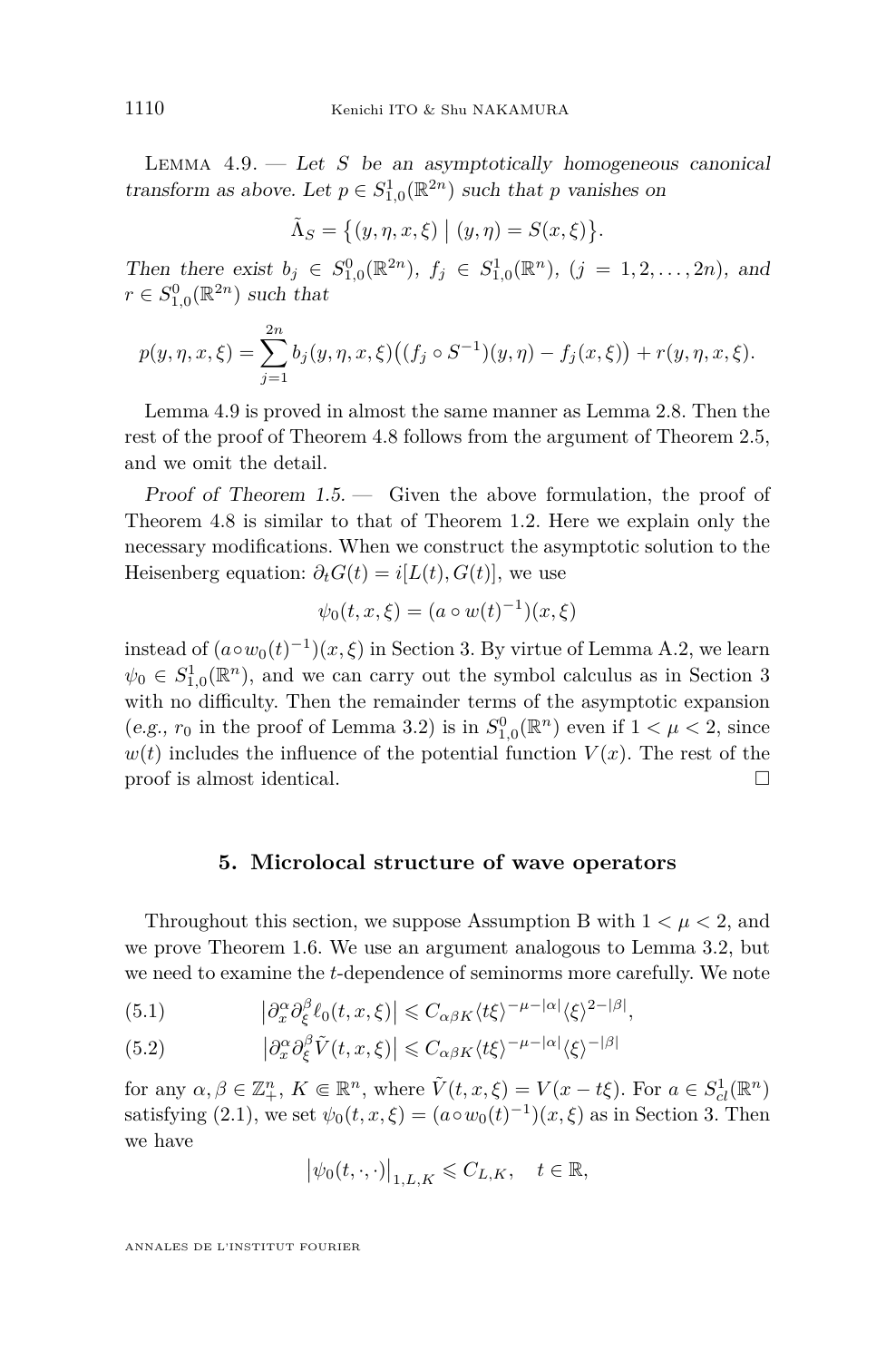<span id="page-21-0"></span>for any  $L > 0$ ,  $K \in \mathbb{R}^n$ . Moreover, by [\(5.1\)](#page-20-0) and [\(5.2\)](#page-20-0), we also have

$$
\left|r_0(t,\cdot,\cdot)\right|_{0,L,K}\leqslant C_{L,K}\langle t\rangle^{-\mu},\quad t\in\mathbb{R},
$$

where  $r_0$  is defined as in the proof of Lemma [3.2.](#page-15-0) Here we have used the fact  $|\xi| \geqslant c > 0$  for all *t* on the support of  $\psi_0$ . Thus, since the solution to the transport equation [\(3.1\)](#page-15-0) is uniformly bounded, we have

$$
\left|\psi_1(t,\cdot,\cdot)\right|_{0,L,K}\leqslant C_{L,K},\quad t\in\mathbb{R}.
$$

We repeat this procedure. We set  $\psi_j$  be the solution to the transport equations:

$$
\frac{\partial}{\partial t}\psi_j(t, x, \xi) + \{\ell_0, \psi_j\}(t, x, \xi) = -r_{j-1}(t, x, \xi)
$$

with  $\psi_j(0, x, \xi) = 0$  (as in the proof of Lemma 3.2), and we set  $r_j \in S_{1,0}^{-j}$ such that

$$
r_j^W(t, x, D_x) = \frac{\partial}{\partial t} \psi_j^W(t, x, D_x) + i[L(t), \psi_j^W(t, x, D_x)] + r_{j-1}^W(t, x, D_x)
$$

given  $\psi_j \in S_{1,0}^{1-j}(\mathbb{R}^n)$ . Then we learn, similarly as above,

(5.3) 
$$
\left|r_j(t,\cdot,\cdot)\right|_{-j,L,K} \leq C_{jLK}\langle t\rangle^{-\mu}, \quad \left|\psi_j(t,\cdot,\cdot)\right|_{1-j,L,K} \leq C_{jLK},
$$

uniformly in  $t \in \mathbb{R}$  with any  $L > 0$ ,  $K \in \mathbb{R}^n$ , for each *j*. By (5.3) and the transport equations, we learn

$$
\psi_{j,\pm}(x,\xi) = \lim_{t \to \pm \infty} \psi_j(t,x,\xi) \in S_{1,0}^{1-j}(\mathbb{R}^n), \quad j = 0, 1, 2, \dots,
$$

exist, and they converge with respect to the seminorms in  $S_{1,0}^{1-j}(\mathbb{R}^n)$  by virtue of Lemma [A.1.](#page-24-0) More precisely, we have

(5.4) 
$$
\left| \psi_j(t, \cdot, \cdot) - \psi_{j, \pm}(\cdot, \cdot) \right|_{1-j, L, K} \leq C_{jLK} \langle t \rangle^{1-\mu}, \quad t \in \mathbb{R}
$$

for all *j*. We note

$$
\psi_{0,\pm}(x,\xi) = (a \circ w_\pm^{-1})(x,\xi)
$$

by our construction.

We now construct the asymptotic sum:  $\psi \sim \sum_{j=0}^{\infty} \psi_j$  as follows. We choose  $K \in \mathbb{R}^n$  so large that all symbols in the above construction are supported in  $K \times \mathbb{R}^n$  for all *t*. We choose  $\varepsilon_j > 0$  so that

$$
\sup \{ \langle \xi \rangle^{j-2} | \partial_x^{\alpha} \partial_{\xi}^{\beta} \psi_j(t, x, \xi) | \mid |\alpha| + |\beta| \le j, x \in K, |\xi| \ge \varepsilon_j^{-1}, t \in \mathbb{R} \} \le 2^{-j},
$$
  
which is possible since  $|\psi_j(t, \cdot, \cdot)|_{1-j, L, K}$  is uniformly bounded in t. We let  
 $\chi \in C^{\infty}(\mathbb{R}^n)$  such that  $\chi(\xi) = 0$  for  $|\xi| \le 1$ , and  $\chi(\xi) = 1$  for  $|\xi| \ge 2$ . Then

$$
\psi(t, x, \xi) = \sum_{j=0}^{\infty} \chi(\varepsilon_j \xi) \psi_j(t, x, \xi).
$$

TOME 62 (2012), FASCICULE 3

we set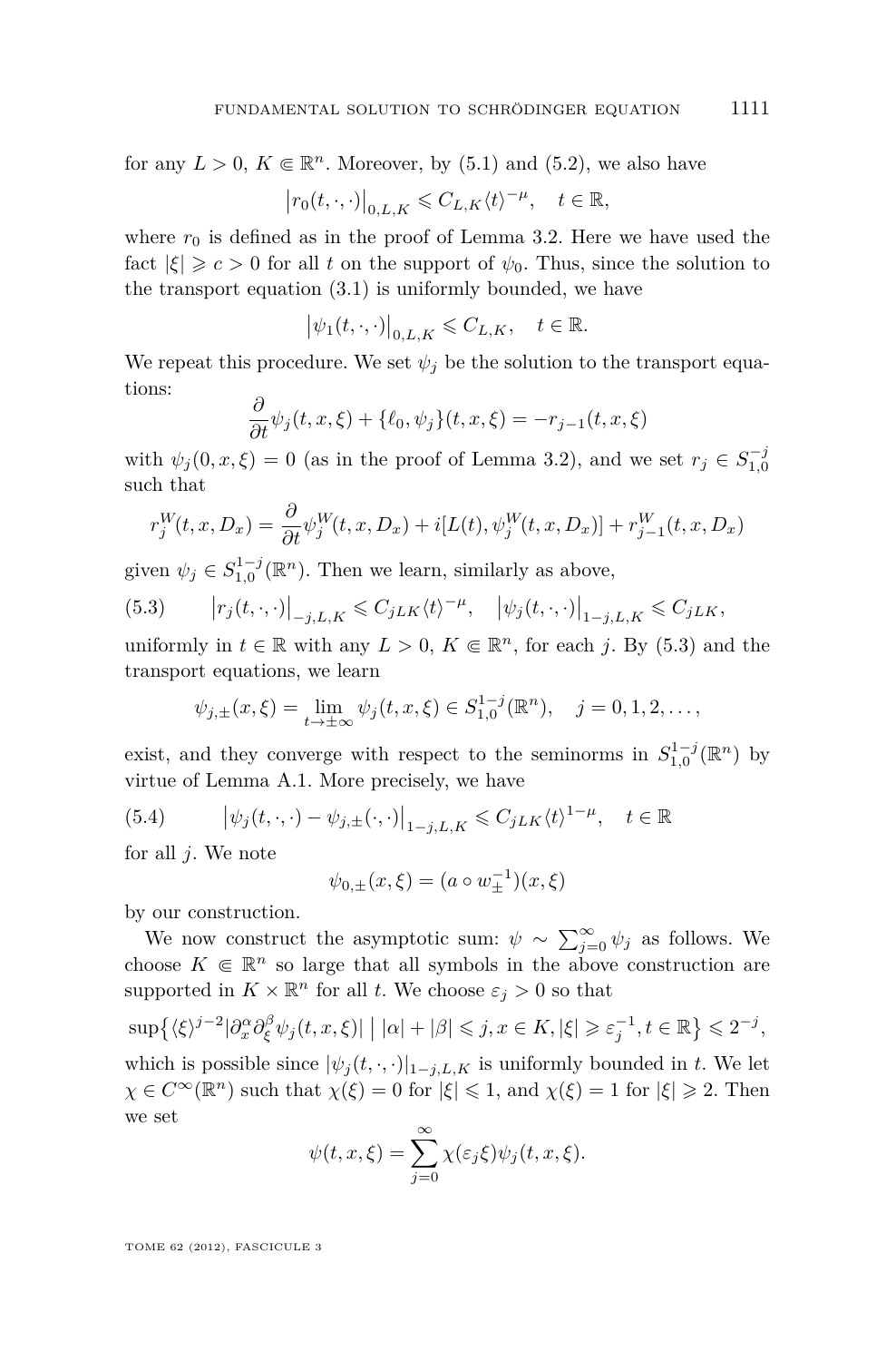<span id="page-22-0"></span>By the standard argument, we learn  $\psi(t, \cdot, \cdot) \in S^1_{1,0}(\mathbb{R}^n)$  for all  $t \in \mathbb{R}$ . Moreover, by the same argument with [\(5.4\)](#page-21-0), we learn

$$
\psi_{\pm}(x,\xi) = \lim_{t \to \pm \infty} \psi(t,x,\xi) \in S^1_{1,0}(\mathbb{R}^n)
$$

exist, and they converge with respect to seminorms of  $S_{1,0}^1(\mathbb{R}^n)$ .

LEMMA 5.1. — Let  $\psi$  as above, and let  $r \in S^1_{1,0}(\mathbb{R}^n)$  such that

$$
r^{W}(t, x, D_x) = \frac{\partial}{\partial t} \psi^{W}(t, x, D_x) + i[L(t), \psi^{W}(t, x, D_x)].
$$

Then  $r(t, \cdot, \cdot) \in S_{1,0}^{-\infty}(\mathbb{R}^n)$  for each  $t \in \mathbb{R}$ , and for any *N*,

$$
\left|r(t,\cdot,\cdot)\right|_{-N,L,K}\leqslant C_{N L K}\langle t\rangle^{-\mu}.
$$

Proof. — We write  $\tilde{\psi}_j(t, x, \xi) = \chi(\varepsilon_j \xi) \psi_j(t, x, \xi)$  and set  $\tilde{r}_j(t, x, \xi) \in S_{1,0}^{-j}$ so that

$$
\frac{\partial}{\partial t}\tilde{\psi}_j^W(t,x,D_x) + i[L(t),\tilde{\psi}_j^W(t,x,D_x)] = \tilde{r}_j^W(t,x,D_x).
$$

By estimating  $\partial_t \tilde{\psi}_j$  and  $[L(t), \tilde{\psi}_j^W(t, x, D_x)]$  separately, we obtain rather crude estimates:

(5.5) 
$$
\left|\tilde{r}_j(t,\cdot,\cdot)\right|_{2-j,L,K} \leqslant C_{LK}\langle t\rangle^{-\mu}2^{-j}, \quad t \in \mathbb{R},
$$

if  $j \ge L+1$ , where  $C_{LK}$  is independent of t and j. Similarly we have

(5.6) 
$$
\left|\tilde{r}_j(t,\cdot,\cdot)-r_j(t,\cdot,\cdot)\right|_{-N,L,K} \leq C_{jNLK}\langle t\rangle^{-\mu}
$$

for each *j*. Now we compute

$$
r^{W}(t, x, D_x) = \sum_{j=0}^{\infty} \left( \frac{\partial}{\partial t} \tilde{\psi}_j^{W}(t, x, D_x) + i \left[ L(t), \tilde{\psi}_j^{W}(t, x, D_x) \right] \right)
$$
  
= I + II + III,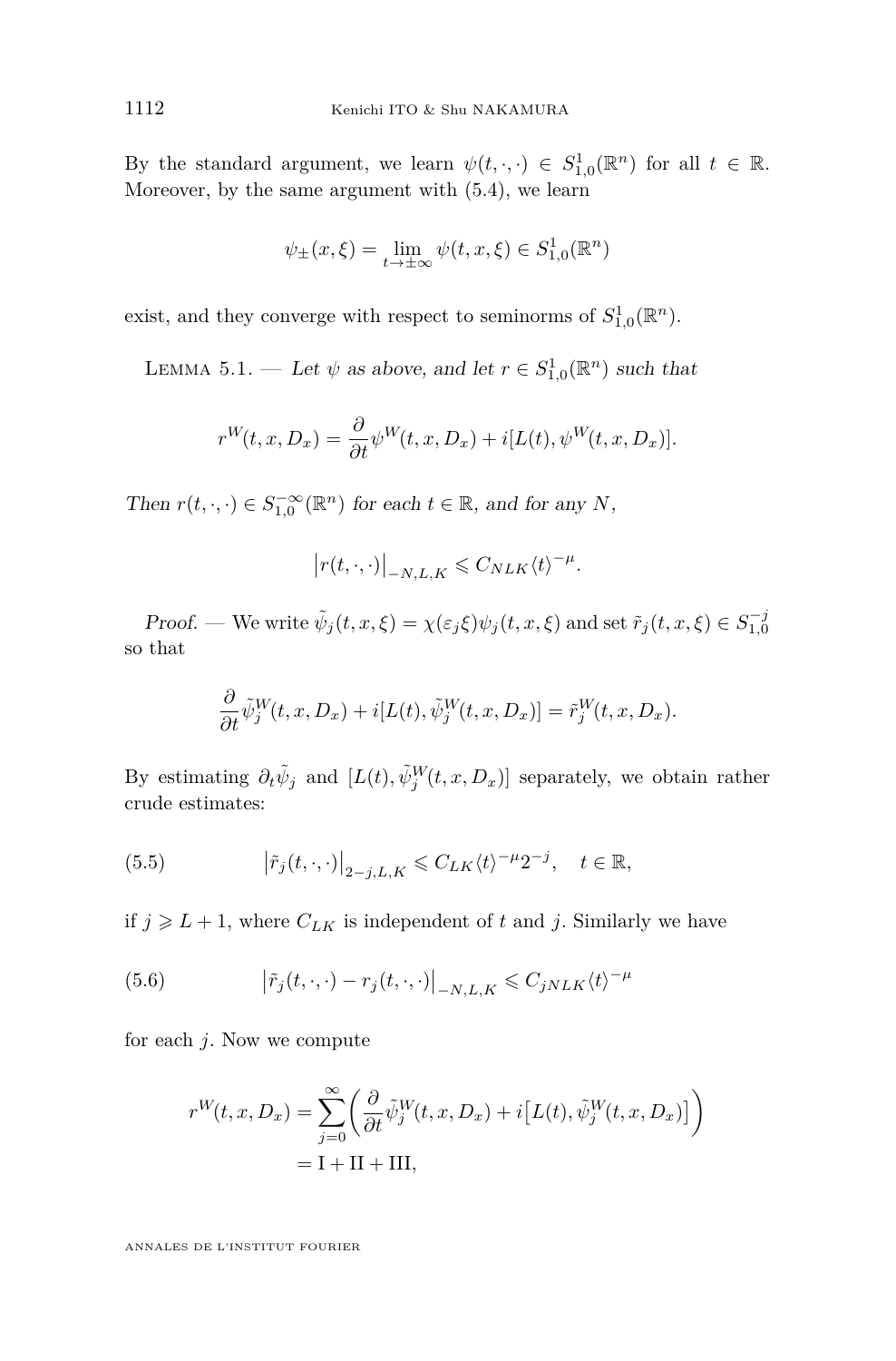<span id="page-23-0"></span>where

$$
I = \sum_{j=0}^{M} \left( \frac{\partial}{\partial t} \psi_j^W(t, x, D_x) + i[L(t), \psi_j^W(t, x, D_x)] \right)
$$
  
\n
$$
= r_M^W(t, x, D_x),
$$
  
\n
$$
II = \sum_{j=0}^{M} \left( \frac{\partial}{\partial t} (\tilde{\psi}_j - \psi_j)^W(t, x, D_x) + i[L(t), (\tilde{\psi}_j - \psi_j)^W(t, x, D_x)] \right)
$$
  
\n
$$
= \sum_{j=0}^{M} ((\tilde{r}_j - r_j)^W(t, x, D_x)),
$$
  
\n
$$
III = \sum_{j=M+1}^{\infty} \left( \frac{\partial}{\partial t} \tilde{\psi}_j^W(t, x, D_x) + i[L(t), \tilde{\psi}_j^W(t, x, D_x)] \right)
$$
  
\n
$$
= \sum_{j=M+1}^{\infty} \tilde{r}_j^W(t, x, D_x),
$$

where  $M = \max(N + 2, L)$ . Here we denote the symbol of an operator A by  $\sigma(A)$ . Then we have  $|\sigma(I)|_{-N,L,K} \leq C \langle t \rangle^{-\mu}$  by [\(5.3\)](#page-21-0). Using [\(5.6\)](#page-22-0), we also have  $|\sigma(\text{II})|_{-N,L,K} \leq C \langle t \rangle^{-\mu}$ . Finally we have

$$
|\sigma(\text{III})|_{-N,L,K} \leq C \sum_{j=M+1}^{\infty} \langle t \rangle^{-\mu} 2^{-j} \leq C' \langle t \rangle^{-\mu}
$$

by  $(5.5)$ , and the claim follows from these inequalities.

Proof of Theorem 1.3. — Let  $R(t) = r^W(t, x, D_x)$ . Lemma [5.1](#page-22-0) implies

$$
||R(t)||_{\mathcal{L}(H^{-N},H^N)} \leqslant C_N \langle t \rangle^{-\mu}, \quad t \in \mathbb{R}
$$

for any *N*. By our construction, we have

$$
W(t)^{-1}G(t)W(t) - a^{W}(x, D_x) = \int_0^t W(s)^{-1}R(s)W(s)ds,
$$

where  $G(t) = \psi^W(t, x, D_x)$ . Hence we have

$$
(5.7) \ W(t)^{-1}G(t) - a^W(x, D_x)W(t)^{-1} = \int_0^t W(s)^{-1}R(s)W(s)W(t)^{-1}ds.
$$

We note

$$
||W(t)||_{\mathcal{L}(H^N, H^N)} = ||\langle D_x \rangle^N e^{itH_0} e^{-itH} \langle D_x \rangle^{-N} ||_{\mathcal{L}(L^2)}
$$
  

$$
\leq ||\langle D_x \rangle^N \langle H \rangle^{-N/2} ||_{\mathcal{L}(L^2)} ||\langle H \rangle^{N/2} \langle D_x \rangle^{-N} ||_{\mathcal{L}(L^2)}
$$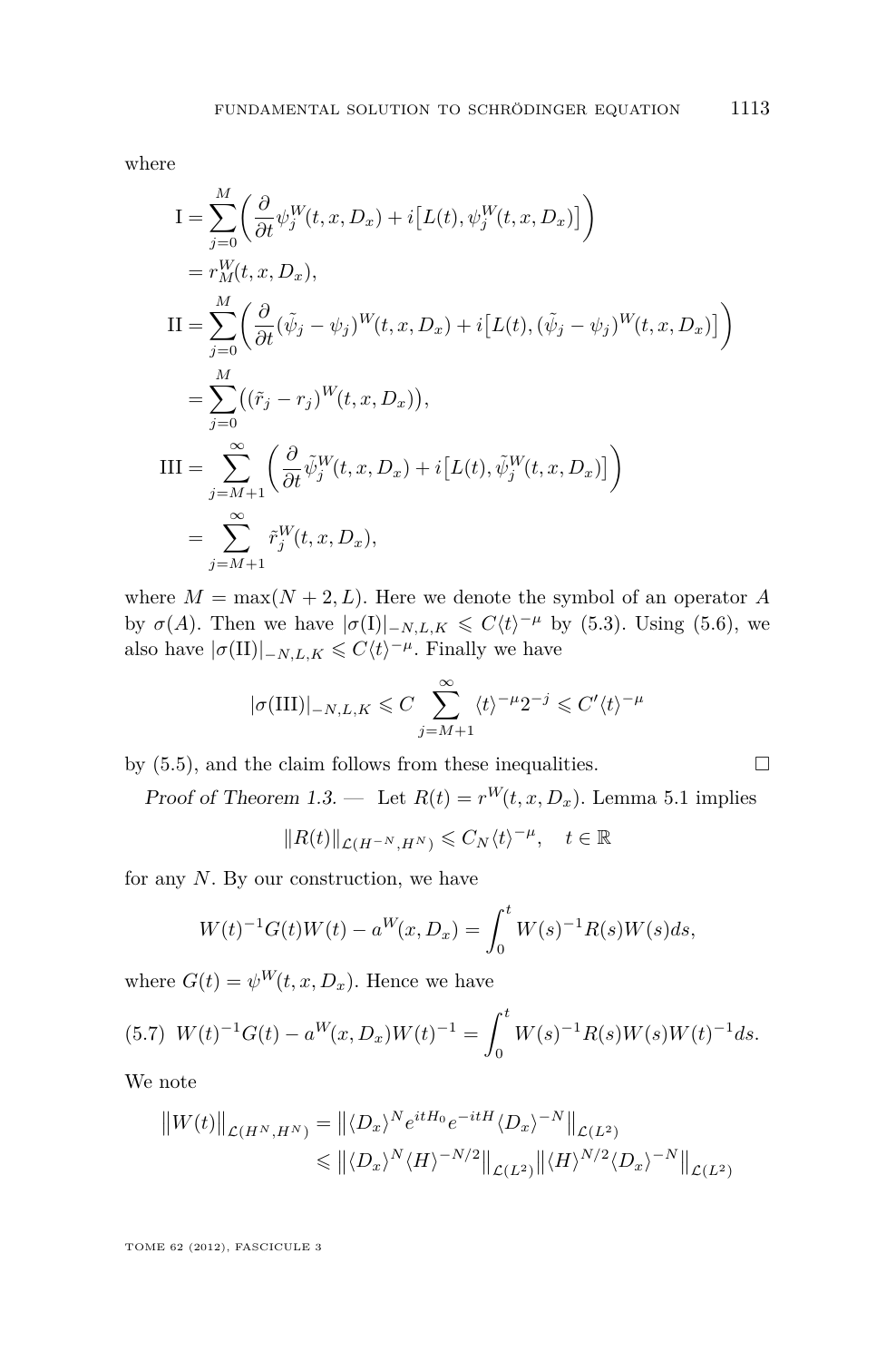<span id="page-24-0"></span>is bounded uniformly in  $t \in \mathbb{R}$  with any  $N \in \mathbb{R}$ . Hence we learn

$$
||W(s)^{-1}R(t)W(s)W(t)^{-1}||_{\mathcal{L}(H^{-N},H^{N})} \leq C_{N} \langle t \rangle^{-\mu}
$$

and then the RHS of [\(5.7\)](#page-23-0) converges absolutely in  $\mathcal{L}(H^{-N}, H^N)$  as  $t \to$  $\pm \infty$ . On the other hand,  $G(t)$  converges to  $\psi_{\pm}^W(x, D_x)$  in  $OPS_{1,0}^1(\mathbb{R}^n)$ , and hence in  $\mathcal{L}(H^1, L^2)$  as  $t \to \pm \infty$ . By the definition of wave operators, we then have

$$
W(t)^{-1}G(t) \to W_{\pm}\psi_{\pm}^{W}(x, D_{x}),
$$
  

$$
a^{W}(x, D_{x})W(t)^{-1} \to a^{W}(x, D_{x})W_{\pm}
$$

strongly in  $\mathcal{L}(H^1, H^{-1})$  as  $t \to \pm \infty$ . Thus we learn

$$
W_{\pm} \psi_{\pm}^{W}(x, D_x) - a^{W}(x, D_x)W_{\pm} = R \in \mathcal{L}(H^{-N}, H^{N})
$$

with any *N*. Since  $\psi_{\pm} - a \circ w_{\pm}^{-1} \in S_{1,0}^{0}(\mathbb{R}^{n}),$  *i.e.*,  $a - \psi_{\pm} \circ w_{\pm} \in S_{1,0}^{0}(\mathbb{R}^{n}),$ Theorem [1.6](#page-5-0) now follows from Corollary [2.6.](#page-8-0)

#### **Appendix A. Classical trajectories**

Here we prove several technical inequalities.

LEMMA A.1. — Suppose Assumption A with  $\mu > 0$ , and assume the global nontrapping condition. Let

$$
(z(t, x, \xi), \eta(t, x, \xi)) = w_0(t)(x, \xi) = \exp(-tH_{p_0}) \circ \exp(tH_k)(x, \xi),
$$
  

$$
(z_{\pm}(x, \xi), \xi_{\pm}(x, \xi)) = w_{\pm}(x, \xi) = \lim_{t \to \pm \infty} w_0(t)(x, \xi).
$$

Then for any  $\alpha, \beta \in \mathbb{Z}_{+}^{n}$  and  $K \in \mathbb{R}^{n}$  there is  $C_{\alpha\beta K} > 0$  such that (A.1)  $|\partial_x^{\alpha} \partial_{\xi}^{\beta} z(t, x, \xi)| \leq C_{\alpha\beta K} \langle \xi \rangle^{-|\beta|}, \quad |\partial_x^{\alpha} \partial_{\xi}^{\beta} \eta(t, x, \xi)| \leq C_{\alpha\beta K} \langle \xi \rangle^{1-|\beta|}$ and, moreover,

(A.2) 
$$
\left|\partial_x^{\alpha}\partial_{\xi}^{\beta}(z(t,x,\xi)-z_{\pm}(x,\xi))\right|\leq C_{\alpha\beta K}\langle\xi\rangle^{-|\beta|}\langle t\xi\rangle^{-\mu+1},
$$

(A.3) 
$$
\left|\partial_x^{\alpha}\partial_{\xi}^{\beta}(\eta(t,x,\xi)-\xi_{\pm}(x,\xi))\right| \leq C_{\alpha\beta K}\langle\xi\rangle^{1-|\beta|}\langle t\xi\rangle^{-\mu}
$$

for  $x \in K$ ,  $\xi \in \mathbb{R}^n$ .

Proof. — We note

(A.4) 
$$
\frac{\partial}{\partial t} z_j = \frac{\partial \ell_0}{\partial \eta_j} (z, \eta), \quad \frac{\partial}{\partial t} \eta_j = -\frac{\partial \ell_0}{\partial z_j} (z, \eta)
$$

and  $\ell_0$  satisfies

$$
\left|\partial_z^{\alpha}\partial_{\eta}^{\beta}\ell_0(z,\eta)\right| \leqslant C_{\alpha\beta K} \langle t\eta\rangle^{-\mu-|\alpha|} \langle \eta\rangle^{2-|\beta|}
$$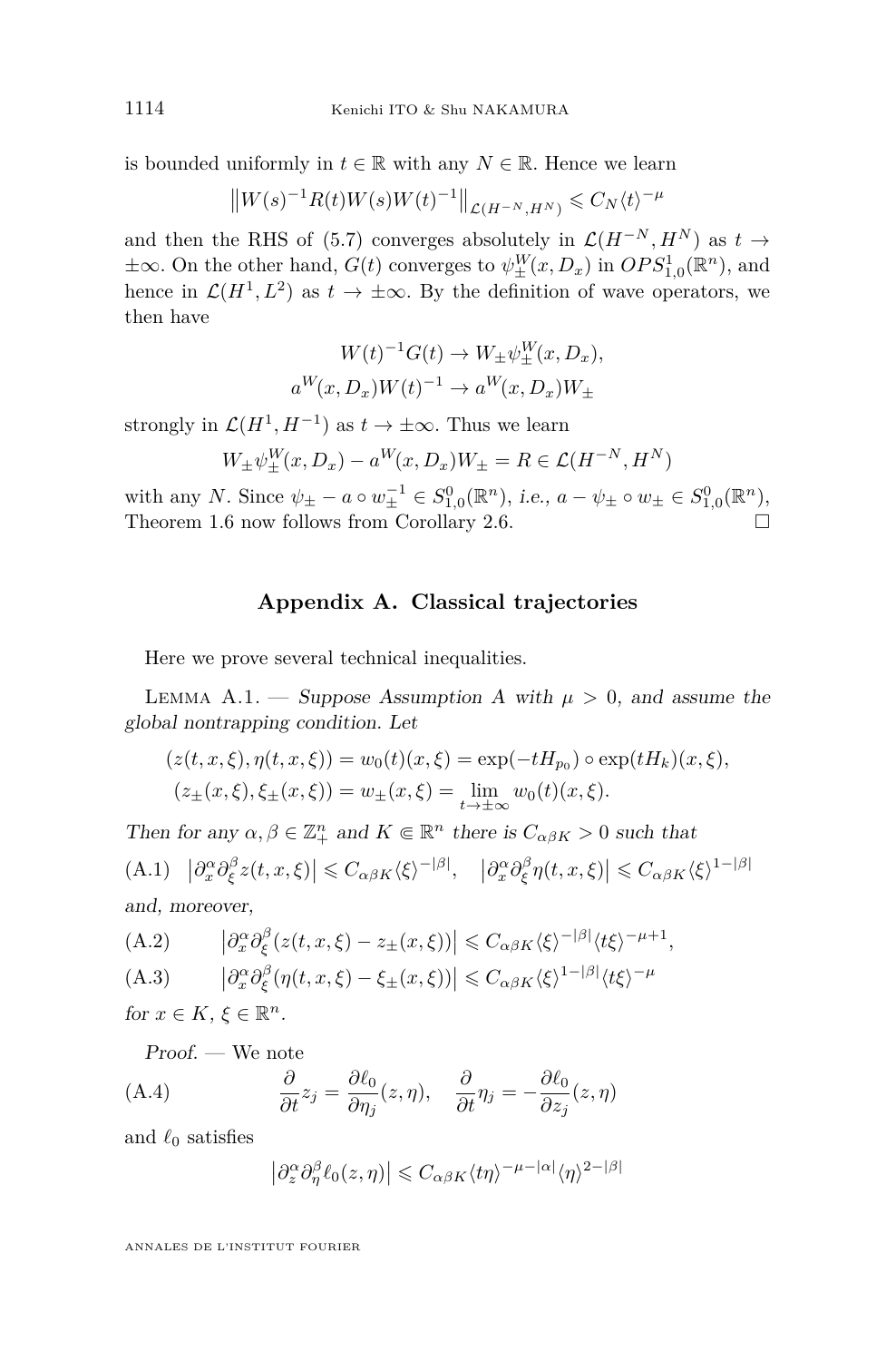<span id="page-25-0"></span>for  $z \in K \in \mathbb{R}^n$ . We first show [\(A.1\)](#page-24-0) by induction in  $|\alpha| + |\beta| = m$ . If  $\alpha = \beta = 0$ , [\(A.1\)](#page-24-0) is well-known (see, e.g., [\[14\]](#page-31-0), Lemma 3.). Suppose (A.1) holds for  $| \alpha | + | \beta | < m$ , and let  $| \alpha | + | \beta | = m$ . By differentiating [\(A.4\)](#page-24-0), we have

(A.5) 
$$
\frac{\partial}{\partial t} (\partial_x^{\alpha} \partial_{\xi}^{\beta} z_j) = \sum_{k=1}^n (\partial_x^{\alpha} \partial_{\xi}^{\beta} z_k) \frac{\partial^2 \ell_0}{\partial z_k \partial \eta_j} + \sum_{k=1}^n (\partial_x^{\alpha} \partial_{\xi}^{\beta} \eta_k) \frac{\partial^2 \ell_0}{\partial \eta_k \partial \eta_j} + r_1,
$$
  
(A.6) 
$$
\frac{\partial}{\partial t} (\partial_x^{\alpha} \partial_{\xi}^{\beta} \eta_j) = \sum_{k=1}^n (\partial_x^{\alpha} \partial_{\xi}^{\beta} z_k) \frac{\partial^2 \ell_0}{\partial z_k \partial z_j} - \sum_{k=1}^n (\partial_x^{\alpha} \partial_{\xi}^{\beta} \eta_k) \frac{\partial^2 \ell_0}{\partial \eta_k \partial z_j} + r_2,
$$

where

$$
r_1 = O\big(\langle t\eta \rangle^{-\mu} \langle \eta \rangle^{1-|\beta|}\big), \quad r_2 = O\big(\langle t\eta \rangle^{-1-\mu} \langle \eta \rangle^{2-|\beta|}\big)
$$

by the induction hypothesis. We also note

$$
\frac{\partial^2 \ell_0}{\partial z \partial \eta} = O(\langle t\eta \rangle^{-1-\mu} \langle \eta \rangle), \frac{\partial^2 \ell_0}{\partial \eta^2} = O(\langle t\eta \rangle^{-\mu}), \frac{\partial^2 \ell_0}{\partial z^2} = O(\langle t\eta \rangle^{-2-\mu} \langle \eta \rangle^2).
$$

We consider the case:  $t > 0$ . The case:  $t < 0$  is handled similarly. We now let  $R \gg 0$ , and  $R \leq |\xi| \leq 2R$ . This also implies  $R/C \leq |\eta| \leq CR$  with some  $C > 0$ . Then we have

$$
\left| \frac{\partial}{\partial t} \left( \left| \partial_x^{\alpha} \partial_{\xi}^{\beta} z \right| + R^{-1} \left| \partial_x^{\alpha} \partial_{\xi}^{\beta} \eta \right| \right) \right| \leqslant C \langle tR \rangle^{-\mu} R \left( \left| \partial_x^{\alpha} \partial_{\xi}^{\beta} z \right| + R^{-1} \left| \partial_x^{\alpha} \partial_{\xi}^{\beta} \eta \right| \right) + C \langle tR \rangle^{-\mu} R^{1 - |\beta|}.
$$

By the Duhamel formula and the estimate on the initial condition:

$$
\left( \left| \partial_x^{\alpha} \partial_{\xi}^{\beta} z \right| + R^{-1} \left| \partial_x^{\alpha} \partial_{\xi}^{\beta} \eta \right| \right) \Big|_{t=0} \leqslant CR^{-|\beta|},
$$

we learn

$$
\begin{aligned} \left|\partial_x^{\alpha}\partial_{\xi}^{\beta}z\right|+R^{-1}\big|\partial_x^{\alpha}\partial_{\xi}^{\beta}\eta\big|\leqslant C\exp\biggl(C\int_{0}^{\infty}\langle tR\rangle^{-\mu}Rdt\biggr)\times\\ &\times\biggl(CR^{-|\beta|}+C\int_{0}^{\infty}\langle tR\rangle^{-\mu}R^{1-|\beta|}dt\biggr)\\ \leqslant C'R^{-|\beta|} \end{aligned}
$$

since  $\mu > 1$ . This implies [\(A.1\)](#page-24-0).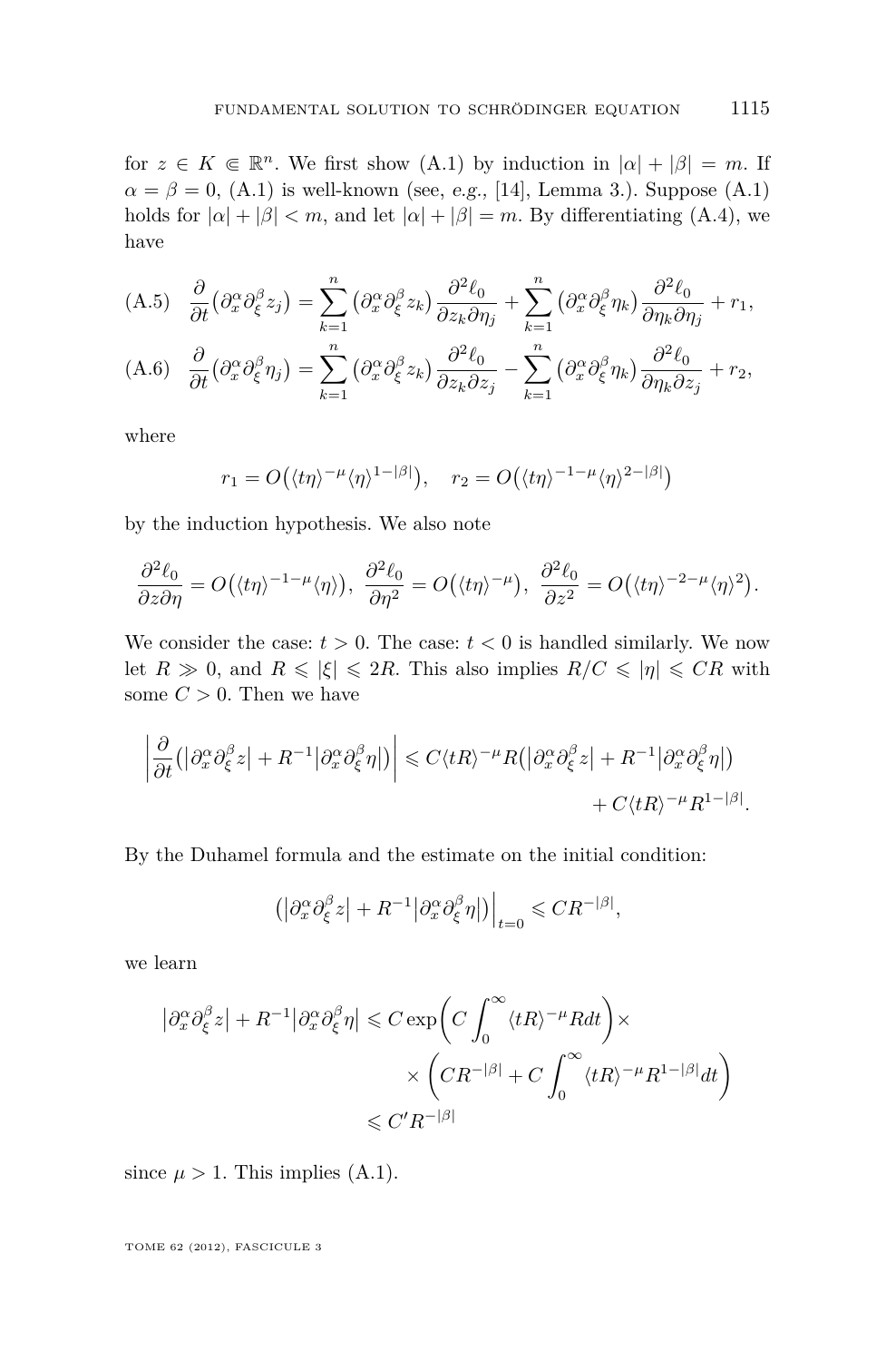<span id="page-26-0"></span>Now we use  $(A.5)$ – $(A.6)$  again with  $(A.1)$  to learn

$$
\left| \frac{\partial}{\partial t} \left( |\partial_x^{\alpha} \partial_{\xi}^{\beta} z| \right) \right| \leq C \langle tR \rangle^{-1-\mu} R^{1-|\beta|} + C \langle tR \rangle^{-\mu} R^{1-|\beta|} + C \langle tR \rangle^{-\mu} R^{1-|\beta|}
$$
  
\n
$$
\leq C' \langle tR \rangle^{-\mu} R^{1-|\beta|},
$$
  
\n
$$
\left| \frac{\partial}{\partial t} \left( |\partial_x^{\alpha} \partial_{\xi}^{\beta} \eta| \right) \right| \leq C \langle tR \rangle^{-2-\mu} R^{2-|\beta|} + C \langle tR \rangle^{-1-\mu} R^{2-|\beta|} + C \langle tR \rangle^{-1-\mu} R^{2-|\beta|}
$$
  
\n
$$
\leq C' \langle tR \rangle^{-1-\mu} R^{2-|\beta|}.
$$

Hence, by integrating these on  $[t, \infty)$ , we learn

$$
\begin{split} \left|\partial_{x}^{\alpha}\partial_{\xi}^{\beta}(z(t,x,\xi)-z_{+}(x,\xi))\right| &\leqslant C\int_{t}^{\infty}\langle tR\rangle^{-\mu}R^{1-|\beta|}dt\\ &=CR^{-|\beta|}\int_{Rt}^{\infty}\langle s\rangle^{-\mu}ds\leqslant CR^{-|\beta|}\langle tR\rangle^{1-\mu},\\ \left|\partial_{x}^{\alpha}\partial_{\xi}^{\beta}(\eta(t,x,\xi)-\xi_{+}(x,\xi))\right| &\leqslant C\int_{t}^{\infty}\langle tR\rangle^{-1-\mu}R^{2-|\beta|}dt\\ &=CR^{1-|\beta|}\int_{Rt}^{\infty}\langle s\rangle^{-1-\mu}ds\leqslant CR^{1-|\beta|}\langle tR\rangle^{-\mu}, \end{split}
$$

For the case:  $t < 0$ , we integrate these inequalities on  $(-\infty, t]$  to obtain corresponding estimates. [\(A.2\)](#page-24-0) and [\(A.3\)](#page-24-0) follows immediately from these estimates.  $\Box$ 

Next we consider the evolution:

$$
(z_1(t, x, \xi), \eta_1, t, x, \xi)) = w(t)(x, \xi) = \exp(-tH_{p_0}) \circ \exp(tH_p)(x, \xi)
$$

and compare it with  $w_0(t)(x,\xi)$  as  $|\xi| \to \infty$  for *t* in a fixed bounded interval. We denote  $I_T = [-T, T]$ , and we consider the case  $t > 0$  only in the proof.

LEMM[A](#page-2-0) A.2. — Suppose Assumption A with  $1 < \mu < 2$ , and assume the global nontrapping condition. Let  $T > 0$ . Then for any  $\alpha, \beta \in \mathbb{Z}_{+}^{n}$  and  $K \in \mathbb{R}^n$ , there is  $C = C(\alpha, \beta, K, T) > 0$  such that

(A.7) 
$$
\left|\partial_x^{\alpha}\partial_{\xi}^{\beta}z_1(t,x,\xi)\right| \leqslant C\langle\xi\rangle^{-|\beta|}, \quad \left|\partial_x^{\alpha}\partial_{\xi}^{\beta}\eta_1(t,x,\xi)\right| \leqslant C\langle\xi\rangle^{1-|\beta|}
$$

and

(A.8) 
$$
\left|\partial_x^{\alpha}\partial_{\xi}^{\beta}(z_1(t,x,\xi)-z(t,x,\xi))\right|\leqslant C\langle\xi\rangle^{1-\mu-|\beta|},
$$

(A.9) 
$$
\left|\partial_x^{\alpha}\partial_{\xi}^{\beta}(\eta_1(t,x,\xi)-\eta(t,x,\xi))\right| \leq C\langle\xi\rangle^{1-\mu-|\beta|}
$$

for  $t \in I_T$ ,  $x \in K$  and  $\xi \in \mathbb{R}^n$ .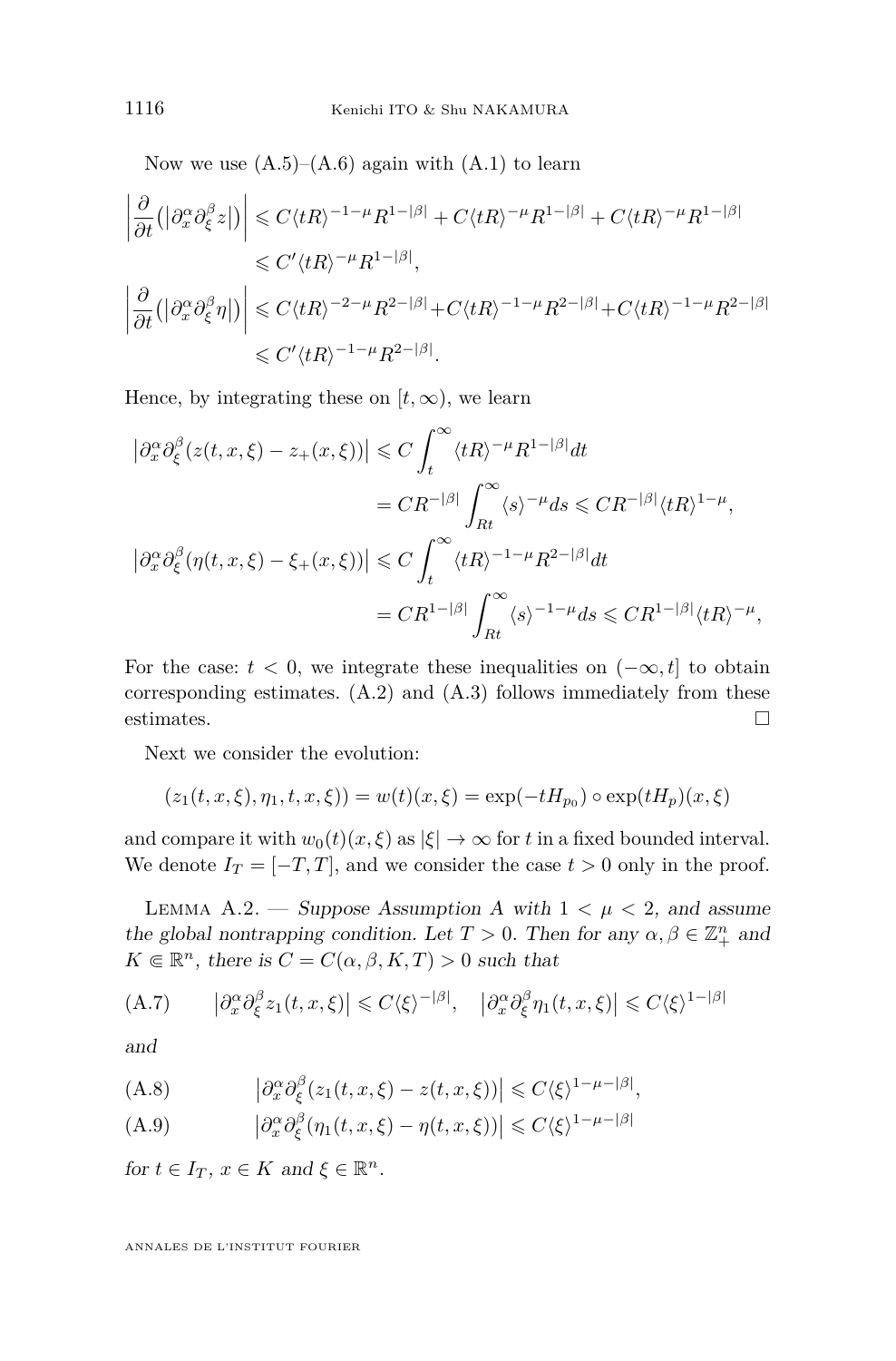<span id="page-27-0"></span>Proof. — **Step 1:** We first show [\(A.8\)](#page-26-0) and [\(A.9\)](#page-26-0) with  $\alpha = \beta = 0$ . We denote  $\tilde{V}(t, z, \eta) = V(z - t\eta)$  so that  $\ell(t, z, \eta) = \ell_0(t, z, \eta) + \tilde{V}(t, z, \eta)$ . We note

(A.10) 
$$
\frac{\partial}{\partial t}(z_1 - z) = \frac{\partial \ell_0}{\partial \eta}(z_1, \eta_1) - \frac{\partial \ell_0}{\partial \eta}(z, \eta) + \frac{\partial \tilde{V}}{\partial \eta}(z_1, \eta_1),
$$

(A.11) 
$$
\frac{\partial}{\partial t}(\eta_1 - \eta) = -\frac{\partial \ell_0}{\partial z}(z_1, \eta_1) + \frac{\partial \ell_0}{\partial z}(z, \eta) - \frac{\partial \tilde{V}}{\partial z}(z_1, \eta_1).
$$

We now suppose

$$
(A.12) \t\t |z_1 - z| \leq \varepsilon_0 |z|, \t |\eta_1 - \eta| \leq \varepsilon_0 |\eta|
$$

for  $x \in K \in \mathbb{R}^n$ ,  $\xi \in \mathbb{R}^n$  and  $t \in I_{T'}$  with  $T' > 0$ . We suppose  $t > 0$  and we have

(A.13)

$$
\frac{\partial}{\partial t}(z_1 - z) = (z_1 - z) \cdot \int_0^1 \frac{\partial^2 \ell_0}{\partial z \partial \eta}(sz_1 + (1 - s)z, s\eta_1 + (1 - s)\eta)ds \n+ (\eta_1 - \eta) \cdot \int_0^1 \frac{\partial^2 \ell_0}{\partial \eta \partial \eta}(sz_1 + (1 - s)z, s\eta_1 + (1 - s)\eta)ds \n+ \frac{\partial \tilde{V}}{\partial \eta}(z_1, \eta_1),
$$

(A.14)

$$
\frac{\partial}{\partial t}(\eta_1 - \eta) = -(z_1 - z) \cdot \int_0^1 \frac{\partial^2 \ell_0}{\partial z \partial z} (sz_1 + (1 - s)z, s\eta_1 + (1 - s)\eta) ds \n- (\eta_1 - \eta) \cdot \int_0^1 \frac{\partial^2 \ell_0}{\partial \eta \partial z} (sz_1 + (1 - s)z, s\eta_1 + (1 - s)\eta) ds \n- \frac{\partial \tilde{V}}{\partial z} (z_1, \eta_1),
$$

for  $t \in [0, T']$ . We again assume  $R \leq |\xi| \leq 2R$  with  $R \gg 0$ , so that  $|\eta| \sim O(|\xi|) = O(R)$ . Then we have

$$
\frac{\partial}{\partial t}(|z_1 - z| + R^{-1}|\eta_1 - \eta|) \leq C \langle tR \rangle^{-\mu} R(|z_1 - z| + R^{-1}|\eta_1 - \eta|) + C \langle tR \rangle^{2-\mu} R^{-1}.
$$

Then by the Duhamel formula, we learn

$$
|z_1 - z| + R^{-1} |\eta_1 - \eta| \leq C e^{C \int_0^t \langle sR \rangle^{-\mu} R ds} \times \int_0^t \langle sR \rangle^{2-\mu} R^{-1} ds
$$
  

$$
\leq C' R^{-2} \int_0^{Rt} \langle s \rangle^{2-\mu} ds,
$$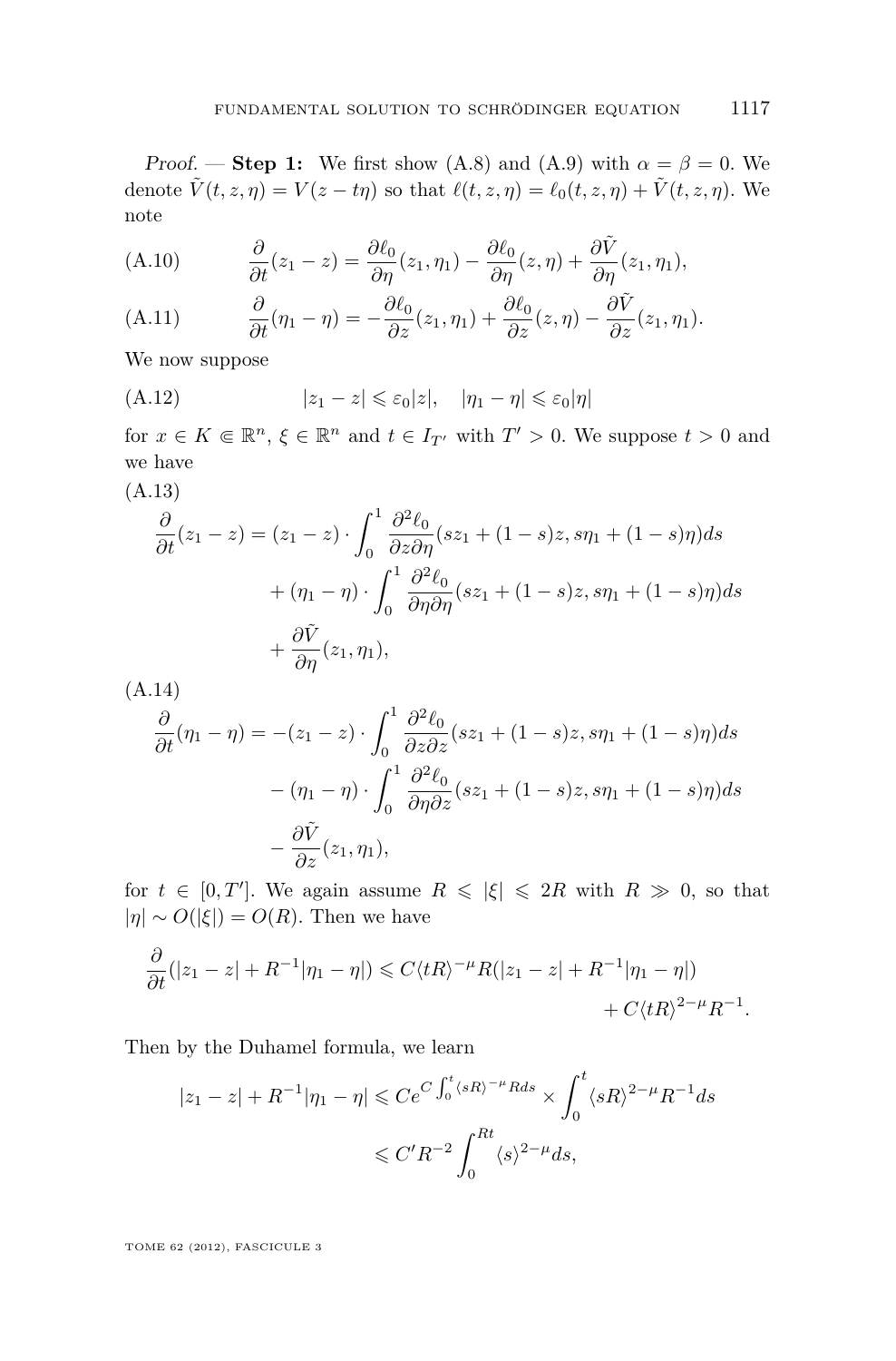since  $z_1 = z$ ,  $\eta_1 = \eta$  at  $t = 0$ . We note

$$
\int_0^{\sigma} \langle s \rangle^{2-\mu} ds \leq \int_0^{\sigma} (1+s)^{2-\mu} ds = \frac{(1+\sigma)^{3-\mu}-1}{3-\mu} \leq C(\sigma + \sigma^{3-\mu}),
$$

and hence

$$
(A.15) \qquad |z_1 - z| + R^{-1} |\eta_1 - \eta| \leq C R^{-2} (Rt + (Rt)^{3-\mu}) \leq C' t R^{1-\mu}
$$

for  $t \in [0, T'], R \gg 0$ . Thus, in particular, [\(A.12\)](#page-27-0) holds with  $\varepsilon_0 = O(R^{1-\mu})$ . By contradiction, we learn that  $(A.12)$  holds for  $t \in [0, T]$  if  $|\xi|$  is sufficiently large. (A.15) also implies [\(A.8\)](#page-26-0) with  $\alpha = \beta = 0$ . We substitute (A.15) to [\(A.14\)](#page-27-0) to learn

$$
\left|\frac{\partial}{\partial t}(\eta_1 - \eta)\right| \leq C\left(t\langle tR\rangle^{-2-\mu}R^{3-\mu} + t\langle tR\rangle^{-1-\mu}R^{3-\mu} + \langle tR\rangle^{1-\mu}\right)
$$
  

$$
\leq C\left(\langle tR\rangle^{-1-\mu}R^{2-\mu} + \langle tR\rangle^{-\mu}R^{2-\mu} + \langle tR\rangle^{1-\mu}\right)
$$

since  $t \langle tR \rangle^{-1} \leqslant R^{-1}$ . Integrating this inequality, we have

$$
|\eta_1 - \eta| \leq C \bigg( R^{1-\mu} \int_0^\infty \langle tR \rangle^{-\mu} R dt + \int_0^t \langle sR \rangle^{1-\mu} ds \bigg) \leq C' \bigg( R^{1-\mu} + \frac{\langle tR \rangle^{2-\mu}}{R} \bigg) \leq C'' R^{1-\mu}
$$

for  $t \in [0, T]$ , and this implies [\(A.9\)](#page-26-0) with  $\alpha = \beta = 0$ .

**Step 2:** We then prove  $(A.7)$  mimicking the proof of  $(A.1)$ . We note

$$
\left|\partial_z^{\alpha}\partial_{\eta}^{\beta}\ell(z,\eta)\right|\leqslant C\big(\langle t\eta\rangle^{-\mu-|\alpha|}\langle \eta\rangle^{2-|\beta|}+\langle t\eta\rangle^{2-\mu-|\alpha|}\langle \eta\rangle^{-|\beta|}\big)
$$

for any  $\alpha, \beta \in \mathbb{Z}_{+}^{n}$ . We prove them by induction in  $|\alpha| + |\beta| = m$ . We suppose [\(A.7\)](#page-26-0) holds for  $|α| + |β| < m$  and let  $|α| + |β| = m$ . Analogously to the proof of [\(A.1\)](#page-24-0), it follows from the induction step that if  $R \leq |\xi| \leq 2R$ with  $R \gg 0$ ,

$$
\frac{\partial}{\partial t} \left( \left| \partial_x^{\alpha} \partial_{\xi}^{\beta} z_1 \right| + R^{-1} \left| \partial_x^{\alpha} \partial_{\xi}^{\beta} \eta_1 \right| \right) \n\leq C \left( \langle tR \rangle^{-\mu} R + \langle tR \rangle^{2-\mu} R^{-1} \right) \left( \left| \partial_x^{\alpha} \partial_{\xi}^{\beta} z_1 \right| + R^{-1} \left| \partial_x^{\alpha} \partial_{\xi}^{\beta} \eta_1 \right| \right) \n+ C \left( \langle tR \rangle^{-\mu} R^{1-|\beta|} + \langle tR \rangle^{2-\mu} R^{-1-|\beta|} \right).
$$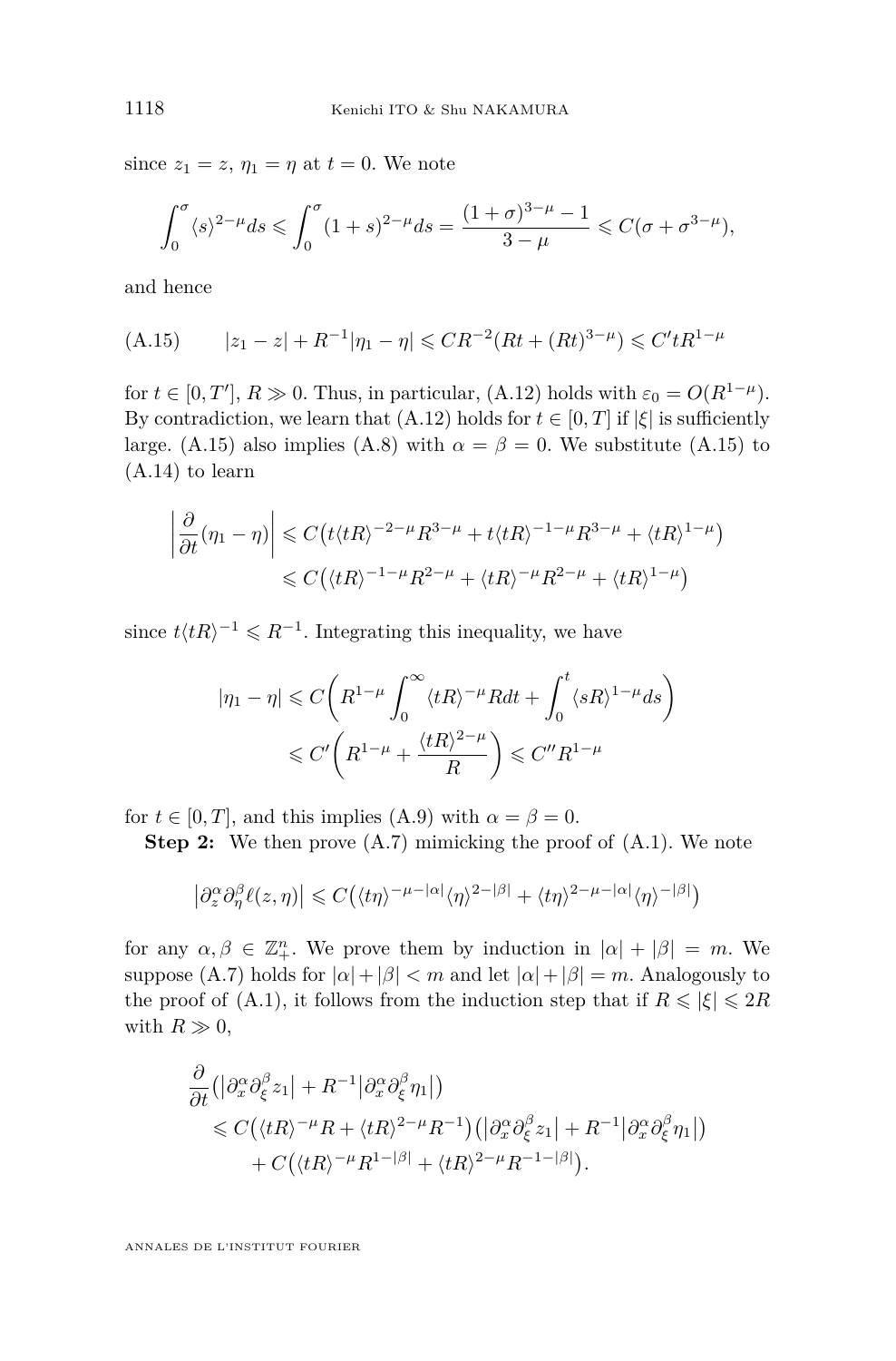<span id="page-29-0"></span>Hence, by using the Duhamel formula again, we obtain

$$
\begin{split} \left| \partial_x^{\alpha} \partial_{\xi}^{\beta} z_1 \right| &+ R^{-1} \left| \partial_x^{\alpha} \partial_{\xi}^{\beta} \eta_1 \right| \\ & \leqslant C \exp\biggl( C \int_0^t \langle sR \rangle^{-\mu} R ds + C \int_0^t \langle sR \rangle^{2-\mu} R^{-1} ds \biggr) \times \\ & \times \left( R^{-|\beta|} + \int_0^t \langle sR \rangle^{-\mu} R^{1-|\beta|} ds + \int_0^t \langle sR \rangle^{2-\mu} R^{-1-|\beta|} ds \right) \\ & \leqslant C' R^{-|\beta|} \end{split}
$$

for  $t \in [0, T]$ , and  $(A.7)$  follows.

**Step 3:** We now prove  $(A.10)$  and  $(A.11)$ . We again prove it by induction in  $m = |\alpha| + |\beta|$ . We suppose

(A.16) 
$$
|\partial_x^{\alpha}\partial_{\xi}^{\beta}(z_1-z)| \leq C|t|\langle \xi \rangle^{1-\mu-|\beta|}
$$
,  $|\partial_x^{\alpha}\partial_{\xi}^{\beta}(\eta_1-\eta)| \leq C|t|\langle \xi \rangle^{2-\mu-|\beta|}$  hold if  $|\alpha| + |\beta| < m$ . We differentiate (A.13) and (A.14) to learn

$$
\frac{\partial}{\partial t} (\partial_x^{\alpha} \partial_{\xi}^{\beta} (z_1 - z))
$$
\n
$$
= \partial_x^{\alpha} \partial_{\xi}^{\beta} (z_1 - z) \cdot \int_0^1 \frac{\partial^2 \ell_0}{\partial z \partial \eta} (sz_1 + (1 - s)z, s\eta_1 + (1 - s)\eta) ds
$$
\n
$$
+ \partial_x^{\alpha} \partial_{\xi}^{\beta} (\eta_1 - \eta) \cdot \int_0^1 \frac{\partial^2 \ell_0}{\partial \eta \partial \eta} (sz_1 + (1 - s)z, s\eta_1 + (1 - s)\eta) ds
$$
\n
$$
+ r_1,
$$

where

$$
|r_1| \leq C \left( |t| \langle tR \rangle^{-1-\mu} R^{2-\mu-|\beta|} + |t| \langle tR \rangle^{-\mu} R^{2-\mu-|\beta|} + \langle tR \rangle^{2-\mu} R^{-1-|\beta|} \right) \leq C' \left( \langle tR \rangle^{1-\mu} R^{1-\mu-|\beta|} + \langle tR \rangle^{2-\mu} R^{-1-|\beta|} \right),
$$

and

(A.17) 
$$
\frac{\partial}{\partial t} (\partial_x^{\alpha} \partial_{\xi}^{\beta} (\eta_1 - \eta))
$$
  
\n
$$
= -\partial_x^{\alpha} \partial_{\xi}^{\beta} (z_1 - z) \cdot \int_0^1 \frac{\partial^2 \ell_0}{\partial z \partial z} (sz_1 + (1 - s)z, s\eta_1 + (1 - s)\eta) ds
$$
  
\n
$$
+ \partial_x^{\alpha} \partial_{\xi}^{\beta} (\eta_1 - \eta) \cdot \int_0^1 \frac{\partial^2 \ell_0}{\partial \eta \partial z} (sz_1 + (1 - s)z, s\eta_1 + (1 - s)\eta) ds
$$
  
\n
$$
+ r_2,
$$

where

$$
\begin{aligned} |r_2|&\leqslant C\big(|t|\langle tR\rangle^{-2-\mu}R^{3-\mu-|\beta|}+|t|\langle tR\rangle^{-1-\mu}R^{3-\mu-|\beta|}+\langle tR\rangle^{1-\mu}R^{-|\beta|}\big)\\ &\leqslant C'\big(\langle tR\rangle^{-\mu}R^{2-\mu-|\beta|}+\langle tR\rangle^{1-\mu}R^{-|\beta|}\big), \end{aligned}
$$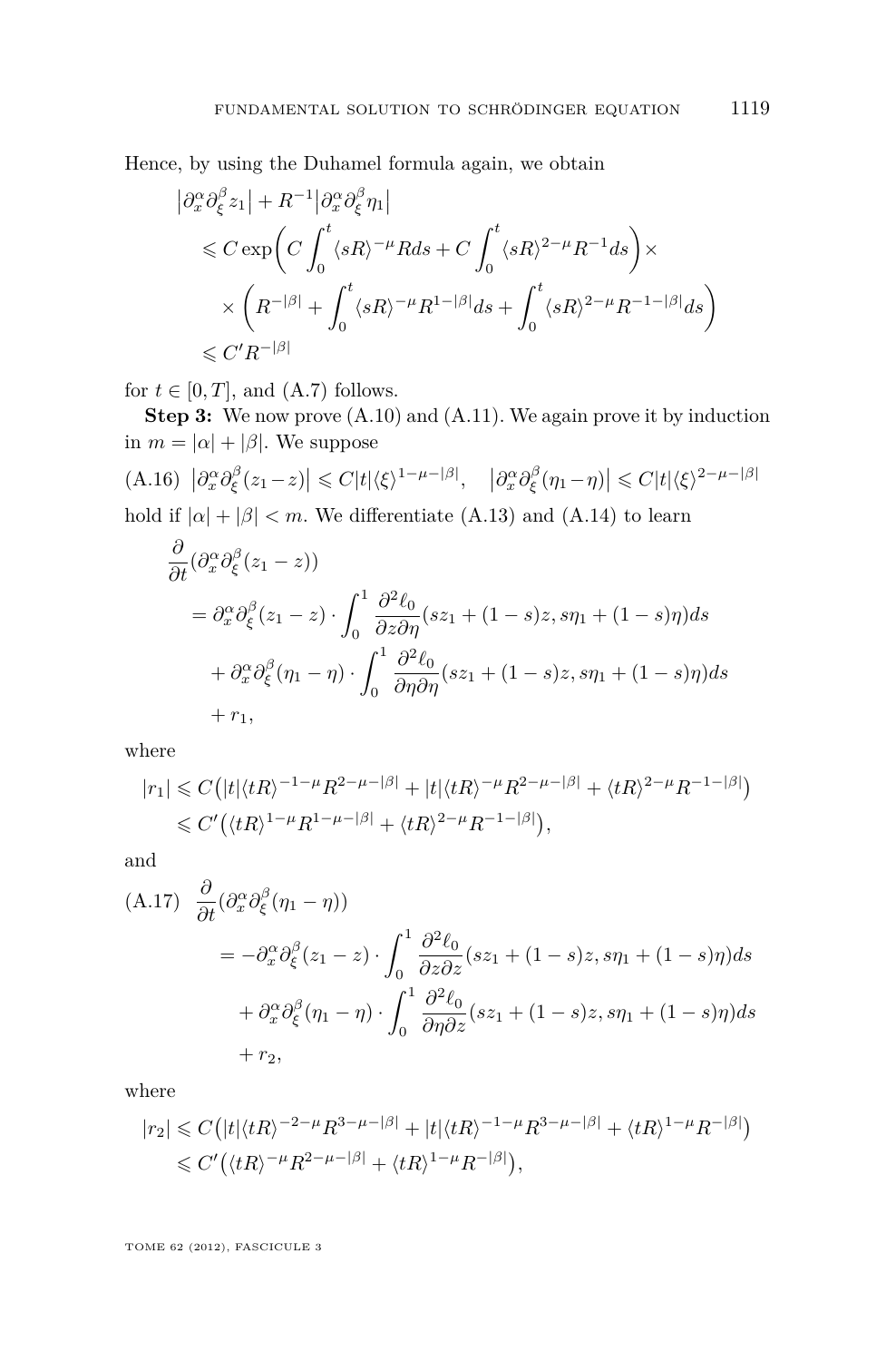<span id="page-30-0"></span>by virtue of [\(A.16\)](#page-29-0). These imply

$$
\frac{\partial}{\partial t} \left( \left| \partial_x^{\alpha} \partial_{\xi}^{\beta} (z_1 - z) \right| + R^{-1} \left| \partial_x^{\alpha} \partial_{\xi}^{\beta} (\eta_1 - \eta) \right| \right) \n\leq C \left( \left| \partial_x^{\alpha} \partial_{\xi}^{\beta} (z_1 - z) \right| + R^{-1} \left| \partial_x^{\alpha} \partial_{\xi}^{\beta} (\eta_1 - \eta) \right| \right) \langle tR \rangle^{-\mu} R \n+ C \left( \langle tR \rangle^{1-\mu} R^{1-\mu-\beta} \right| + \langle tR \rangle^{2-\mu} R^{-1-\beta} \Big),
$$

and by the Duhamel formula again with the vanishing initial conditions, we obtain

$$
\left|\partial_x^{\alpha}\partial_{\xi}^{\beta}(z_1-z)\right| + R^{-1}\left|\partial_x^{\alpha}\partial_{\xi}^{\beta}(\eta_1-\eta)\right| \leq C|t|R^{1-\mu-|\beta|}
$$

for  $t \in [0, T]$ . This proves  $(A.16)$  for  $|\alpha| + |\beta| = m$ , and we learn  $(A.16)$ holds for all  $\alpha$ ,  $\beta$ . [\(A.8\)](#page-26-0) follows immediately from [\(A.16\)](#page-29-0). We substitute  $(A.16)$  to  $(A.17)$ , and we have  $(A.9)$  analogously to Step 1.

#### BIBLIOGRAPHY

- [1] W. Craig, T. Kappeler & W. Strauss, "Microlocal dispersive smoothing for the Schrödinger equation", Comm. Pure Appl. Math. **48** (1995), no. 8, p. 769-860.
- [2] D. Fujiwara, "Remarks on convergence of the Feynman path integrals", Duke Math. J. **47** (1980), no. 3, p. 559-600.
- [3] A. Hassell & J. Wunsch, "On the structure of the Schrödinger propagator", in Partial differential equations and inverse problems, Contemp. Math., vol. 362, Amer. Math. Soc., Providence, RI, 2004, p. 199-209.
- [4] ——— , "The Schrödinger propagator for scattering metrics", Ann. of Math. (2) **162** (2005), no. 1, p. 487-523.
- [5] L. Hörmander, "Fourier integral operators. I", Acta Math. **127** (1971), no. 1-2, p. 79-183.
- [6] ——— , The analysis of linear partial differential operators. I–IV, Grundlehren der Mathematischen Wissenschaften [Fundamental Principles of Mathematical Sciences], Springer-Verlag, Berlin, 1983–1985, Fourier integral operators.
- [7] K. Ito, "Propagation of singularities for Schrödinger equations on the Euclidean space with a scattering metric", Comm. Partial Differential Equations **31** (2006), no. 10-12, p. 1735-1777.
- [8] K. Ito & S. NAKAMURA, "Singularities of solutions to the Schrödinger equation on scattering manifold", Amer. J. Math. **131** (2009), no. 6, p. 1835-1865.
- [9] L. KAPITANSKI & Y. SAFAROV, "A parametrix for the nonstationary Schrödinger equation", in Differential operators and spectral theory, Amer. Math. Soc. Transl. Ser. 2, vol. 189, Amer. Math. Soc., Providence, RI, 1999, p. 139-148.
- [10] A. Martinez, S. Nakamura & V. Sordoni, "Analytic smoothing effect for the Schrödinger equation with long-range perturbation", Comm. Pure Appl. Math. **59** (2006), no. 9, p. 1330-1351.
- [11] ——— , "Analytic wave front set for solutions to Schrödinger equations", Adv. Math. **222** (2009), no. 4, p. 1277-1307.
- [12] S. NAKAMURA, "Propagation of the homogeneous wave front set for Schrödinger equations", Duke Math. J. **126** (2005), no. 2, p. 349-367.
- [13] ——— , "Semiclassical singularities propagation property for Schrödinger equations", J. Math. Soc. Japan **61** (2009), no. 1, p. 177-211.